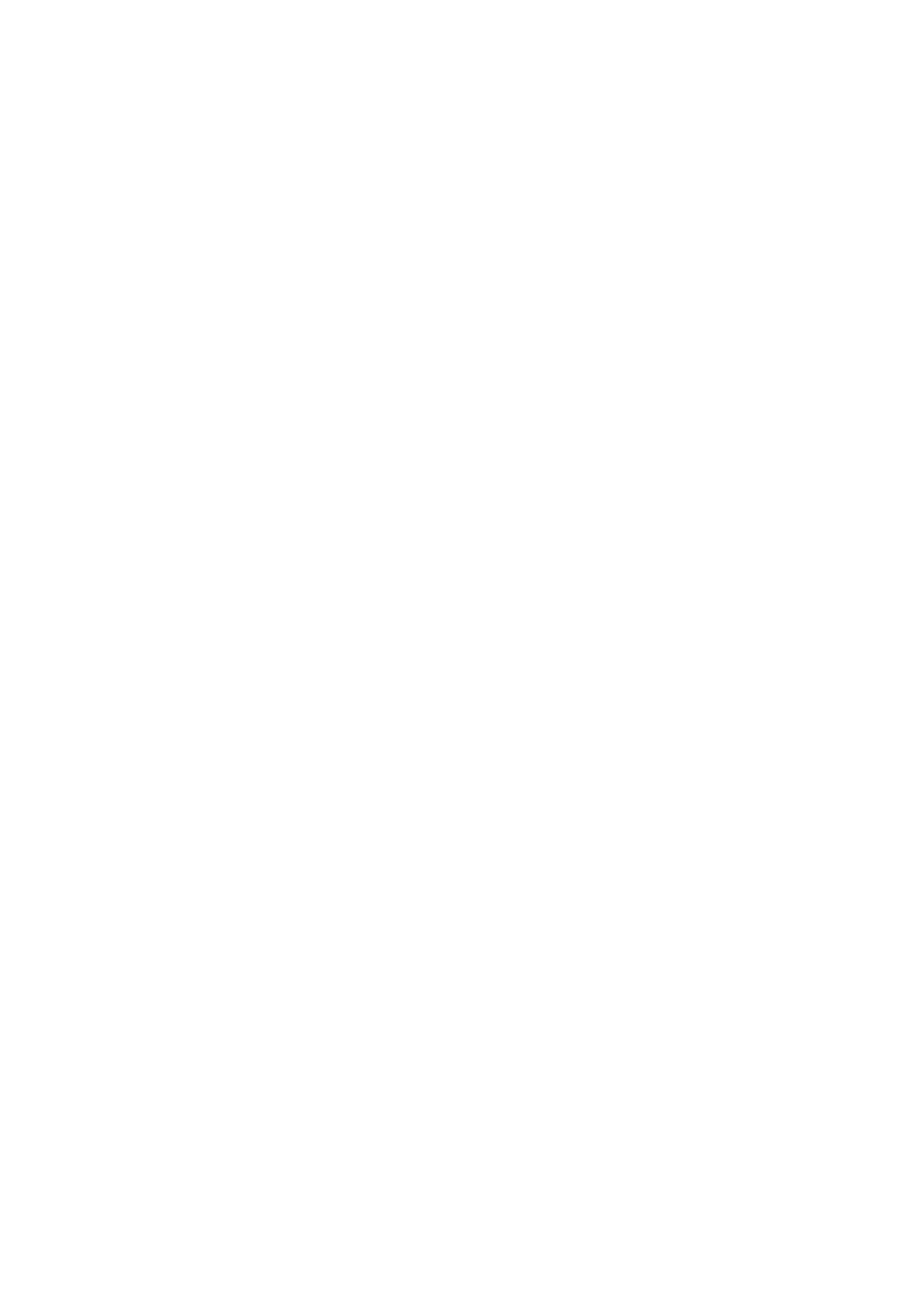# **Table of Contents**

### **About the** *TOEIC®* **[Speaking and Writing Tests](#page-3-0) ...2** *TOEIC®* [Speaking Test Format........................................](#page-3-0) 2 *TOEIC®* [Writing Test Format............................................](#page-3-0) 3 [Keyboard Requirements ................................................](#page-4-0) 3 **[Frequently Asked Questions................................4](#page-5-0)** [Who takes the](#page-5-0) *TOEIC®* Speaking and [Writing tests?......................................................................](#page-5-0) 4 [Why take the TOEIC Speaking and Writing Tests?](#page-5-0) ....4 [Who uses the TOEIC Speaking and Writing tests?....4](#page-5-0) [When and where can I take the TOEIC Speaking](#page-6-0)  and Writing tests? [.............................................................](#page-6-0) 5 [How often can I take the TOEIC Speaking and](#page-6-0)  [Writing tests?......................................................................](#page-6-0) 5 [How much do the TOEIC Speaking and Writing](#page-6-0)  [tests cost? ...........................................................................](#page-6-0) 5 [What score do I need to "pass" the TOEIC Speaking](#page-6-0)  [and Writing tests? ............................................................](#page-6-0) 5 [What context do questions in the TOEIC Speaking](#page-6-0)  [and Writing tests present? ............................................](#page-6-0) 5 [If I have a disability, can I still take the TOEIC](#page-7-0)  [Speaking and Writing tests? .........................................](#page-7-0) 6 [How long does it take to receive scores for](#page-7-0)  [the TOEIC Speaking and Writing tests after an](#page-7-0)  [administration? .................................................................](#page-7-0) 6 [Do the TOEIC Speaking and Writing tests measure](#page-7-0)  [the proficiency of listening and reading skills](#page-7-0)  indirectly? [............................................................................](#page-7-0) 6 [Which should I take first, the](#page-7-0) *TOEIC®* Listening and [Reading test or the TOEIC Speaking and Writing](#page-7-0)  [tests?......................................................................................](#page-7-0) 6

#### **[Preparing to Take the](#page-8-0)** *TOEIC®* **Speaking and Writing Tests [..........................................................7](#page-8-0)**

| Test Center Procedures and Regulations 10 |
|-------------------------------------------|
|                                           |
| Dismissal from a Testing Center  12       |
|                                           |
|                                           |
|                                           |
|                                           |
|                                           |

For more information, visit us on the web at **[www.](http://www.ets.org/toeic) [ets.org/toeic](http://www.ets.org/toeic)** or contact your local ETS Preferred Network (EPN) office. A list of local EPN offices can be found on the web at **[www.ets.org/toeic](http://www.ets.org/toeic)**. If there is no EPN office in your country, please contact us at either address.

| Respond to Questions Using Information                                                                   |        |
|----------------------------------------------------------------------------------------------------------|--------|
|                                                                                                          |        |
|                                                                                                          |        |
| Write a Sentence Based on a Picture 24                                                                   |        |
|                                                                                                          |        |
|                                                                                                          |        |
|                                                                                                          |        |
| TOEIC <sup>®</sup> Speaking and Writing Official Score                                                   |        |
| TOEIC <sup>®</sup> Speaking and Writing Official Score                                                   |        |
| Score Holds and Cancellations 31                                                                         |        |
| TOEIC <sup>®</sup> Speaking and Writing Test Scores 31                                                   |        |
|                                                                                                          |        |
|                                                                                                          |        |
|                                                                                                          |        |
| Official Score Certificates and Score Reports 32                                                         |        |
|                                                                                                          |        |
|                                                                                                          |        |
|                                                                                                          |        |
|                                                                                                          |        |
|                                                                                                          |        |
|                                                                                                          |        |
| Rating of Speaking and Writing Responses 34                                                              |        |
|                                                                                                          |        |
|                                                                                                          |        |
|                                                                                                          |        |
|                                                                                                          |        |
|                                                                                                          |        |
| <b>Policies and Guidelines for the Use of</b><br>TOEIC <sup>®</sup> Speaking and Writing Test Scores  41 |        |
|                                                                                                          |        |
|                                                                                                          |        |
| the property of the contract of the con-                                                                 | $\sim$ |

| Encouragement of Appropriate Use and           |  |
|------------------------------------------------|--|
| Investigation of Reported Misuse 42            |  |
|                                                |  |
|                                                |  |
| Normally Appropriate Uses and Misuses of TOEIC |  |
| Speaking and Writing Test Scores  43           |  |
|                                                |  |

### **Mail:**

*TOEIC®* Program Educational Testing Service Rosedale Road Princeton, NJ 08541

**Phone:** 1-609-771-7170 **Email: [TOEIC@ets.org](mailto:TOEIC%40ets.org?subject=)**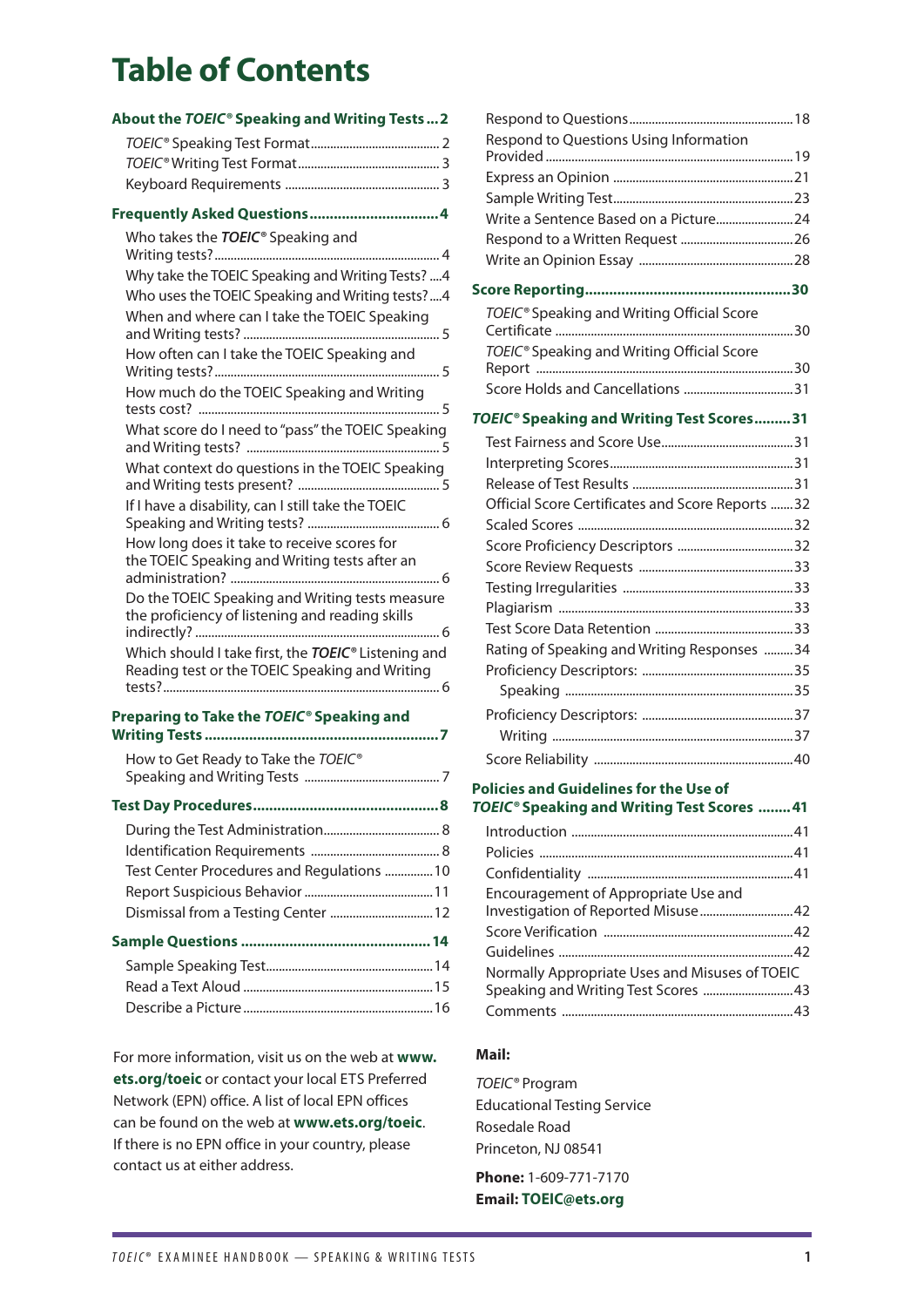# <span id="page-3-0"></span>**About the** *TOEIC®* **Speaking and Writing Tests**

The *TOEIC®* Speaking and Writing tests are English-language proficiency tests for people whose native language is not English. They were developed to assess the English-language speaking and writing skills needed in the workplace and everyday life. *TOEIC®* Speaking and Writing scores indicate how well a person can communicate in English with others in a business setting. The test does not require specialized knowledge or vocabulary beyond that of a person who uses English in everyday workplace activities. When the TOEIC Speaking and Writing tests are taken together with the *TOEIC®* Listening and Reading test, they provide a reliable measurement of all four English language communication skills.

# *TOEIC®* **Speaking Test Format**

The *TOEIC®* Speaking test is designed to measure a person's ability to communicate in spoken English in the context of daily life and the global workplace. The test is composed of eleven tasks and takes approximately 20 minutes to complete. The range of ability among English learners who will take the TOEIC Speaking test is expected to be broad; that is, both very capable speakers and speakers of limited ability can take the test. The test is designed to provide information about language ability to speakers across a range of language proficiency levels. To this end, the tasks are organized to support the following three claims.

- *1. The test taker can generate language intelligible to native and proficient nonnative English speakers.*
- *2. The test taker can select appropriate language to carry out routine social and occupational interactions (such as giving and receiving directions, asking for and giving information, asking for and giving clarification, making purchases, and greetings and introductions).*
- *3. The test taker can create connected, sustained discourse appropriate to typical daily life and the workplace.*

These claims are meant to be hierarchical. A test taker who can successfully complete the tasks that support the third claim will probably be very successful at carrying out the tasks that support the first and second claims. Conversely, the tasks that support the third claim will distinguish between moderately high-level speakers and very high-level speakers.

| <b>Question</b> | <b>Task</b>                                        | <b>Evaluation Criteria</b>                                                        |
|-----------------|----------------------------------------------------|-----------------------------------------------------------------------------------|
| $1 - 2$         | Read a text aloud                                  | • Pronunciation<br>• Intonation and stress                                        |
| $3 - 4$         | Describe a picture                                 | All of the above, plus<br>• Grammar,<br>• Vocabulary, and<br>• Cohesion           |
| $5 - 7$         | Respond to questions                               | All of the above, plus<br>• Relevance of content and<br>• Completeness of content |
| $8 - 10$        | Respond to questions using information<br>provided | All of the above                                                                  |
| 11              | Express an opinion                                 | All of the above                                                                  |

The following table shows how the tasks in the TOEIC Speaking test are organized.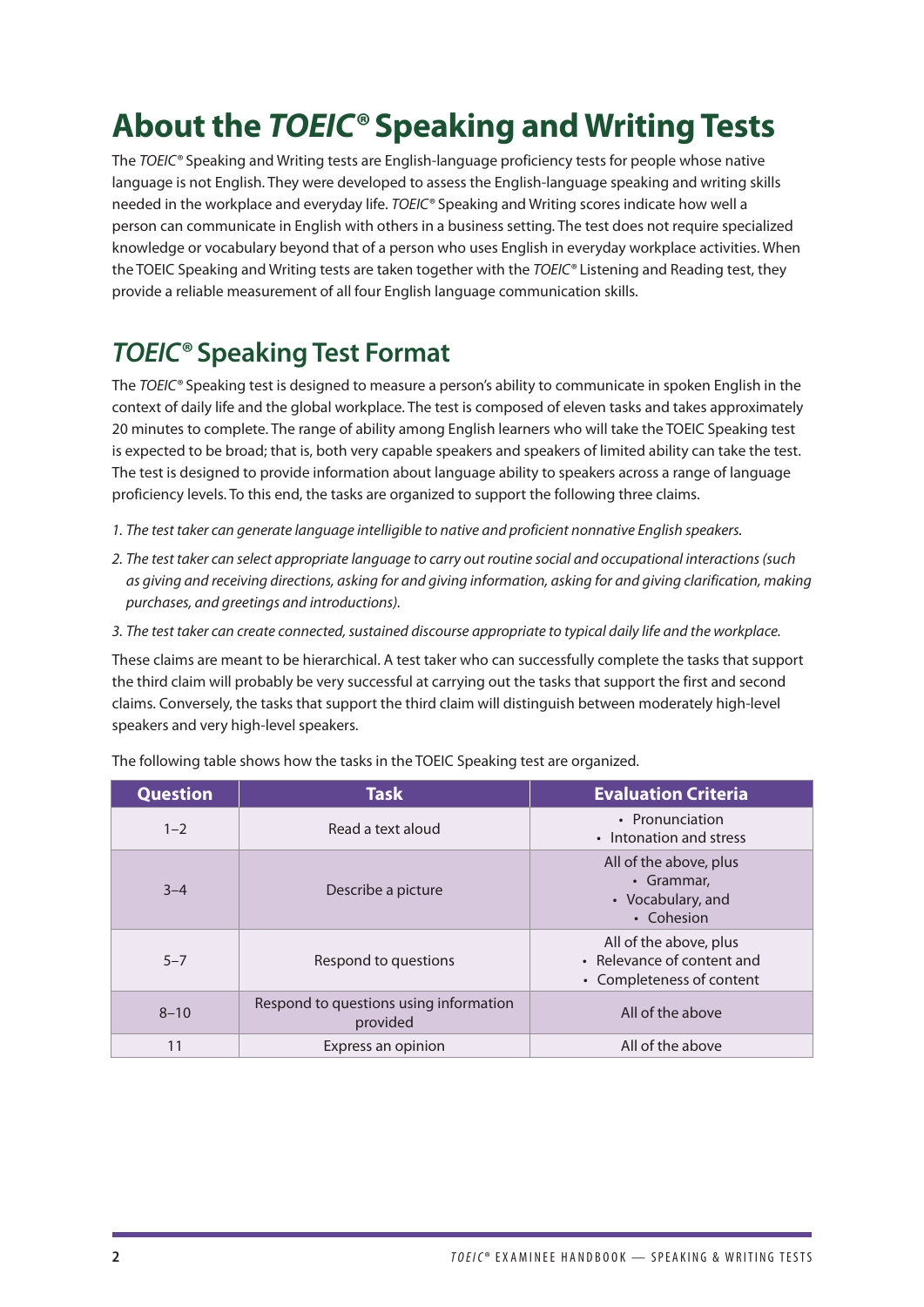# <span id="page-4-0"></span>*TOEIC®* **Writing Test Format**

The *TOEIC®* Writing test is designed to measure a person's ability to use written English to perform communication tasks that are typical of daily life and the global workplace. The test is composed of eight tasks and takes approximately one hour to complete. As with the TOEIC Speaking test, the range of ability among English learners who will take the TOEIC Writing test is expected to be broad. The test is designed to provide useful information about test takers across a range of language proficiency levels.

The tasks in the TOEIC Writing test are organized to support the following three claims about test taker performance.

- *1. The test taker can produce well-formed sentences, including both simple and complex sentences.*
- *2. The test taker can produce multisentence-length text to convey straightforward information, questions, instructions, narratives, etc.*
- *3. The test taker can produce multiparagraph-length text to express complex ideas, using reasons, evidence, and extended explanations as appropriate.*

Because these claims are hierarchical, task difficulty increases as the test taker progresses through the test. The first claim describes test takers at lower levels of English-language proficiency. Test takers who can successfully complete the tasks that support the second and third claims will probably be very successful at carrying out the tasks that support the first claim. At the same time, the tasks that support the third claim will distinguish between moderately high-level and very high-level writers of English.

| <b>Question</b> | <b>Task</b>                         | <b>Evaluation Criteria</b>                                                                                        |
|-----------------|-------------------------------------|-------------------------------------------------------------------------------------------------------------------|
| $1 - 5$         | Write a sentence based on a picture | $\cdot$ Grammar<br>• Relevance of the sentences to the<br>pictures                                                |
| $6 - 7$         | Respond to a written request        | • Quality and variety of your sentences<br>• Vocabulary<br>• Organization                                         |
| 8               | Write an opinion essay              | • Whether the opinion is supported with<br>reasons and/or examples<br>• Grammar<br>• Vocabulary<br>• Organization |

The following table shows how the tasks in the TOEIC Writing test are organized.

## **Keyboard Requirements**

The *TOEIC®* Speaking and Writing tests are administered on a standard English-language (QWERTY) computer keyboard. QWERTY is the most common modern-day keyboard layout on English-language computer keyboards. It takes its name from the first six letters displayed at the top of the keyboard. It is recommended that you practice typing on a QWERTY keyboard before taking the TOEIC Speaking and Writing tests.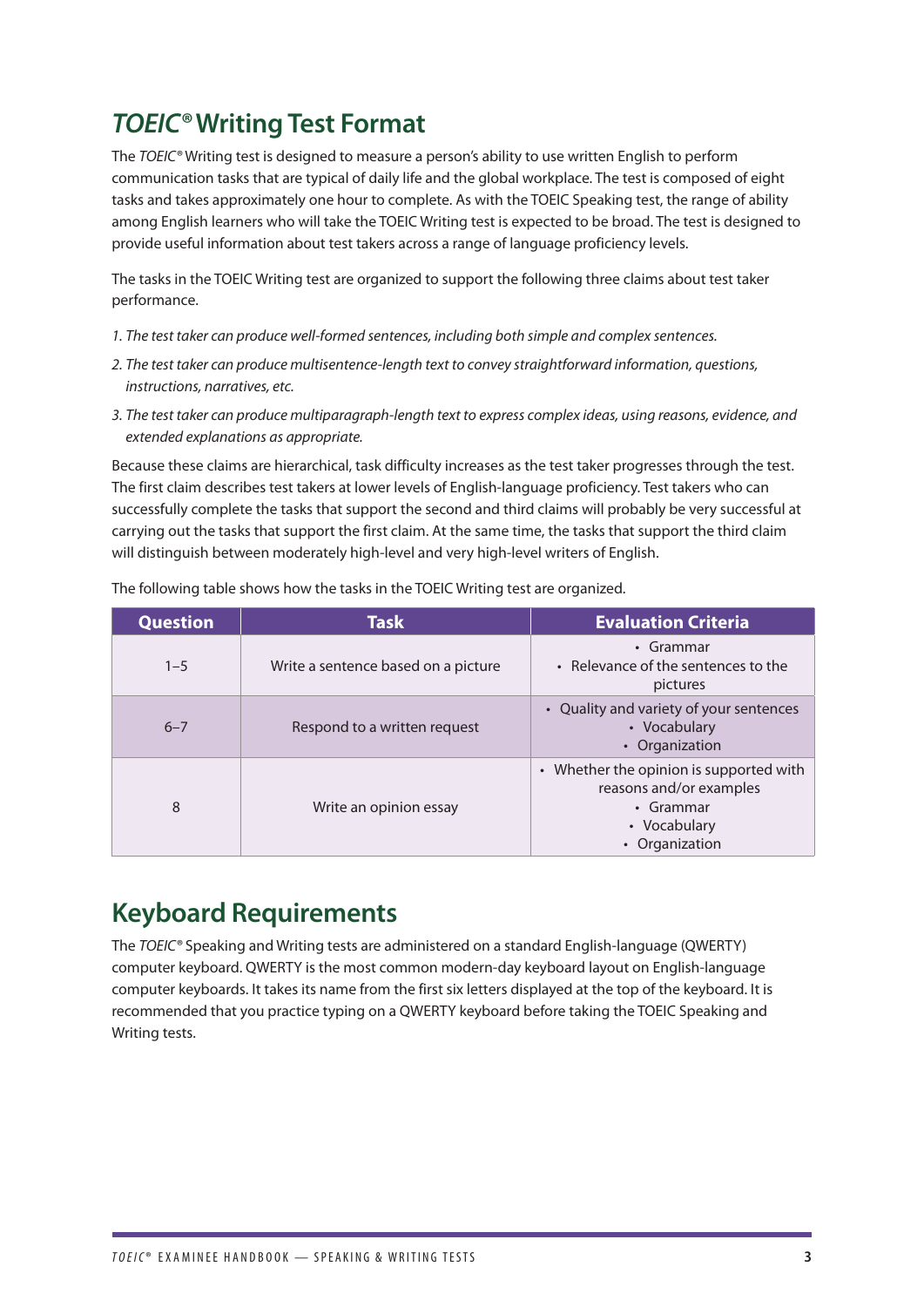# <span id="page-5-0"></span>**Frequently Asked Questions**

# **Who takes the** *TOEIC®* **Speaking and Writing tests?**

- Personnel who use English in real-life work settings, such as businesses, hotels, hospitals, restaurants, international meetings, conventions, and sporting events
- Managerial, sales, and technical employees in international business, commerce, and industry who require English for their work
- Government agencies looking to make informed decisions
- Academic institutions preparing for student admissions, placement and exiting, as well as measuring the effectiveness of their English-language training programs
- Individuals who are preparing to enter the workplace
- Candidates for training to be conducted in English
- Individuals in English-language training programs

# **Why take the TOEIC Speaking and Writing Tests?**

The *TOEIC®* program is the global standard for assessing English-language communication skills needed in the workplace. The *TOEIC®* tests are the most widely used around the world with more than 14,000 organizations across more than 160 countries trusting *TOEIC®* scores to inform the decisions that matter. As a fair and objective measure of English proficiency, the *TOEIC®* Speaking and Writing tests will enable you to

- verify your current level of English proficiency,
- qualify for a new position and/or promotion in a company,
- enhance your professional credentials,
- monitor your progress in English,
- set your own learning goals, and
- involve your employer in advancing your English ability.

## **Who uses the TOEIC Speaking and Writing tests?**

Many leading companies, academic institutions, and language programs worldwide rely on the TOEIC Speaking and Writing tests as a fair, objective measure of English-language proficiency for students and business professionals. Individuals who take the test include:

- employees who work at hotels, hospitals, restaurants, international meetings, conventions, and sporting events and need to use English on a daily basis
- individuals employed in managerial, sales, and technical positions in international business, commerce, and industry who use English to communicate in their jobs
- new entrants to the workforce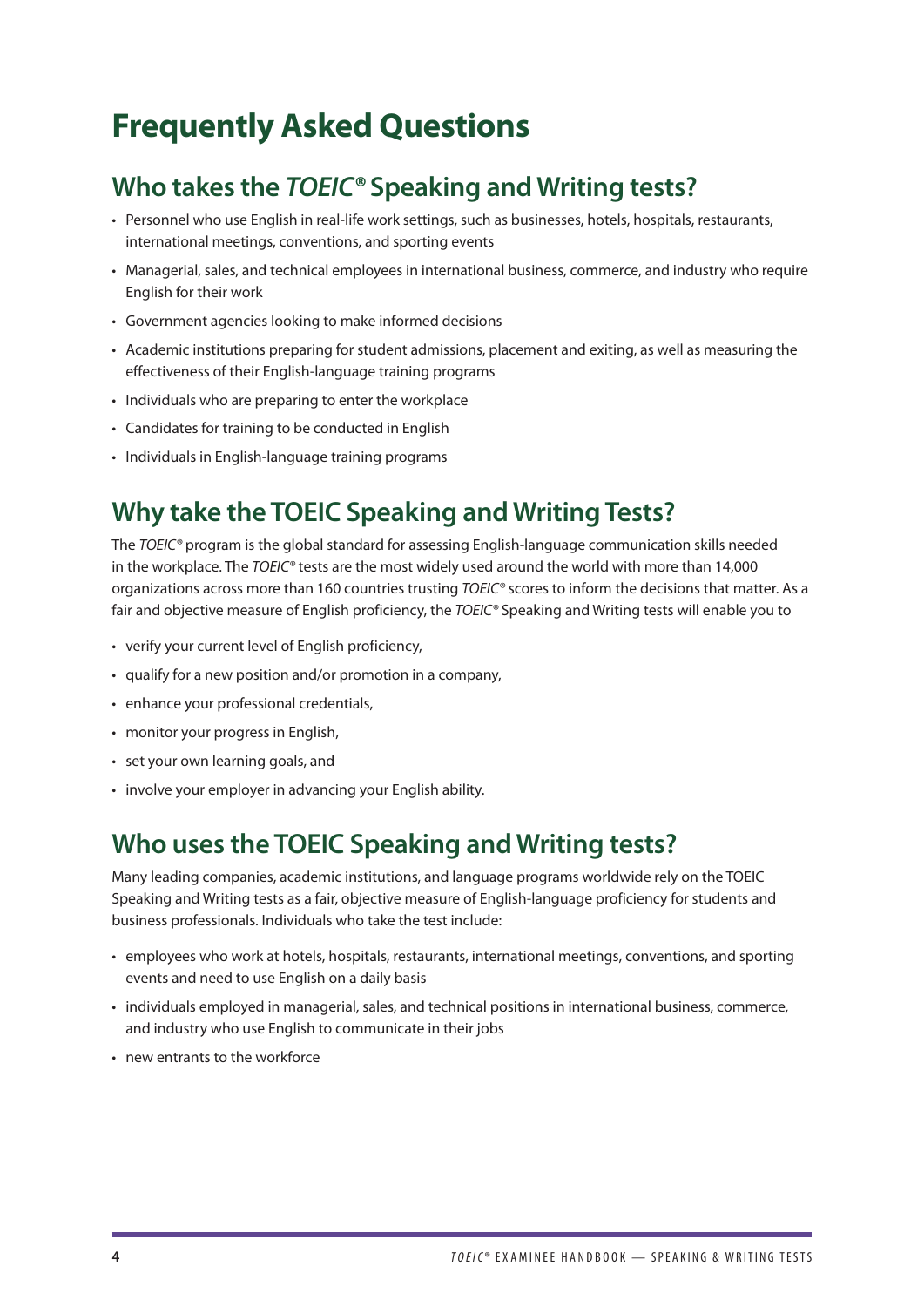# <span id="page-6-0"></span>**When and where can I take the TOEIC Speaking and Writing tests?**

The TOEIC Speaking and Writing tests are available throughout the world. Testing can be arranged through corporations or other organizations that ask employees, job applicants, or students to take the TOEIC Speaking and Writing tests. In addition, many language-training programs and schools offer *TOEIC®* testing. If testing has not been arranged through your organization, you can contact your local ETS Preferred Network (EPN) office to find out when and where you can take the tests.

# **How often can I take the TOEIC Speaking and Writing tests?**

Public testing for the TOEIC Speaking and Writing tests is scheduled by the local EPN office. Contact your local EPN office for more information on test dates, locations, and how to register.

Institutional testing is scheduled by your institution and can be taken as offered. Contact your institution for more information.

## **How much do the TOEIC Speaking and Writing tests cost?**

Prices for the TOEIC Speaking and Writing tests vary worldwide. To inquire about pricing in your area, contact your local EPN office.

## **What score do I need to "pass" the TOEIC Speaking and Writing tests?**

The TOEIC Speaking and Writing tests are not the kind of tests that one passes or fails. Not every job or task requires the same level of English proficiency. The TOEIC Speaking and Writing tests measure many levels of ability, allowing people to demonstrate what they currently can accomplish in English. The single, continuous scale also makes it possible for learners to set attainable goals and to measure their progress as their English improves.

Many companies use the TOEIC Speaking and Writing tests to set their own score standards based on the levels of English necessary to carry out particular responsibilities. Your company may require employees to have a minimum TOEIC score due to the corresponding level of English that is needed on the job. Many companies offer English language training to help their employees reach target TOEIC scores, which reflect specific levels of proficiency based on professional need.

Also, academic institutions may use certain cut scores to place students in the appropriate English language course in their training program or for exit exam purposes.

## **What context do questions in the TOEIC Speaking and Writing tests present?**

The TOEIC Speaking and Writing tests are set in contexts appropriate for daily life and the global workplace. They include tasks that people might perform in work-related situations or in familiar daily activities that are common across cultures. The tests assess English-language speaking and writing proficiency and do not require candidates to have specialized knowledge of business.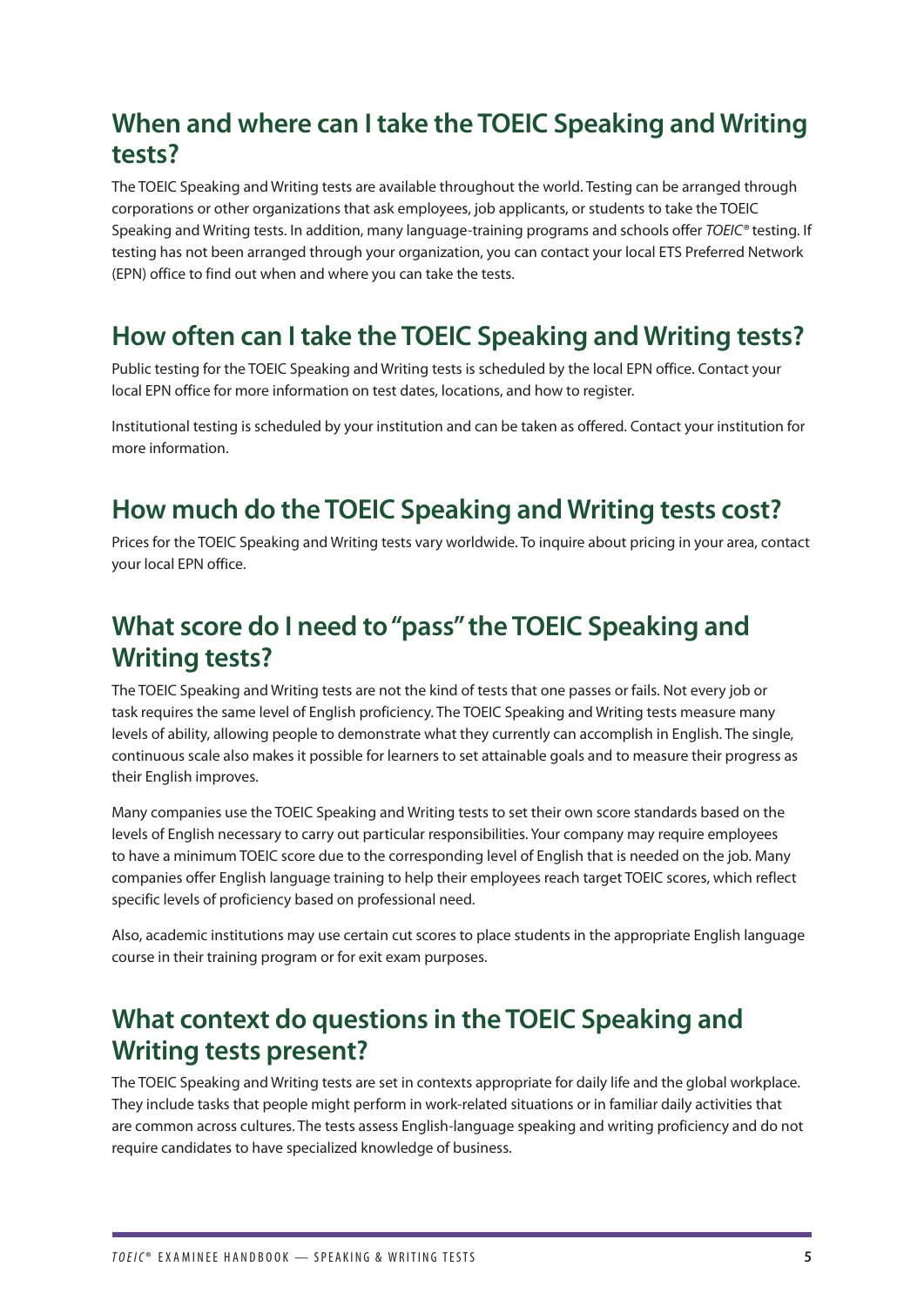# <span id="page-7-0"></span>**If I have a disability, can I still take the TOEIC Speaking and Writing tests?**

If you require special testing arrangements because of a disability, please contact your local EPN member to discuss your needs at least six weeks in advance of the test date. Your local EPN member will make every effort to accommodate you. There is no additional cost for special accommodations. Among the accommodations that can be provided are extended testing time, large print, and braille versions of the test, or other aids customarily used by the test taker. All requests for accommodations must be approved in accordance with *TOEIC®* program policies and procedures. These procedures are located on the website at **<https://www.ets.org/toeic/test-takers/speaking-writing/disability-accommodations/>**

## **How long does it take to receive scores for the TOEIC Speaking and Writing tests after an administration?**

It takes approximately 14 business days to receive your scores for the TOEIC Speaking and Writing tests. Contact your local EPN office for specific dates.

# **Do the TOEIC Speaking and Writing tests measure the proficiency of listening and reading skills indirectly?**

Language skill levels are related because of the nature of language learning; the skills of listening and speaking or of reading and writing are often used together. For most people, there is quite a strong correlation among the four language skills. Over time, however, if you practice some skills (for example, reading and listening) much more often than you practice others, then the correlation may change. While the *TOEIC®* Listening and Reading tests are indirect measures of speaking and writing proficiency, the TOEIC Speaking and Writing tests are more direct measures of productive skills.

## **Which should I take first, the** *TOEIC®* **Listening and Reading test or the TOEIC Speaking and Writing tests?**

You should take the test that will give you the information or feedback that you need. For example, if you want to demonstrate how well you can speak and write in English, then you should take the TOEIC Speaking and Writing tests. Similarly, if you want to provide a prospective employer with an indication of your English listening and reading skills compared with those of other candidates, then it would be better to take the TOEIC Listening and Reading test first. From a learning point of view, it is not important which test you decide to take first.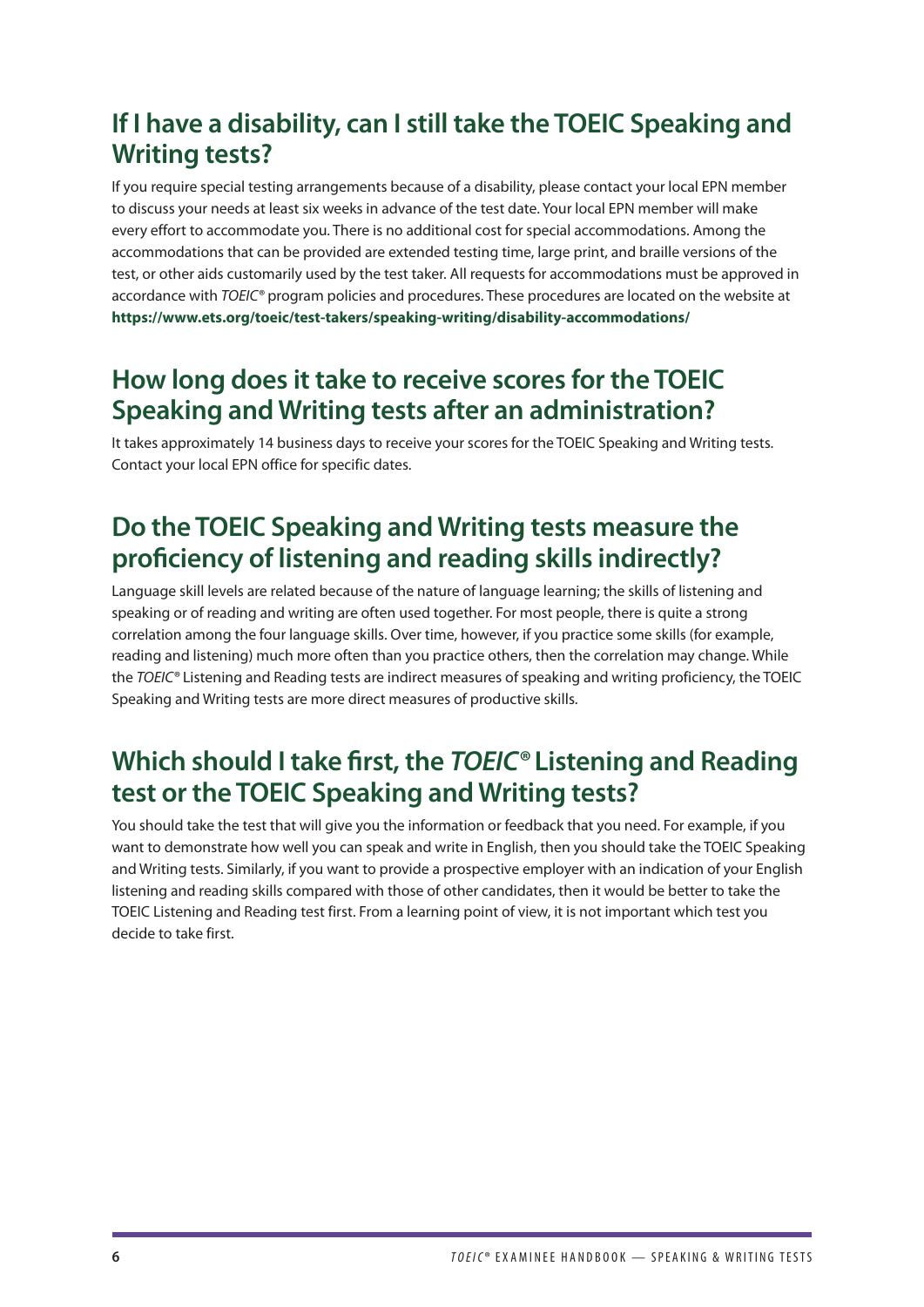# <span id="page-8-0"></span>**Preparing to Take the** *TOEIC®* **Speaking and Writing Tests**

## **How to Get Ready to Take the** *TOEIC®* **Speaking and Writing Tests**

The *TOEIC®* Speaking and Writing tests are not based on the content of any particular English course but, rather, on your proficiency — your overall ability to speak or write in English. Improvement in proficiency may take some time and is generally achieved through a combination of practice and study. The TOEIC Speaking and Writing tests do not test business knowledge, and you are not required to know specialized business and technical vocabulary beyond that of a person who uses English in everyday life and work activities.

Before taking the TOEIC Speaking and Writing tests, you can do several things to prepare for the tests and to improve your English proficiency:

- Become familiar with the test format. You can then focus your attention on the questions themselves rather than on the format. Carefully review the test directions and the sample questions in this handbook.
- Immerse yourself in the language as frequently as possible and in as many ways as possible if it has been some time since you have had contact with English. Reading, watching TV and videos, listening to recordings, taking an English course, and speaking with friends and colleagues are some of the ways to practice English.
- Your local EPN office may provide test preparation books to help you prepare for the TOEIC Speaking and Writing tests. Contact your local EPN office for information.

The official *TOEIC®* website has many resources you may find helpful to familiarize yourself with the test:

- test preparation material
- scoring information
- frequently asked questions (FAQs)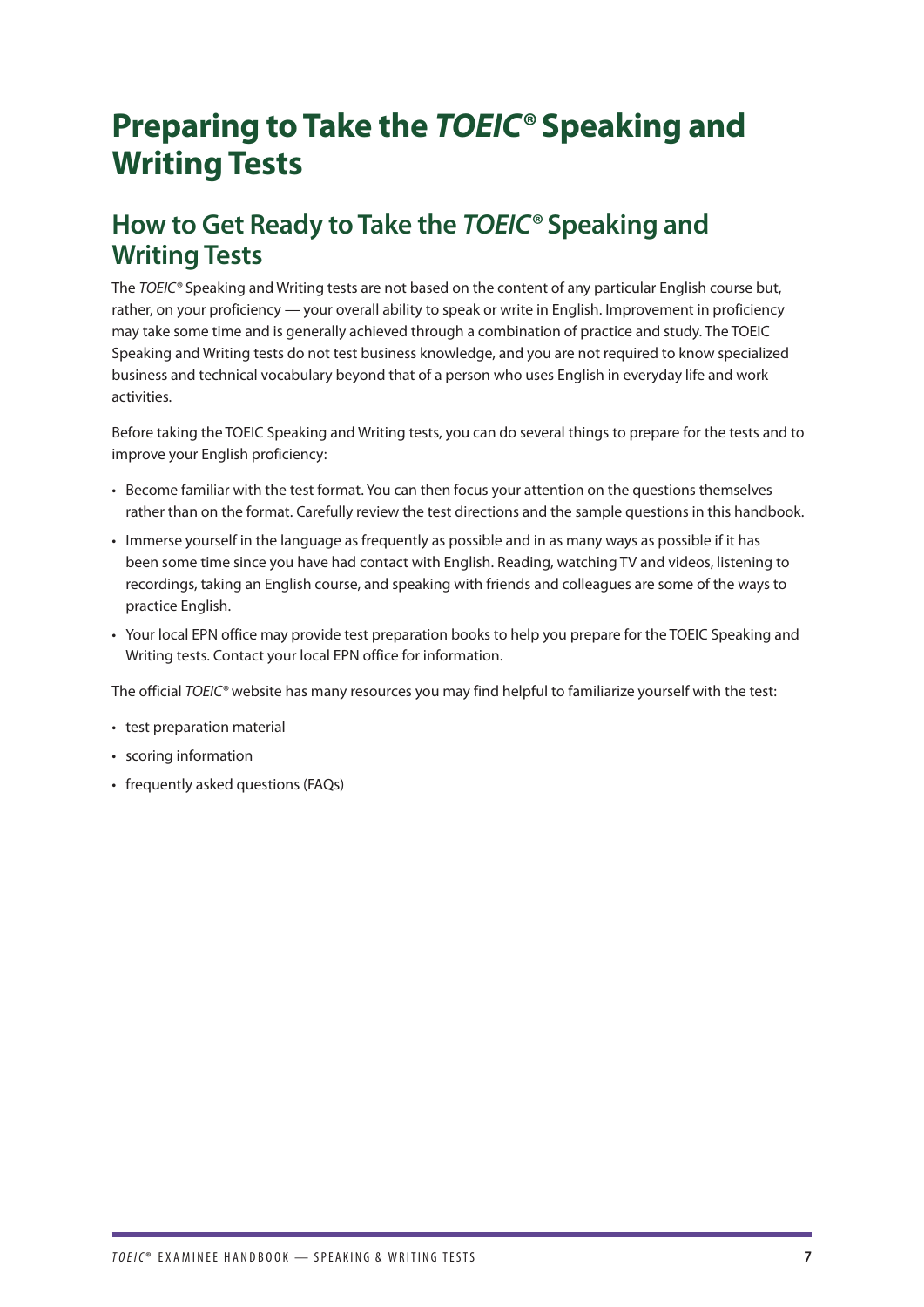# <span id="page-9-0"></span>**Test Day Procedures**

## **During the Test Administration**

- Note taking is allowed. Scratch paper will be provided; you may not bring your own.
- Try to answer all questions to the best of your ability.
- When taking the *TOEIC®* Speaking test:
	- Make sure your microphone is positioned correctly and speak in your normal speaking tone and volume.
	- Say as much as you can in the time allowed. Follow directions and speak clearly.

## **Identification Requirements**

All test takers must read Part 1. Depending on whether you will be taking the test within or outside your country of citizenship, you must also read either Part 2 or Part 3, as appropriate.

## **Part 1: Information for All Test Takers**

- You must have acceptable and valid ID with a signature and photograph to be admitted to a test center. Expired documents are not acceptable.
- The photograph on your ID document must be recent and recognizable. Original documents must be presented; copies are not acceptable. Identification requirements are strictly enforced. It is your responsibility to read and understand the instructions and requirements.
- If you don't have one government issued ID with both a photograph and a signature, you may present two primary government-issued photo IDs without signatures.
- If you arrive at the test center without the required identification, the test administrator will not admit you, you cannot take the test, and you forfeit your test fee.

When registering for the test, **you must use exactly the same name that appears on the primary identification document you will present at the test center**. Make sure to provide your entire first (given name) and entire surname (family name). Do not register under a nickname. If the name shown on your primary identification does not match the name used at registration, you will not be permitted to take the test. Check the name on your registration confirmation document. If the name does not match the name on your primary ID document, contact your local EPN office.

- Only misspellings of your name can be corrected at check-in **name changes will not be made**. If your name has changed for any reason, including marriage, you must still present primary identification in the name under which you registered, or you will not be permitted to take the test.
- If the test center administrator questions the ID you present, you will be required to present a secondary ID.
- If positive confirmation cannot be made, you may be refused admission to the test center and forfeit your test fee. Admittance to the test center does not imply that your form of identification is valid or that your scores will be reported. All reported cases of questionable ID are subject to review and approval by the ETS Office of Testing Integrity and/or the EPN office.
- Test center personnel will check your identification before assigning you a seat at the test center. The administrator will check your signature to verify that you are the person in your photo identification.
- The photograph on your ID document must be recent and recognizable. For example, a ten-year-old photograph taken during childhood is not acceptable.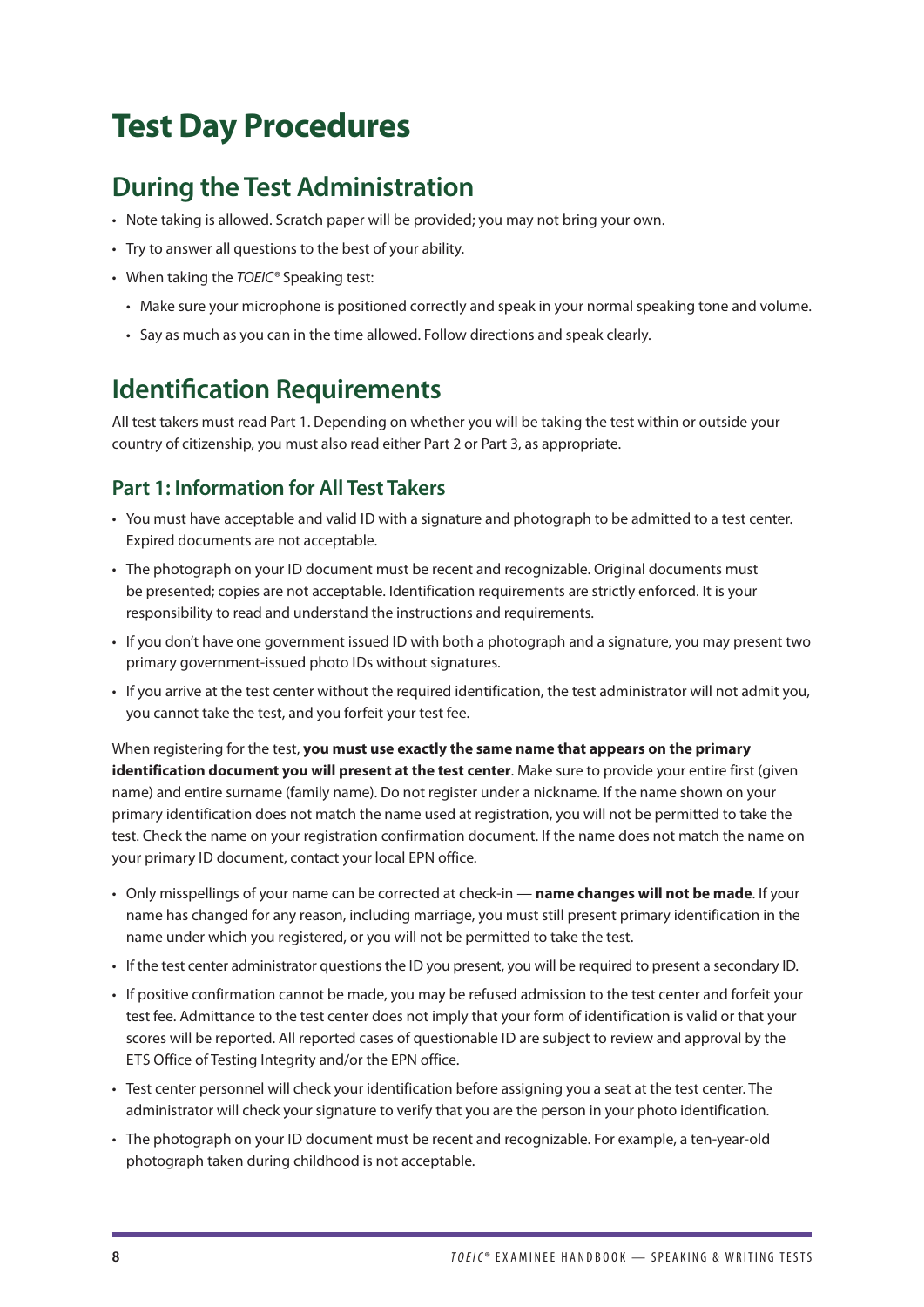## **Acceptable Primary Identification Documents**

- Passport with photograph and signature
- Driver's license with photograph and signature
- State identification with photograph and signature
- National identification with photograph and signature
- Military identification with photograph and signature

### **Acceptable Secondary Identification Documents**

If your primary identification is missing either a photograph or signature, you must present one of the following secondary IDs that can be used to meet the photograph or signature requirement; you must present one of the following secondary IDs **in addition to** your primary ID. Secondary IDs that can be used to meet the photograph or signature requirements are:

- A government-issued identification document that has not expired including, but not limited to, a passport, driver's license, state identification, national identification, or military identification. (There are some exceptions: see "Unacceptable Identification Documents" below.)
- Student ID

### **Unacceptable Identification Documents**

- Any expired ID
- Draft classification card
- Credit or debit card of any kind
- Social Security card
- Learner's permit or any temporary identification document
- International driver's license
- International student ID
- Notary-prepared letter or document
- Employee identification card
- Birth certificate
- Photocopy of ID
- Any document that is presented on a phone or electronic device
- Any document that is not recognized by a government agency

If you cannot meet the specified ID requirements or if you have questions about ID, please contact your local EPN office before registering for the test.

### **Part 2: If Testing WITHIN Your Country of Citizenship**

Only one form of primary ID is needed if your primary ID document contains a photograph and signature.

Please see the list of acceptable primary ID documents above. However, if the test administrator has any concerns about the primary ID document, you will be required to present a secondary ID from the list above.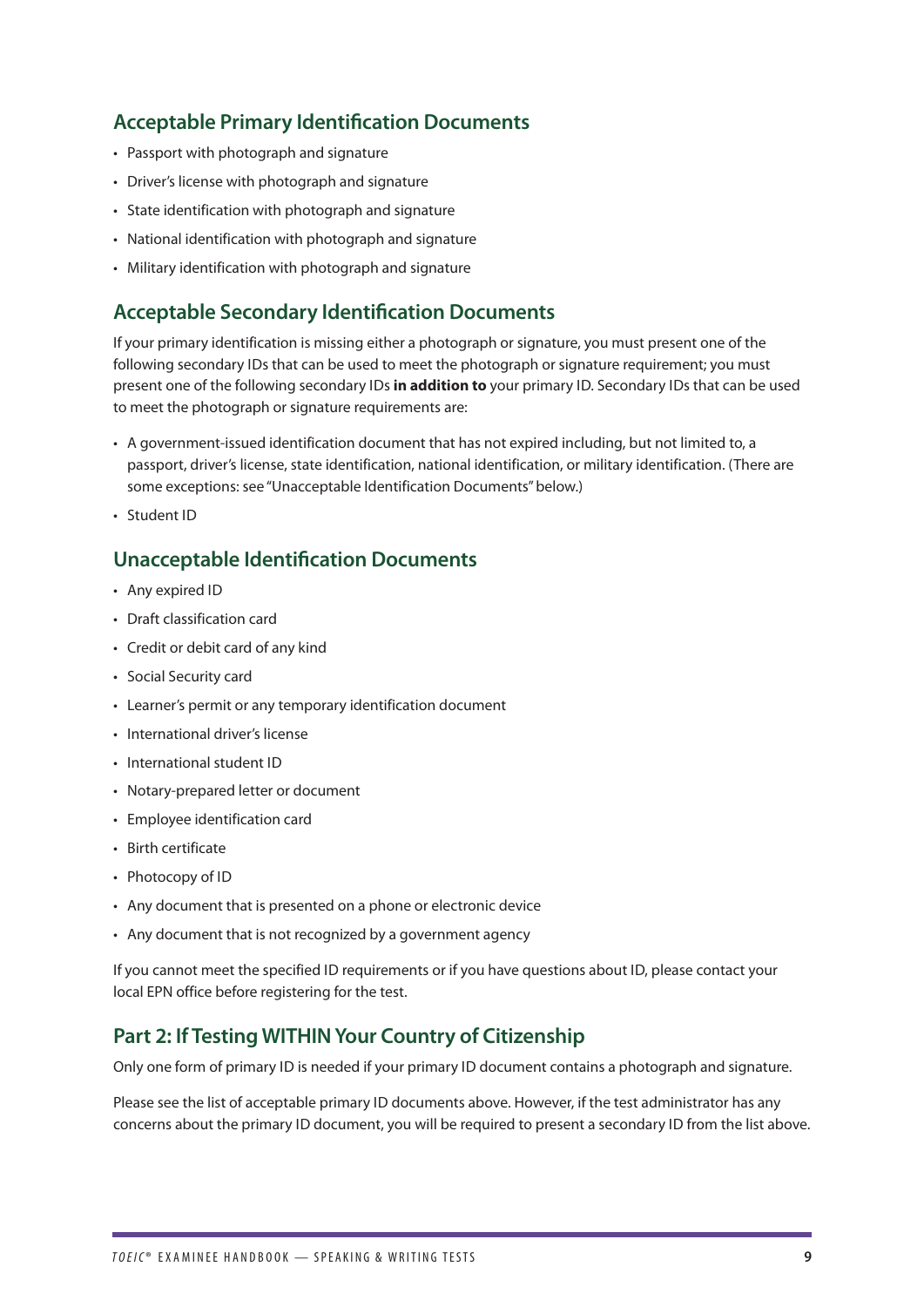<span id="page-11-0"></span>If your primary ID does not contain your signature, you must either sign the document or present an additional ID from the list of secondary identification documents. The secondary ID cannot be expired and must contain a recent, recognizable photograph and your signature. If you do not have an ID with a photograph and a signature, then you must present two primary ID documents with a photograph.

## **Part 3: If Testing OUTSIDE Your Country of Citizenship**

You **must present your passport** as your primary identification document (citizens of European, Schengen Zone, Gulf Cooperation Council (GCC) Arab Countries or Mercosur Countries, see special requirements on this page). If you do not meet this requirement, your test scores may not be reported.

If your passport is not written in **English-language letters**, you must also present an additional ID from the list of secondary identification documents (see "Acceptable Secondary Identification Documents" on the previous page) that contains a recent, recognizable photograph and is in English.

If your passport **does not contain your signature**, you must either sign your passport or present an additional ID from the list of secondary identification documents (see "Acceptable Secondary Identification Documents" on the previous page).

United States military personnel may present their United States military ID cards for admission to test centers. If a military ID card does not contain a photograph and signature, a secondary ID is also required.

## **Testing in European Union/Schengen Zone/Gulf Cooperation Council (GCC) Arab Countries or Mercosur Countries**

If you are testing in a European Union, Schengen Zone, Mercosur or Arab States of the Gulf (GCC) country other than the one where you reside, you can use your valid national or European identity card, if you have one. The card must contain your name; a recent, recognizable photograph; your date of birth and your signature. If this ID does not contain all of these elements, you will be required to present a supplemental ID.

## **Test Center Procedures and Regulations**

The following procedures and regulations apply during the entire test session, which begins when you are admitted to the test center and ends when you leave the test center:

- Dress so that you can adapt to any room temperature.
- Friends or relatives who accompany you to the test center will not be permitted to wait in the test center or be in contact with you while you are taking the test. Except for ETS-authorized observers, visitors are not allowed in the testing room while testing is in progress.
- ID verification at the test center may include thumb printing, photographing, video recording, signature comparison, or other forms of electronic ID or biometric confirmation. If you refuse to participate, you will not be permitted to test and you will forfeit the test fee. This is in addition to the requirement that you must present acceptable and valid ID.
- Other than ID, personal items are not allowed in the testing room. Before the test, you will receive instructions from test center staff regarding where to deposit items such as mobile phones, pagers, handbags, and study materials. Storage space is limited, so plan accordingly. You will not have access to your personal items during the test or any unscheduled break.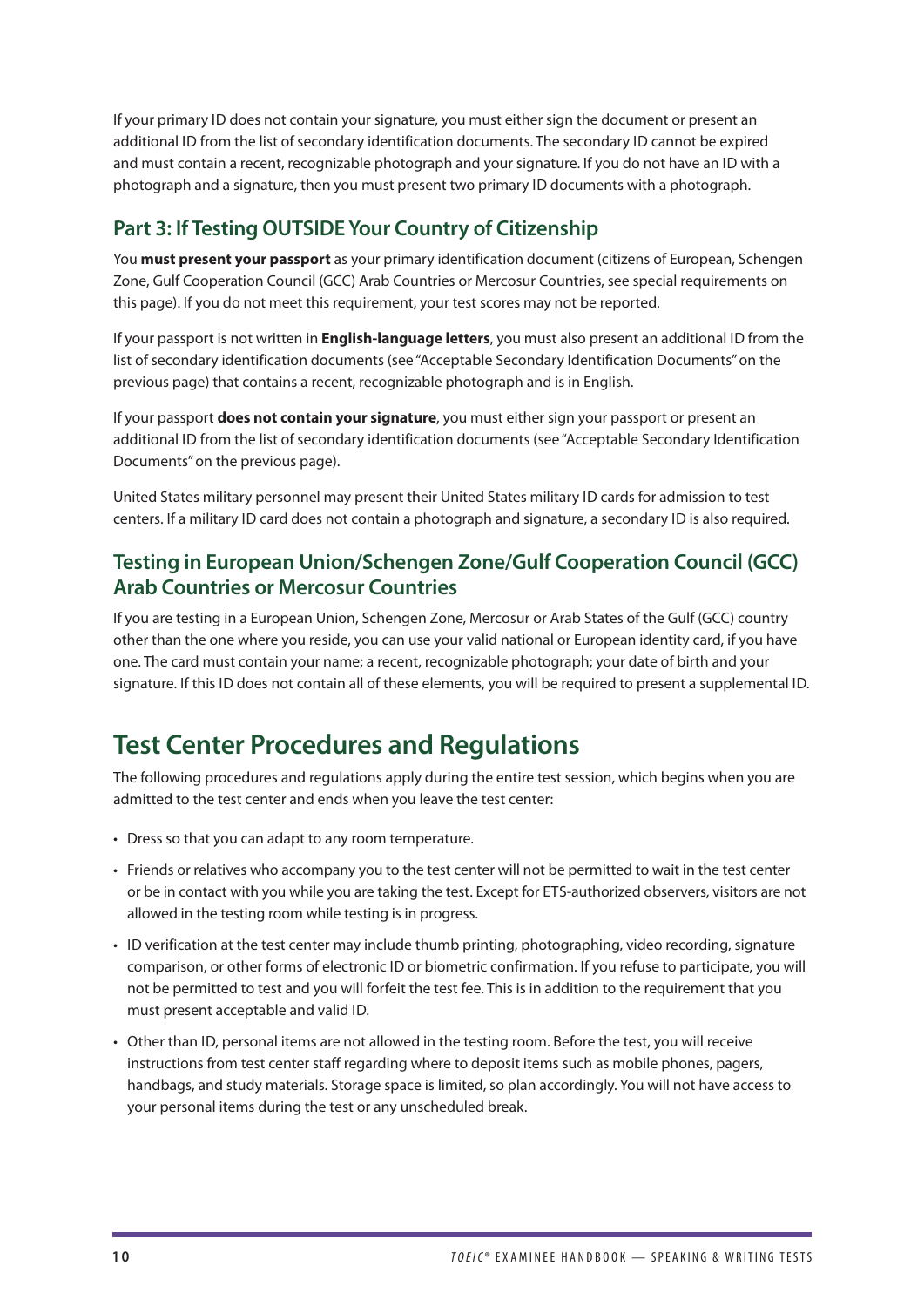- <span id="page-12-0"></span>• Test centers assume no responsibility for test taker's personal belongings.
- The test administrator will assign you a seat.
- On occasion, weather conditions or other circumstances beyond the control of ETS or the test administrator may require a delayed start or the rescheduling of your test. In the event that a technical problem at the test center makes it necessary to cancel your test session or if it is later determined that your scores could not be reported, you will be offered the opportunity to retest free of charge or receive a full refund of the original test fee.
- No test taker will be admitted after test materials have been distributed.
- Using any aid in connection with the test, including pens; mechanical pencils; scan pens or other scanning devices; calculators; calculator or computing watches; analog, digital or smart watches; wearable technology; books; pamphlets; notes; unauthorized scratch paper; rulers; highlighter pens; stereos or radios with headphones; mobile phones; smart phones; watch alarms; stop watches; dictionaries; test preparation materials; translators; and any electronic, listening, recording, scanning or photographic devices is not permitted.
- Unauthorized paper of any kind is not permitted in the testing room.
- You must have the test center administrator's permission to leave the testing room. You may not leave the immediate testing area of the testing room or the test center building during the test session or during any unscheduled break. Any lost time cannot be made up.
- You will be required to sign an electronic or paper confidentiality statement at the test center. If you do not sign the statement, you cannot test, and the test fee will **not** be refunded.
- Your picture may be taken and reproduced at your testing station. Be sure the correct photograph is displayed on your assigned testing station.
- If you need to leave your seat at any time, raise your hand; timing of the test will not stop.
- If at any time during the test you have a problem with your computer or for any reason need the administrator, raise your hand.
- Testing premises are subject to video recording.
- There is no scheduled break during the *TOEIC®* Speaking and Writing tests. If you must leave the testing room, you are required to give the test center administrator your identification document(s) before you leave the room.

## **Report Suspicious Behavior**

Although tests are administered under strict supervision and security measures, testing irregularities may sometimes occur. Contact your local EPN office as soon as possible to report any observed behavior that may lead to an invalid score. Examples include, but are not limited to:

- Copying from another test taker
- Taking the test for another person
- Having access to test questions before the test
- Providing answers to the test, including proctors and administrators
- Taking test questions or answers out of a testing room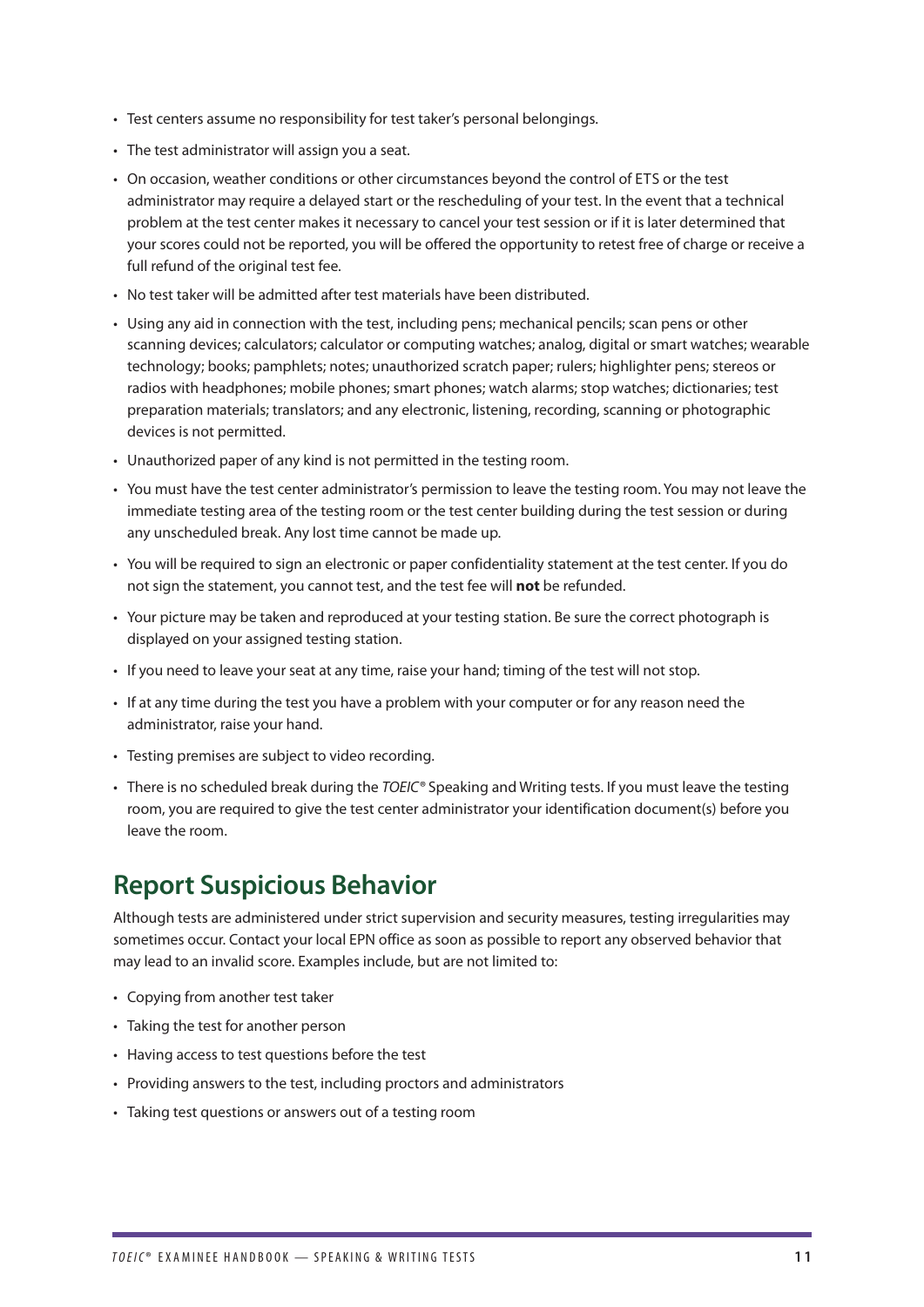- <span id="page-13-0"></span>• Using unauthorized electronic devices
- Using a fake ID
- Accessing or using notes

**Report Cheating: Web: [www.ets.org/security](http://www.ets.org/security) Email: [ReportCheating@toeic.org](mailto:?subject=) Phone:** 609-406-5430 **Fax:** 609-406-9709

### **All information will remain strictly confidential.**

## **Dismissal from a Testing Center**

A test administrator is authorized to dismiss you from a test session and/or your scores may be withheld and ultimately canceled and your test fees forfeited for any actions that violate the policies and procedures set forth herein and/or communicated at the test center including, but not limited to, the following:

- Attempting to take the test, or taking the test, for someone else or having someone else take the test for you
- Failing to provide acceptable identification as described herein, including refusal to allow a photograph and/or fingerprint to be taken
- Obtaining improper access to the test, a part of the test, or information about the test (this includes having test questions or answers in advance of the test administration and bringing preknowledge of test information into the test center in any form including, but not limited to, identification documents, prohibited devices and any other method listed as an aid in connection to the test)
- Having a mobile phone, smartphone (e.g., Android, BlackBerry or iPhone), tablet, PDA or any other electronic, listening, recording, scanning, photographic device, or wearable technology in the test center. If you are found to be in possession of any of these devices before, during or after the test administration, your device may be inspected and/or confiscated and you will be dismissed from the test. Your test fees will be forfeited and your scores will be canceled, even if dismissal is not enforced on the day of the test. You may also be banned from taking any future ETS test.
- Creating a disturbance (Disruptive behavior in any form will not be tolerated. The test administrator has sole discretion in determining what constitutes disruptive behavior)
- Attempting to give or receive assistance (Communication in any form is not permitted during the test administration. Discussion or sharing of test content or answers during the test administration, during breaks, and after the test is prohibited.)
- Removing or attempting to remove test content from the test center (Under no circumstances may test content or any part of the test content be removed, reproduced and/or disclosed by any means [e.g., hard copy, verbally, electronically] to any person or entity.)
- Tampering with a computer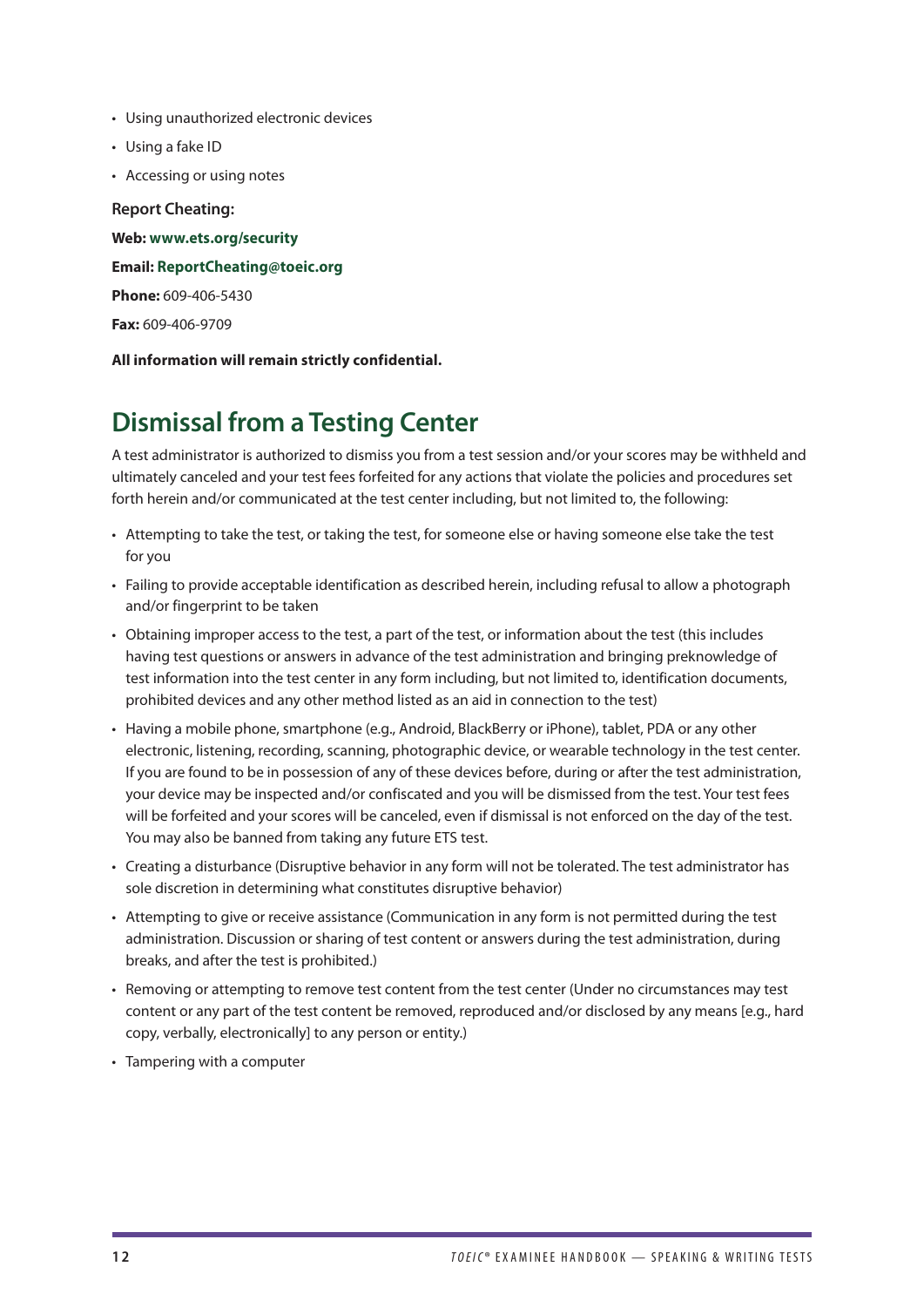- Attempting to remove scratch paper or a portion of scratch paper from the testing room or using scratch paper before the test, during untimed sections or during breaks. All paper, in its entirety, must be returned to the test center supervisor at the end of the testing session.
- Bringing a weapon or firearm into the test center
- Bringing food, beverages, or tobacco into the testing room unless you have received prior approval due to a disability or health-related need
- Leaving the test center building during the test session or during breaks. (You may not leave the immediate area of the testing room or the test center building without permission during the test or during breaks.)
- Leaving the testing room without permission
- Taking excessive or extended unscheduled breaks during the test session (Test center administrators are required to strictly monitor unscheduled breaks and report test takers who take excessive or extended breaks.)
- Referring to, looking through, or working on any test or test section when not authorized to do so, or working after time has been called
- Failing to follow any of the test administration regulations in this Examinee Handbook, given by the test administrator/supervisor, or specified in any test materials

ETS and the local EPN office reserve the right to take any and all actions for failure to comply with test administration regulations or the test administrator's directions or where the validity of the scores is questionable. This includes, but is not limited to, barring you from taking any future ETS tests and/or withholding or canceling your scores. If your scores are canceled, they will not be reported, and your registration and test fees will not be refunded.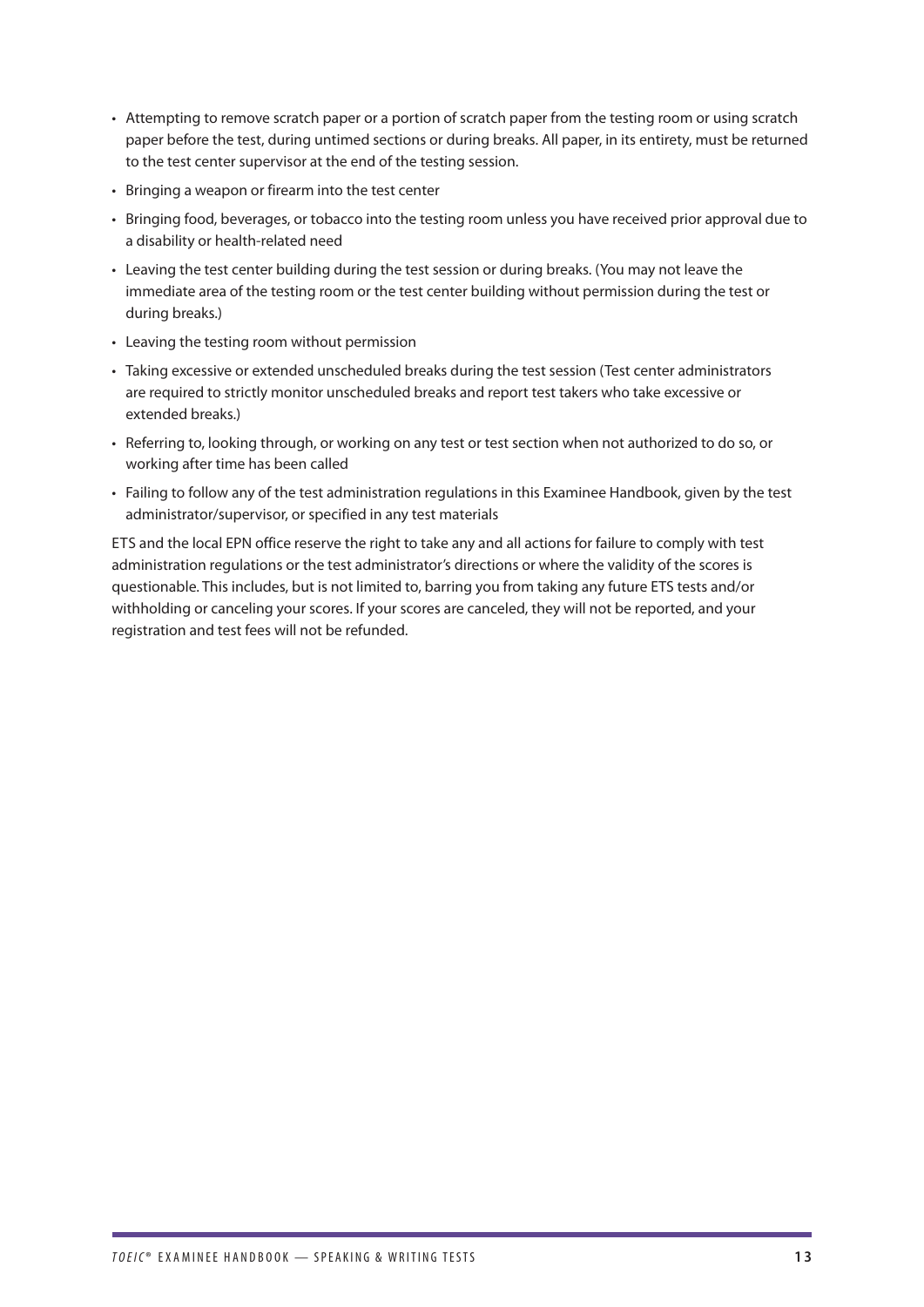# <span id="page-15-0"></span>**Sample Questions**

# **Sample Speaking Test**

## **Speaking Test Directions**

This is the *TOEIC®* Speaking test. This test includes eleven questions that measure different aspects of your speaking ability. The test lasts approximately 20 minutes.

For each type of question, you will be given specific directions, including the time allowed for preparation and speaking.

It is to your advantage to say as much as you can in the time allowed. It is also important that you speak clearly and that you answer each question according to the directions.

| <b>Question</b> | <b>Task</b>                                        | <b>Evaluation Criteria</b>                                                        |
|-----------------|----------------------------------------------------|-----------------------------------------------------------------------------------|
| $1 - 2$         | Read a text aloud                                  | • Pronunciation<br>• Intonation and stress                                        |
| $3 - 4$         | Describe a picture                                 | All of the above, plus<br>• Grammar.<br>• Vocabulary, and<br>• Cohesion           |
| $5 - 7$         | Respond to questions                               | All of the above, plus<br>• Relevance of content and<br>• Completeness of content |
| $8 - 10$        | Respond to questions using information<br>provided | All of the above                                                                  |
| 11              | Express an opinion                                 | All of the above                                                                  |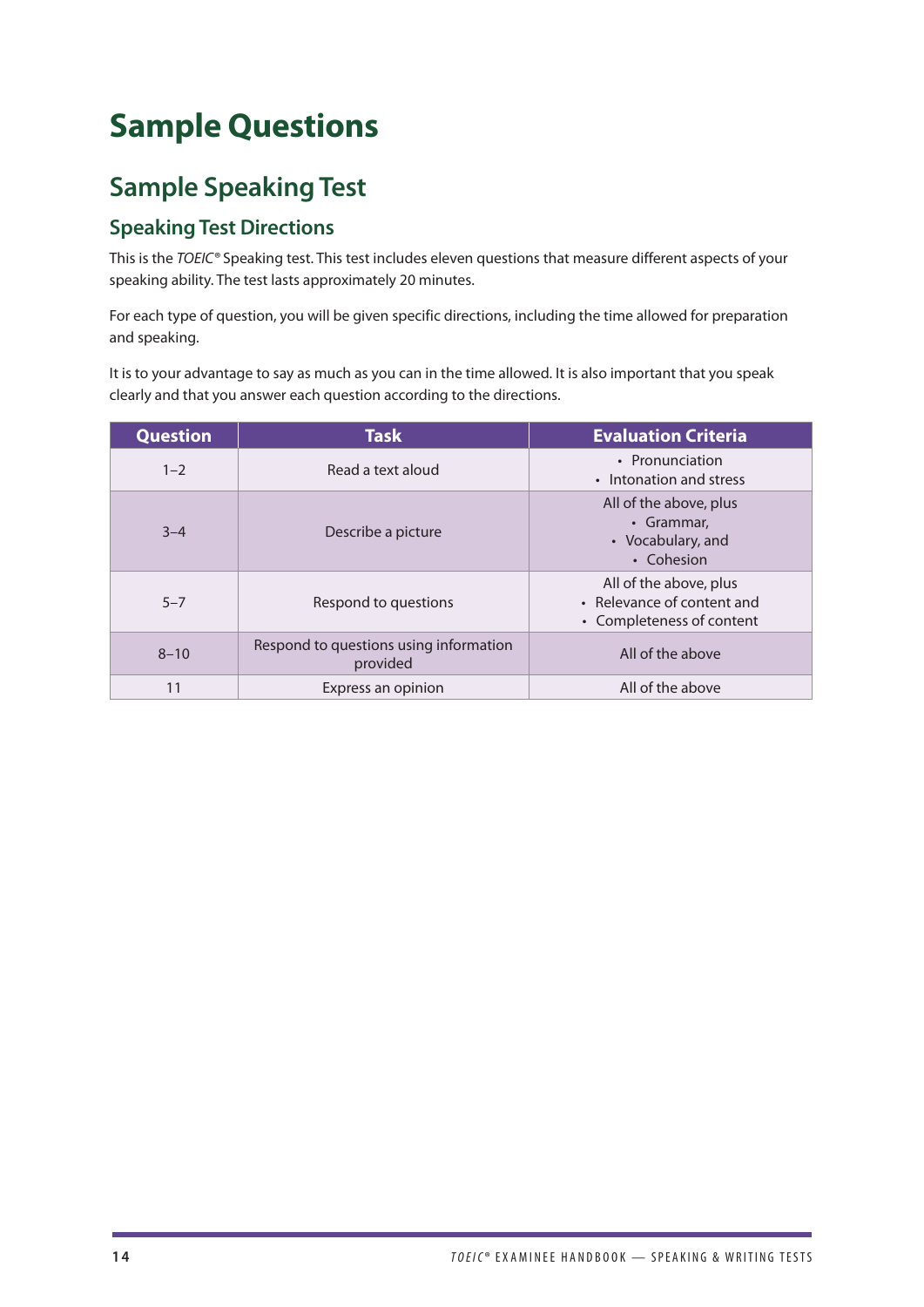## <span id="page-16-0"></span>*Questions 1–2*

## **Read a Text Aloud**

There are two Read-a-Text-Aloud questions on the TOEIC Speaking test. In each question, the directions and Read-a-Text-Aloud text will appear on your screen.

You will hear the directions being read by the narrator.

After 45 seconds, you will hear "Begin reading aloud now." Then you will read the text, and your response will be recorded. An example is below.

**Directions:** In this part of the test, you will read aloud the text on the screen. You will have 45 seconds to prepare.

Then you will have 45 seconds to read the text aloud.

*If you're shopping, sightseeing, and running around every minute, your vacation can seem like hard work. To avoid vacation stress, come to the Blue Valley Inn on beautiful Lake Mead. While staying at our inn, you'll breathe clean country air as you view spectacular sights. With its spacious rooms, swimming pool, and many outdoor activities, the inn is the perfect place for a vacation you won't forget. The Blue Valley Inn prides itself on the personal attention it provides for every guest. The Blue Valley motto has always been "A happy guest is our greatest treasure."*

Your responses to questions 1 and 2 will each receive two scores: one for pronunciation and one for intonation and stress. Following are the scoring guides that will be used to evaluate your response.

## **Scoring Guide for the Read a Text Aloud Task:**

### **Pronunciation**

| <b>Score</b> | <b>Response Description</b>                                                                                                               |  |  |
|--------------|-------------------------------------------------------------------------------------------------------------------------------------------|--|--|
| 3            | Pronunciation is highly intelligible, though the response may include minor lapses and/or<br>other language influence.                    |  |  |
|              | Pronunciation is generally intelligible, though it includes some lapses and/or other language<br>influence.                               |  |  |
|              | Pronunciation may be intelligible at times, but significant other language influence interferes<br>with appropriate delivery of the text. |  |  |
| 0            | No response OR no English in the response OR response is completely unrelated to the test.                                                |  |  |

### **Scoring Guide for the Read a Text Aloud Task:**

### **Intonation and Stress**

| <b>Score</b> | <b>Response Description</b>                                                                                                                                                       |
|--------------|-----------------------------------------------------------------------------------------------------------------------------------------------------------------------------------|
|              | Use of emphases, pauses, and rising and falling pitch is appropriate to the text.                                                                                                 |
|              | Use of emphases, pauses, and rising and falling pitch is generally appropriate to the text,<br>though the response includes some lapses and/or moderate other language influence. |
|              | Use of emphases, pauses, and rising and falling pitch is not appropriate, and the response<br>includes significant other language influence.                                      |
|              | No response OR no English in the response OR the response is completely unrelated to the<br>test.                                                                                 |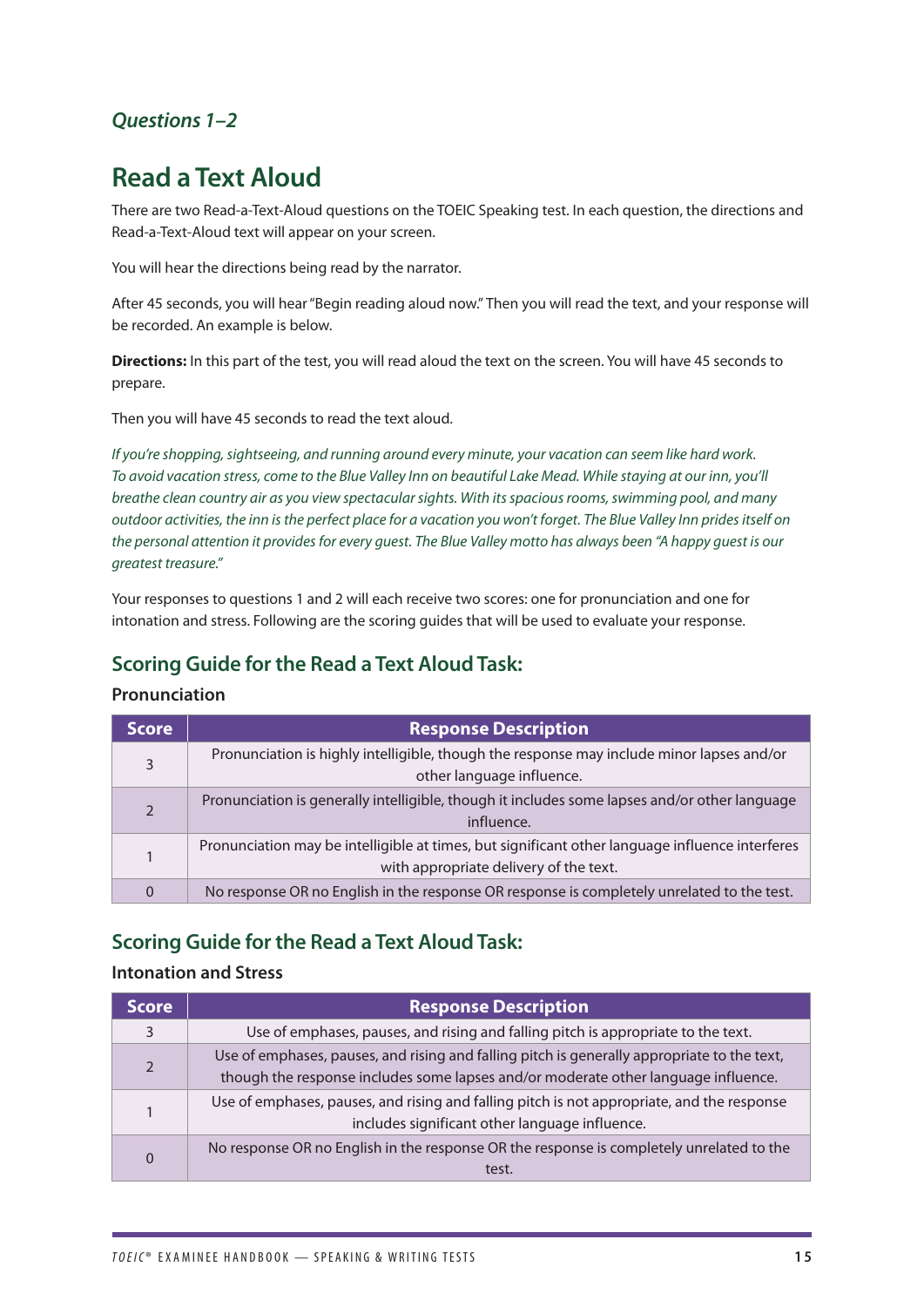## <span id="page-17-0"></span>*Questions 3–4*

## **Describe a Picture**

There are two Describe-a-Picture questions on the TOEIC Speaking test. The directions and the picture will appear on your screen. You will hear the directions read by the narrator. After 45 seconds, you will hear "Begin speaking now." Then you will describe the picture, and your response will be recorded. An example is below.

**Directions:** In this part of the test, you will describe the picture on your screen in as much detail as you can. You will have 45 seconds to prepare your response. Then you will have 30 seconds to speak about the picture.

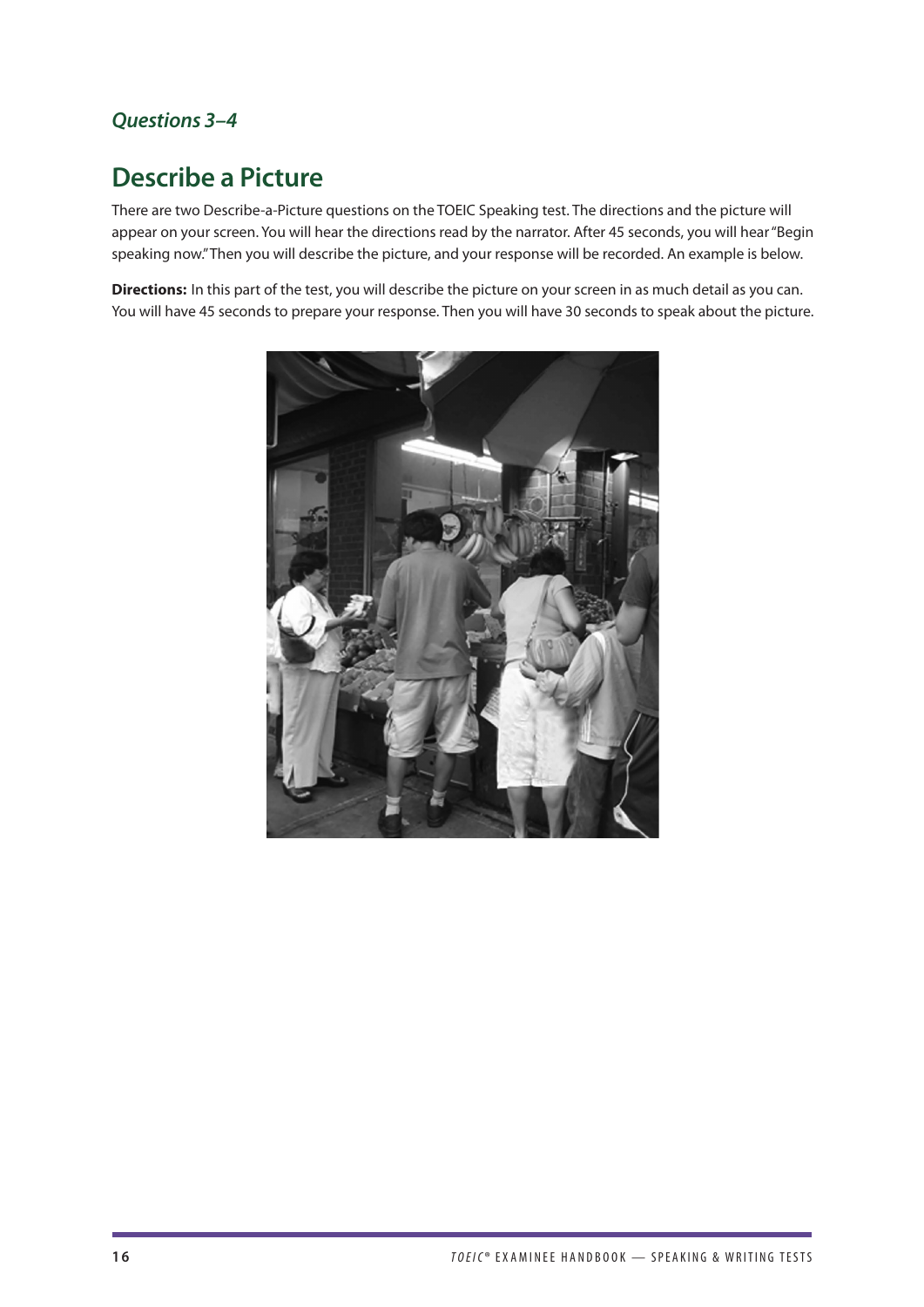Your responses to questions 3 and 4 will be scored using the scoring guide below.

## **Scoring Guide for the Describe a Picture Task:**

| <b>Score</b>   | <b>Response Description</b>                                                                                                                                                                                                                                                                                                |
|----------------|----------------------------------------------------------------------------------------------------------------------------------------------------------------------------------------------------------------------------------------------------------------------------------------------------------------------------|
| 3              | The response describes the main features of the picture.<br>• The delivery may require some listener effort, but it is generally intelligible.<br>• The choice of vocabulary and use of structures allows coherent expression of ideas.                                                                                    |
| $\overline{2}$ | The response is connected to the picture, but meaning may be obscured in places.<br>• The delivery requires some listener effort.<br>• The choice of vocabulary and use of structures may be limited and may interfere with overall<br>comprehensibility.                                                                  |
|                | The response may be connected to the picture, but the speaker's ability to produce intelligible<br>language is severely limited.<br>• The delivery may require significant listener effort.<br>• The choice of vocabulary and use of structures is severely limited OR significantly interferes<br>with comprehensibility. |
| 0              | No response OR no English in the response OR the response is completely unrelated to the test.                                                                                                                                                                                                                             |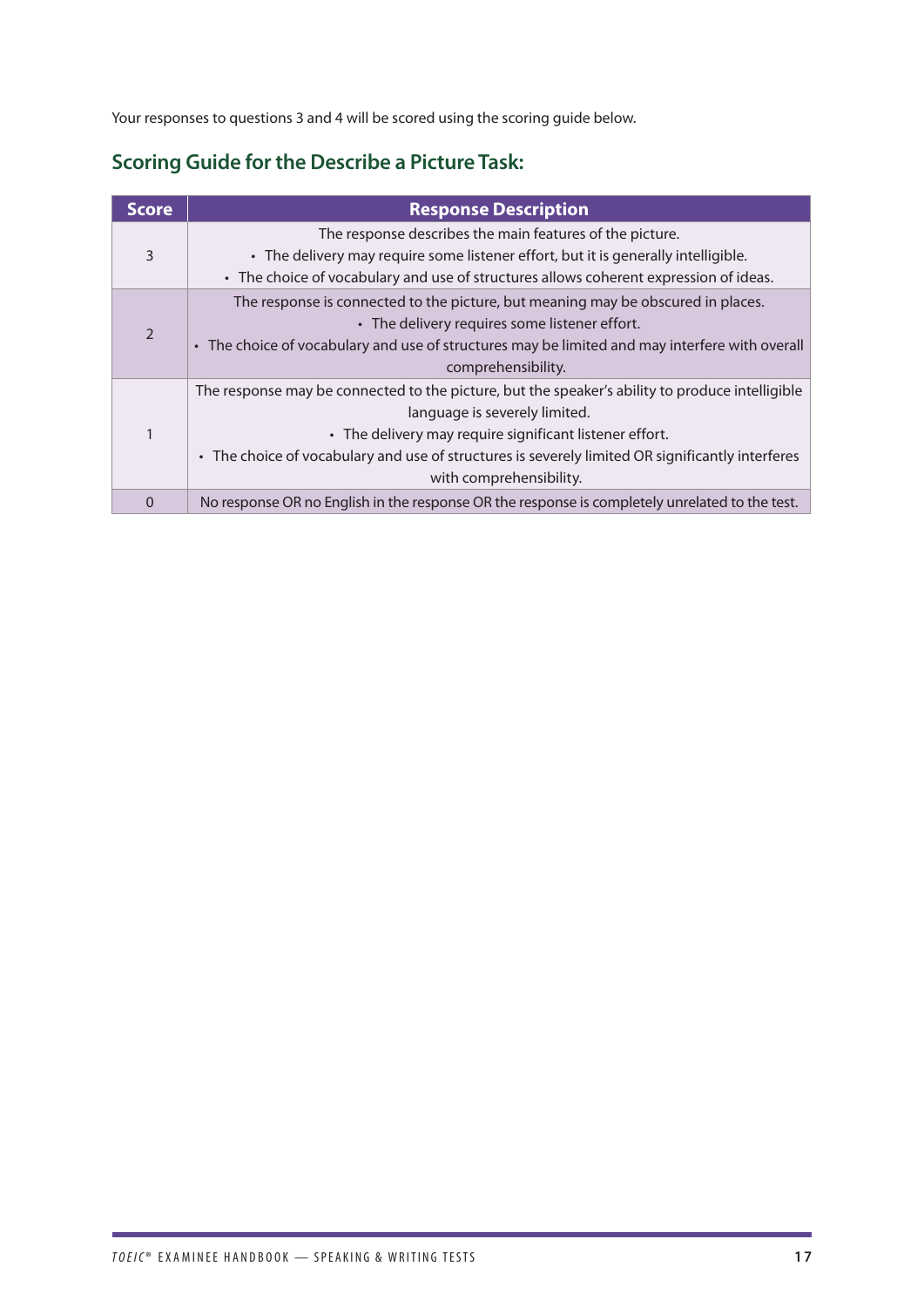## <span id="page-19-0"></span>*Questions 5–7*

## **Respond to Questions**

Questions 5–7 are three short questions about a single topic. The directions will appear on your screen, and you will hear the directions read by the narrator. Then the introduction and question 5 will appear on your screen and you will hear them read by the narrator. After the narrator reads question 5, there will be a 3 second pause and then you will hear a beep. Then you will have 15 seconds to answer. Your response will be recorded. Then question 6 will appear on your screen and be read by the narrator. After the 3 second pause and the beep, you will have 15 seconds to answer. Your response will be recorded. Then question 7 will appear on your screen and be read by the narrator. After the 3 second pause and the beep, you will have 30 seconds to answer. Your response will be recorded. Examples of questions 5, 6, and 7 are below.

**Directions:** In this part of the test, you will answer three questions. You will have 3 seconds to prepare after you hear each question. You will have 15 seconds to respond to Questions 5 and 6, and 30 seconds to respond to Question 7.

*Imagine that a Canadian marketing firm is doing research in your country. You have agreed to participate in a telephone interview about television viewing.* 

**Question 5:** *How often do you watch television?* 

**Question 6:** *What kinds of programs do you usually watch?* 

**Question 7:** *Describe your favorite television program.*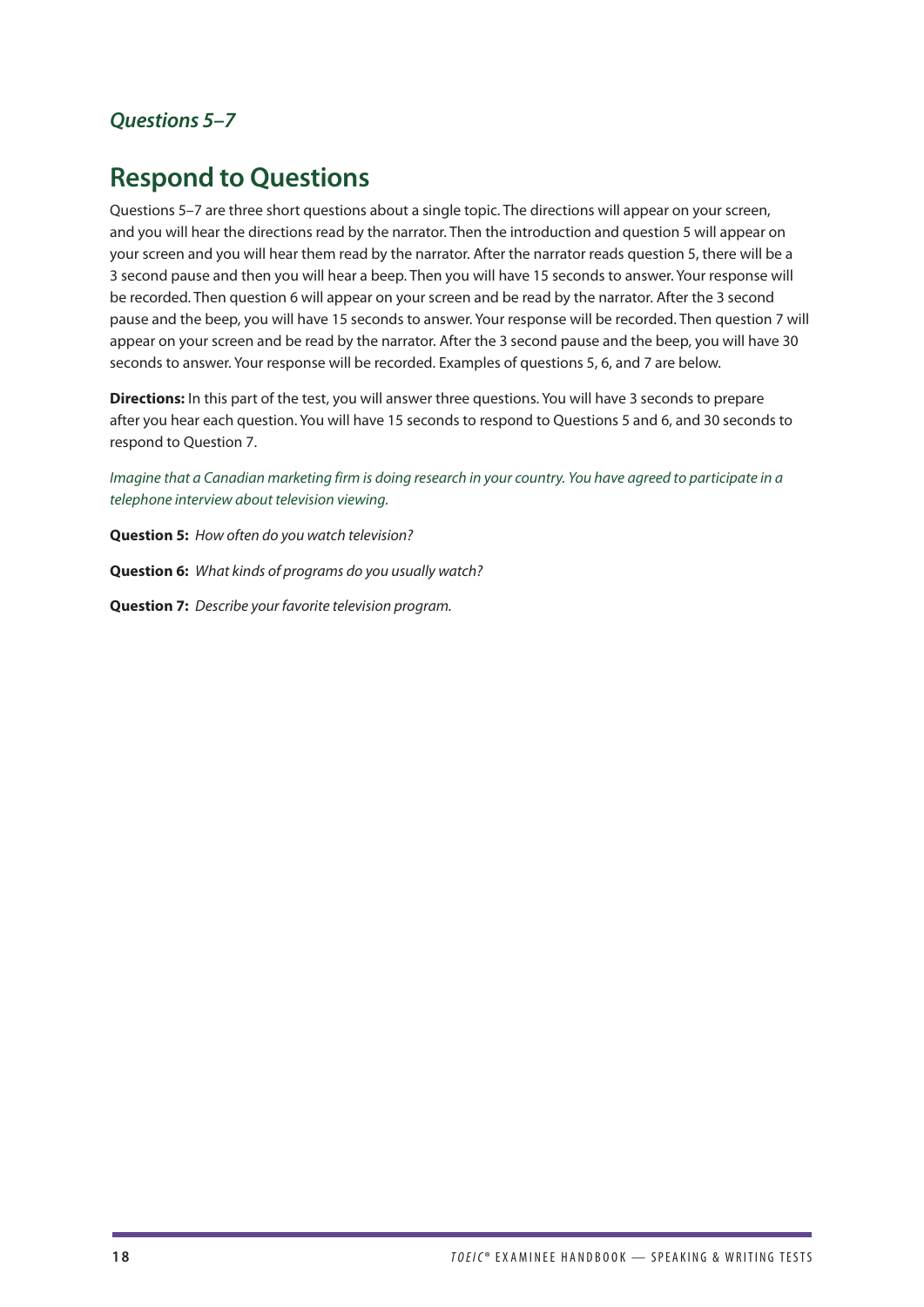### <span id="page-20-0"></span>*Questions 8–10*

## **Respond to Questions Using Information Provided**

Questions 8–10 are three short questions based on a schedule of events. The directions will appear on your screen, and you will hear the directions read by the narrator. Then the schedule will appear on your screen. You will have 45 seconds to study the schedule. Then you will hear the beginning of a telephone call. The call includes questions about the information in the schedule. After the caller's first question, there will be a 3 second pause and then you will hear a beep. You will have 15 seconds to answer the question as if you were speaking on the telephone. Then the caller will ask a second question. The question will be followed by a 3 second pause and a beep, and you will have 15 seconds to answer the question. Then the caller will ask a third question. This third question will be played twice. After the second time the question is played, there will be a 3 second pause and a beep. After the beep, you will have 30 seconds to answer the question.

All questions will refer to the schedule, which will remain on the screen throughout all three questions. Examples of questions 8, 9, and 10 are below.

**Directions:** In this part of the test, you will answer three questions based on the information provided. You will have 45 seconds to read the information before the questions begin. You will have three seconds to prepare and 15 seconds to respond to Questions 8 and 9. You will hear Question 10 two times. You will have three seconds to prepare and 30 seconds to respond to Question 10.

*After 45 seconds you will hear:* 

*Hello, I'm calling about a conference on May 27 that I saw advertised in the newspaper. It's about starting your own business. I was hoping you could give me some information.* 



**Question 8:** *Could you tell me what time the conference starts and how long it will last?* 

**Question 9:** *How much does the conference attendance cost?* 

**Question 10:** *I may not be available for the full day. Could you give me information about the activities in the morning, before lunchtime?*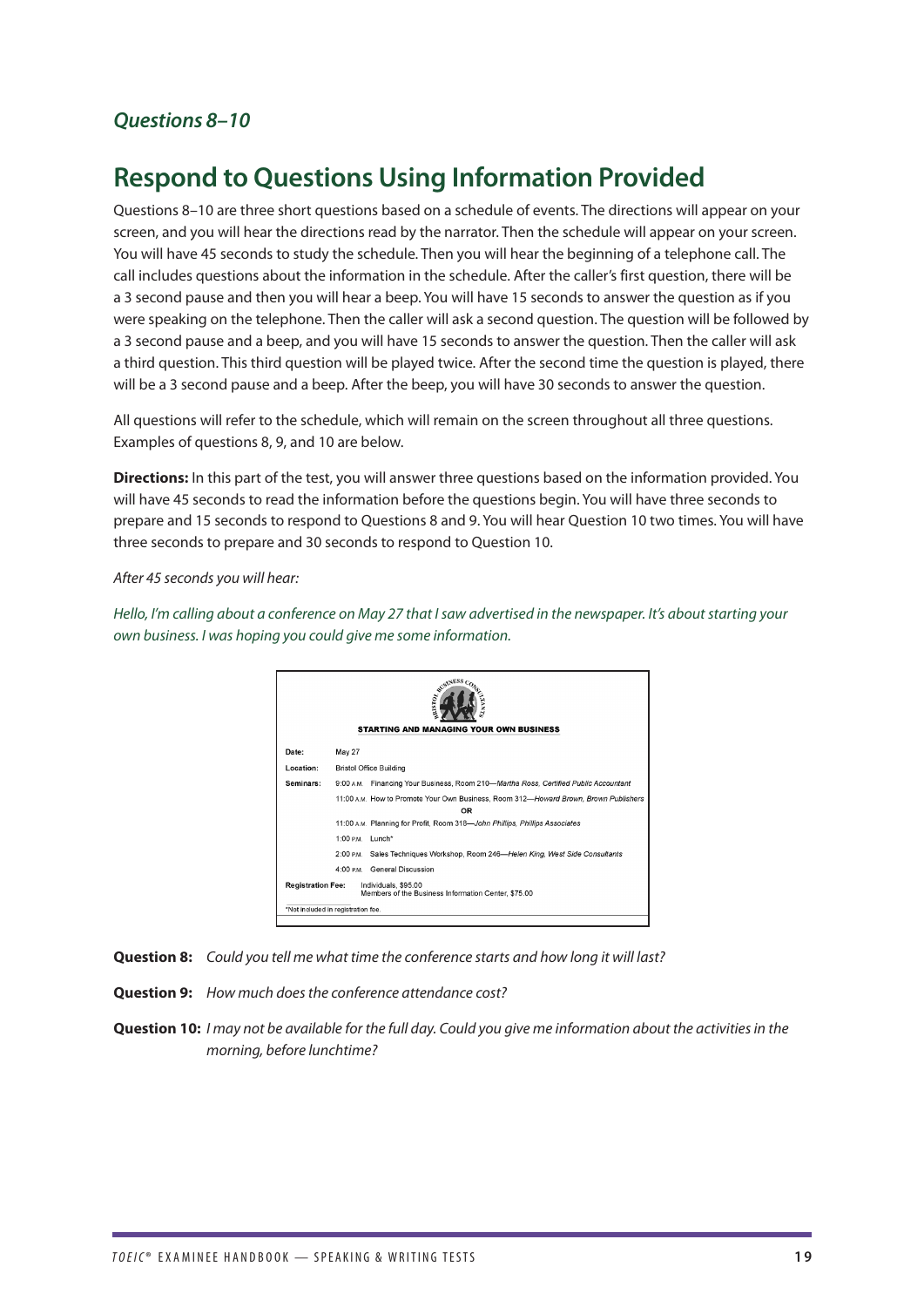Your responses to questions 5 through 10 will be scored using the scoring guide below.

## **Scoring Guide for Respond to Questions (Market Survey) and Respond to Questions Using Information Provided (Agenda) Tasks:**

| <b>Score</b>   | <b>Response Description</b>                                                                                                                                                                                                                                                                                                                                                                                                                                                                                                                                                                                                                                                                |
|----------------|--------------------------------------------------------------------------------------------------------------------------------------------------------------------------------------------------------------------------------------------------------------------------------------------------------------------------------------------------------------------------------------------------------------------------------------------------------------------------------------------------------------------------------------------------------------------------------------------------------------------------------------------------------------------------------------------|
| 3              | The response is a full, relevant, socially appropriate reply to the question. In the case of the<br>Agenda questions, information from the prompt is accurate.<br>• The delivery requires little listener effort.<br>• The choice of vocabulary is appropriate.<br>• The use of structures fulfills the demands of the task.                                                                                                                                                                                                                                                                                                                                                               |
| $\mathfrak{D}$ | The response is a partially effective reply to the question, but is not complete, fully<br>appropriate, or in the case of the Agenda questions, fully accurate.<br>• The delivery may require some listener effort but is mostly intelligible.<br>• The choice of vocabulary may be limited or somewhat inexact, although overall meaning is clear.<br>• The use of structures may require some listener effort for interpretation.<br>• In the case of the Agenda questions, the speaker may locate the relevant information in the<br>prompt but fail to distinguish it from irrelevant information or fail to transform the written<br>language so a listener can easily understand it. |
| 1              | The response does not answer the question effectively. Relevant information is not<br>conveyed successfully.<br>• The delivery may impede or prevent listener comprehension.<br>• The choice of vocabulary may be inaccurate or rely on repetition of the prompt.<br>• The use of structures may interfere with comprehensibility.                                                                                                                                                                                                                                                                                                                                                         |
| $\Omega$       | No response OR no English in the response OR the response is completely unrelated to<br>the test.                                                                                                                                                                                                                                                                                                                                                                                                                                                                                                                                                                                          |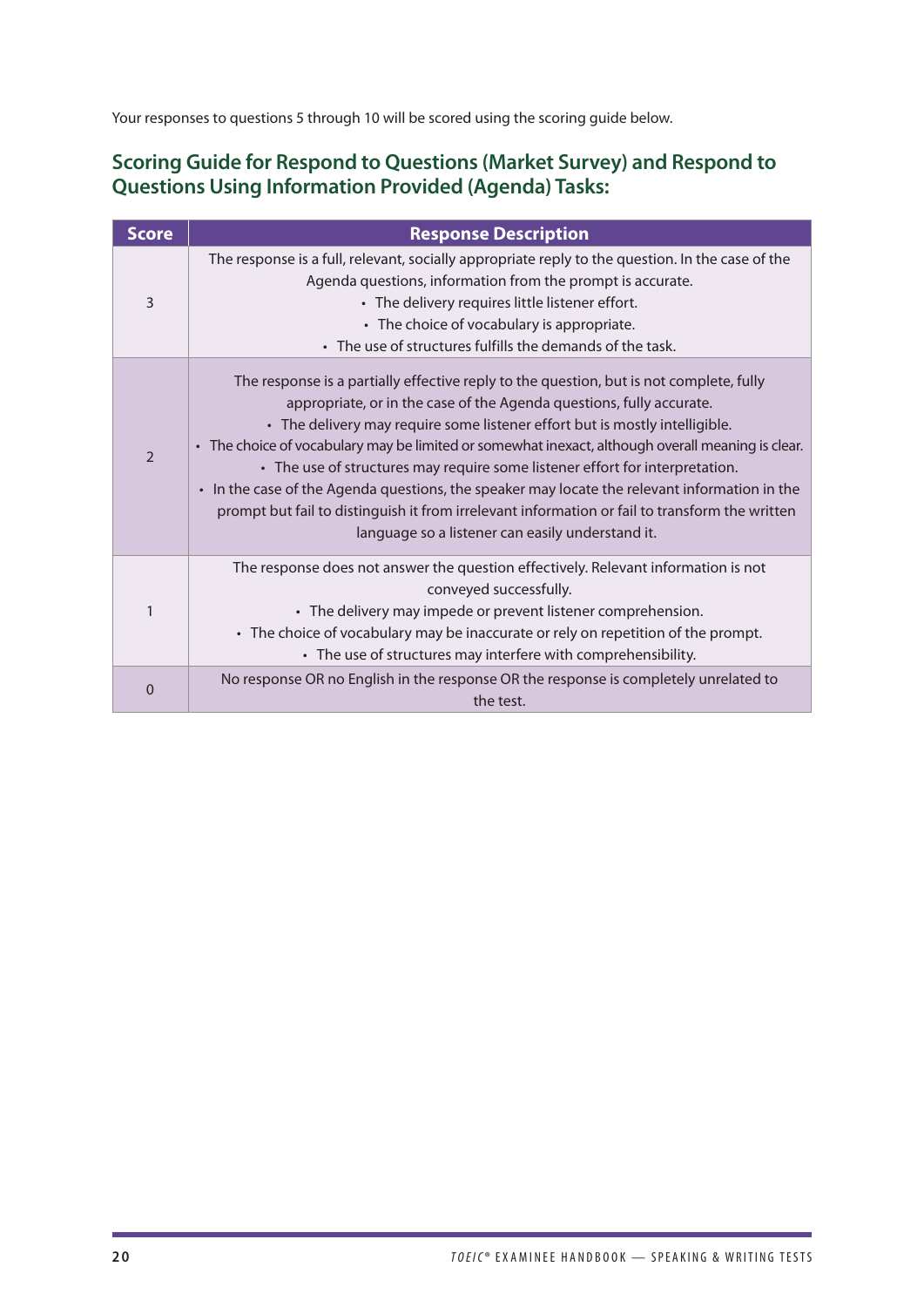## <span id="page-22-0"></span>*Question 11*

## **Express an Opinion**

There is one Express-an-Opinion question on the TOEIC Speaking test. The directions will appear on your screen, and you will hear the directions read by the narrator. After the directions a question will appear on your screen, and you will hear the question read by the narrator. After the narrator reads the question, you will have 45 seconds to think about your answer. Then you will hear "Begin speaking now." You will have 60 seconds to respond. An example follows.

**Directions:** In this part of the test, you will give your opinion about a specific topic. Be sure to say as much as you can in the time allowed. You will have 45 seconds to prepare. Then you will have 60 seconds to speak.

### **Question:**

*(Narrator): Some people prefer to take a job that does not pay well but does provide a lot of time off from work. What is your opinion about taking a job with a low salary that has a lot of vacation time? Give reasons for your opinion.* 

Your response will be scored using the scoring guide that follows.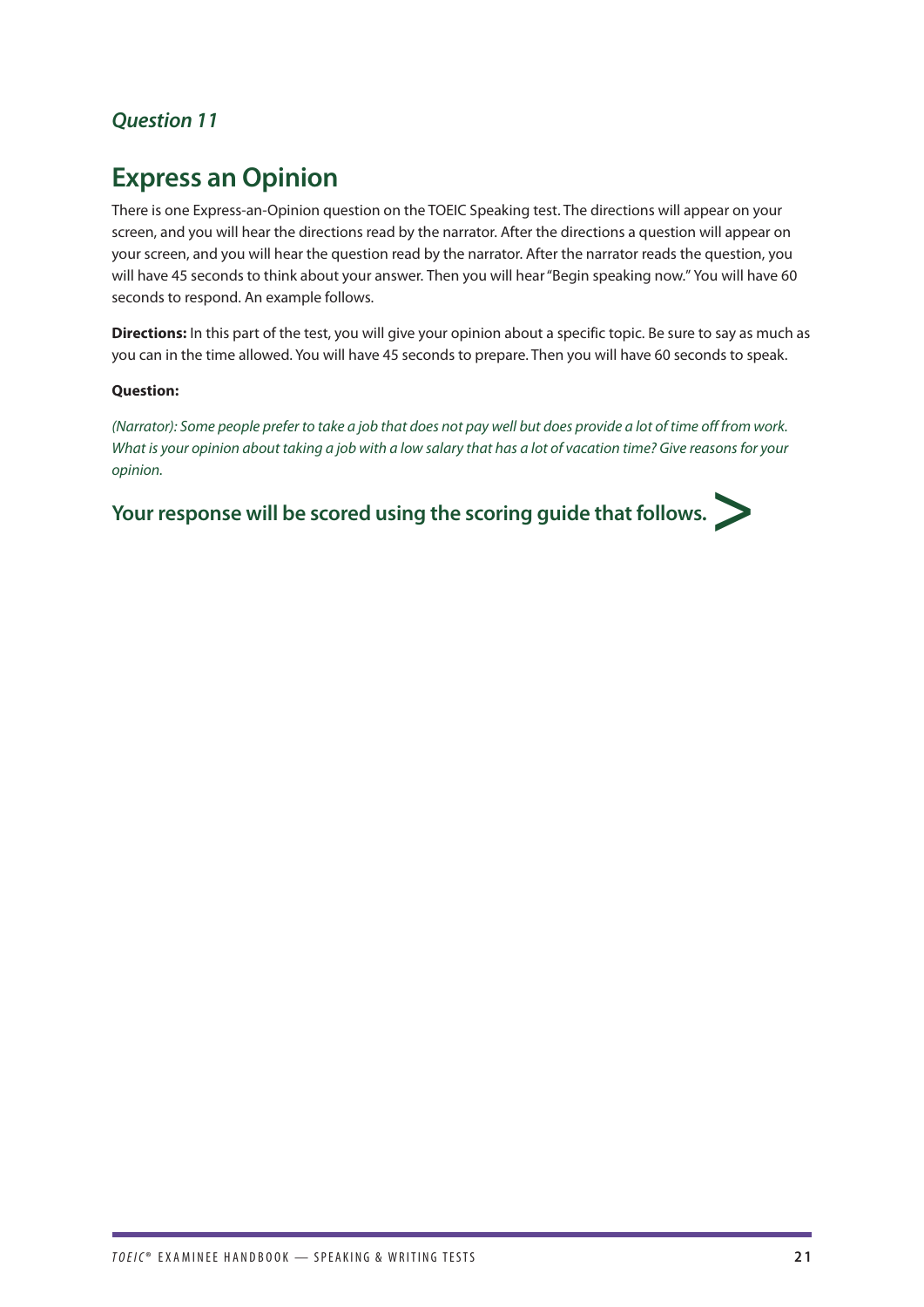## **Scoring Guide for the Express an Opinion Task:**

| <b>Score</b>   | <b>Response Description</b>                                                                                                                                                                                                                                                                                                                                                                                                                                                                                                                                                                                                                                                                                                                                                                                                    |  |  |
|----------------|--------------------------------------------------------------------------------------------------------------------------------------------------------------------------------------------------------------------------------------------------------------------------------------------------------------------------------------------------------------------------------------------------------------------------------------------------------------------------------------------------------------------------------------------------------------------------------------------------------------------------------------------------------------------------------------------------------------------------------------------------------------------------------------------------------------------------------|--|--|
| 5              | The response clearly indicates the speaker's choice or opinion, and support of the choice or<br>opinion is readily intelligible, sustained, and coherent.<br>The response is characterized by ALL of the following:<br>• The speaker's choice or opinion is supported with reason(s), details, arguments, or<br>exemplifications; relationships between ideas are clear.<br>• The speech is clear with generally well-paced flow. It may include minor lapses or minor<br>difficulties with pronunciation or intonation patterns that do not affect overall intelligibility.<br>• Good control of basic and complex structures, as appropriate, is exhibited. Some minor<br>errors may be noticeable but they do not obscure meaning.<br>• The use of vocabulary is effective, with allowance for occasional minor inaccuracy. |  |  |
| $\overline{4}$ | The response clearly indicates the speaker's choice or opinion and adequately supports or<br>develops the choice or opinion.<br>• The response explains the reason(s) for the speaker's choice or opinion, although the<br>explanation may not be fully developed; relationships between ideas are mostly clear, with<br>occasional lapses.<br>• Minor difficulties with pronunciation, intonation, or pacing are noticeable and may require<br>listener effort at times, although overall intelligibility is not significantly affected.<br>• The response demonstrates fairly automatic and effective use of grammar but may be<br>somewhat limited in the range of structures used.<br>• The use of vocabulary is fairly effective. Some vocabulary may be inaccurate or imprecise.                                         |  |  |
| 3              | The response expresses a choice, preference, or opinion, but development and support of the<br>choice or opinion is limited.<br>• The response provides at least one reason supporting the choice, preference, or opinion.<br>However, it provides little or no elaboration of the reason, repeats itself with no new<br>information, is vague, or is unclear.<br>• The speech is basically intelligible, though listener effort may be needed because of unclear<br>articulation, awkward intonation, or choppy rhythm/pace; meaning may be obscured in<br>places.<br>• The response demonstrates limited control of grammar; for the most part, only basic<br>sentence structures are used successfully.<br>• The use of vocabulary is limited.                                                                              |  |  |
| $\overline{2}$ | The response states a choice, preference, or opinion relevant to the prompt, but support for<br>the choice, preference, or opinion is missing, unintelligible, or incoherent.<br>• Consistent difficulties with pronunciation, stress, and intonation cause considerable listener<br>effort; delivery is choppy, fragmented, or telegraphic; there may be long pauses and<br>frequent hesitations.<br>• Control of grammar severely limits expression of ideas and clarity of connections among<br>ideas.<br>• The use of vocabulary is severely limited or highly repetitious.                                                                                                                                                                                                                                                |  |  |
| 1              | The response is limited to reading the prompt or the directions aloud OR the response fails to<br>state an intelligible choice, preference, or opinion as required by the prompt OR the response<br>consists of isolated words or phrases, or mixtures of the first language and English.                                                                                                                                                                                                                                                                                                                                                                                                                                                                                                                                      |  |  |
| 0              | No response OR no English in the response OR the response is completely unrelated to the<br>test.                                                                                                                                                                                                                                                                                                                                                                                                                                                                                                                                                                                                                                                                                                                              |  |  |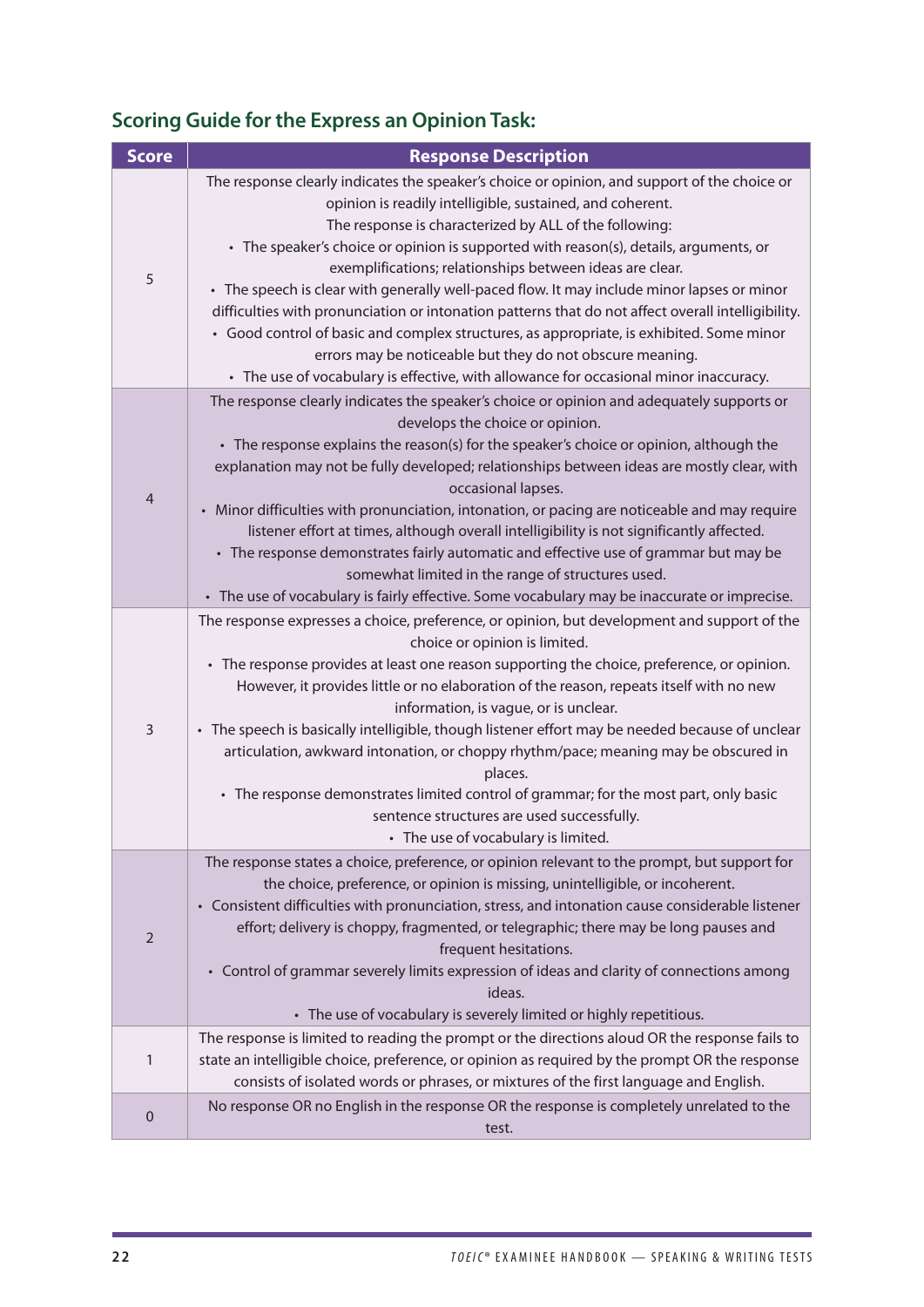# <span id="page-24-0"></span>**Sample Writing Test**

## **Writing Test Directions**

This is the *TOEIC®* Writing test. This test includes eight questions that measure different aspects of your writing ability. The test lasts approximately one hour.

For each type of question, you will be given specific directions, including the time allowed for writing.

| <b>Question</b> | <b>Task</b>                         | <b>Evaluation Criteria</b>                                                                                        |
|-----------------|-------------------------------------|-------------------------------------------------------------------------------------------------------------------|
| $1 - 5$         | Write a sentence based on a picture | • Grammar<br>• Relevance of the sentences to the<br>pictures                                                      |
| $6 - 7$         | Respond to a written request        | • Quality and variety of your sentences<br>• Vocabulary<br>• Organization                                         |
| 8               | Write an opinion essay              | • Whether the opinion is supported with<br>reasons and/or examples<br>• Grammar<br>• Vocabulary<br>• Organization |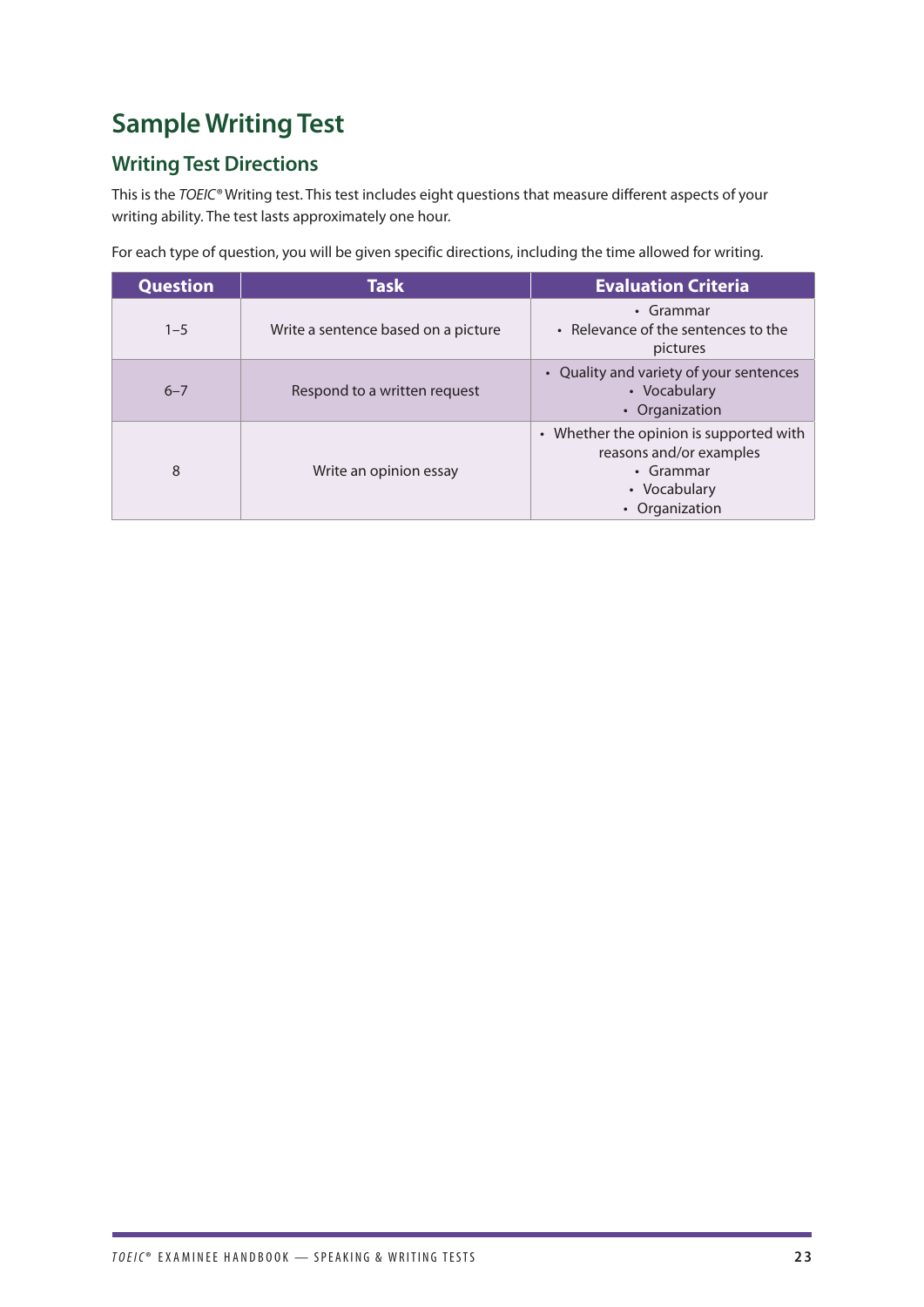## <span id="page-25-0"></span>*Questions 1–5*

## **Write a Sentence Based on a Picture**

Questions 1–5 of the TOEIC Writing test are all the same question type. Each question presents a picture on your screen. Below the picture are two words. You will use the two words in one sentence to describe the picture. You may change the form of the words to fit the grammar of your sentence, but you must use some form of both words in one sentence. You will have 8 minutes to complete all 5 questions. An example is below.

**Directions:** In this part of the test, you will write ONE sentence that is based on a picture. With each picture you will be given TWO words or phrases that you must use in your sentence. You can change the forms of the words and you can use the words in any order.

Your sentences will be scored on

- the appropriate use of grammar, and
- the relevance of the sentence to the picture.

In this part, you can move to the next question by clicking on **Next**. If you want to return to a previous question, click on **Back**. You will have 8 minutes to complete this part of the test.



airport terminal / so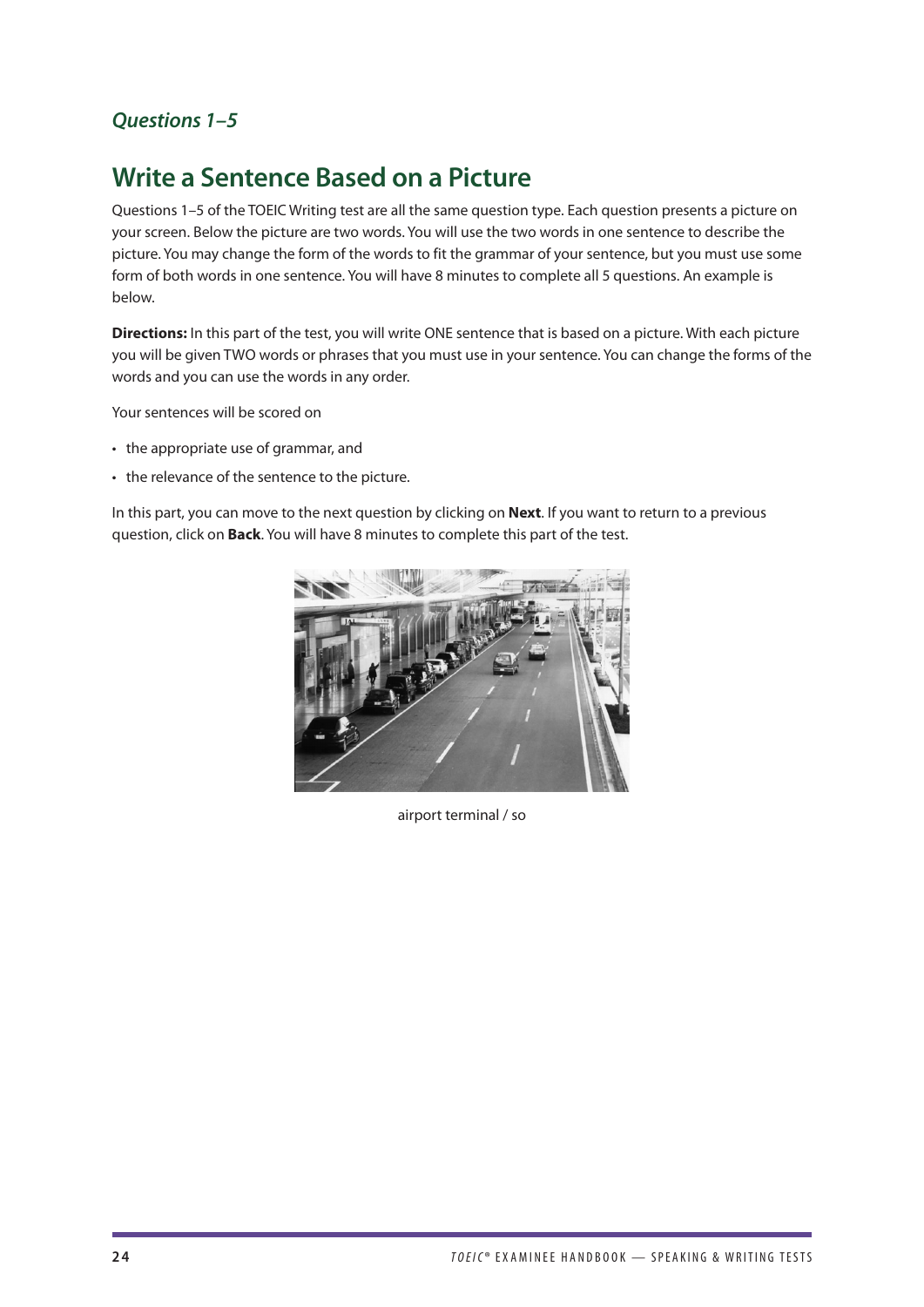Your responses will be scored using the scoring guide below.

## **Scoring Guide for Write a Sentence Based on a Picture Task:**

| <b>Score</b>  | <b>Response Description</b>                                                                |  |  |
|---------------|--------------------------------------------------------------------------------------------|--|--|
| 3             | The response consists of ONE sentence that:                                                |  |  |
|               | • has no grammatical errors,                                                               |  |  |
|               | • contains forms of both key words used appropriately, AND                                 |  |  |
|               | • is consistent with the picture.                                                          |  |  |
| $\mathcal{P}$ | The response consists of one or more sentences that:                                       |  |  |
|               | • have one or more grammatical errors that do not obscure the meaning,                     |  |  |
|               | • contain BOTH key words, (but they may not be in the same sentence and the form of the    |  |  |
|               | word(s) may not be accurate), AND                                                          |  |  |
|               | • are consistent with the picture.                                                         |  |  |
|               | The response:                                                                              |  |  |
|               | • has errors that interfere with meaning,                                                  |  |  |
|               | • omits one or both key words, OR                                                          |  |  |
|               | • is not consistent with the picture.                                                      |  |  |
| 0             | The response is blank, written in a foreign language, or consists of keystroke characters. |  |  |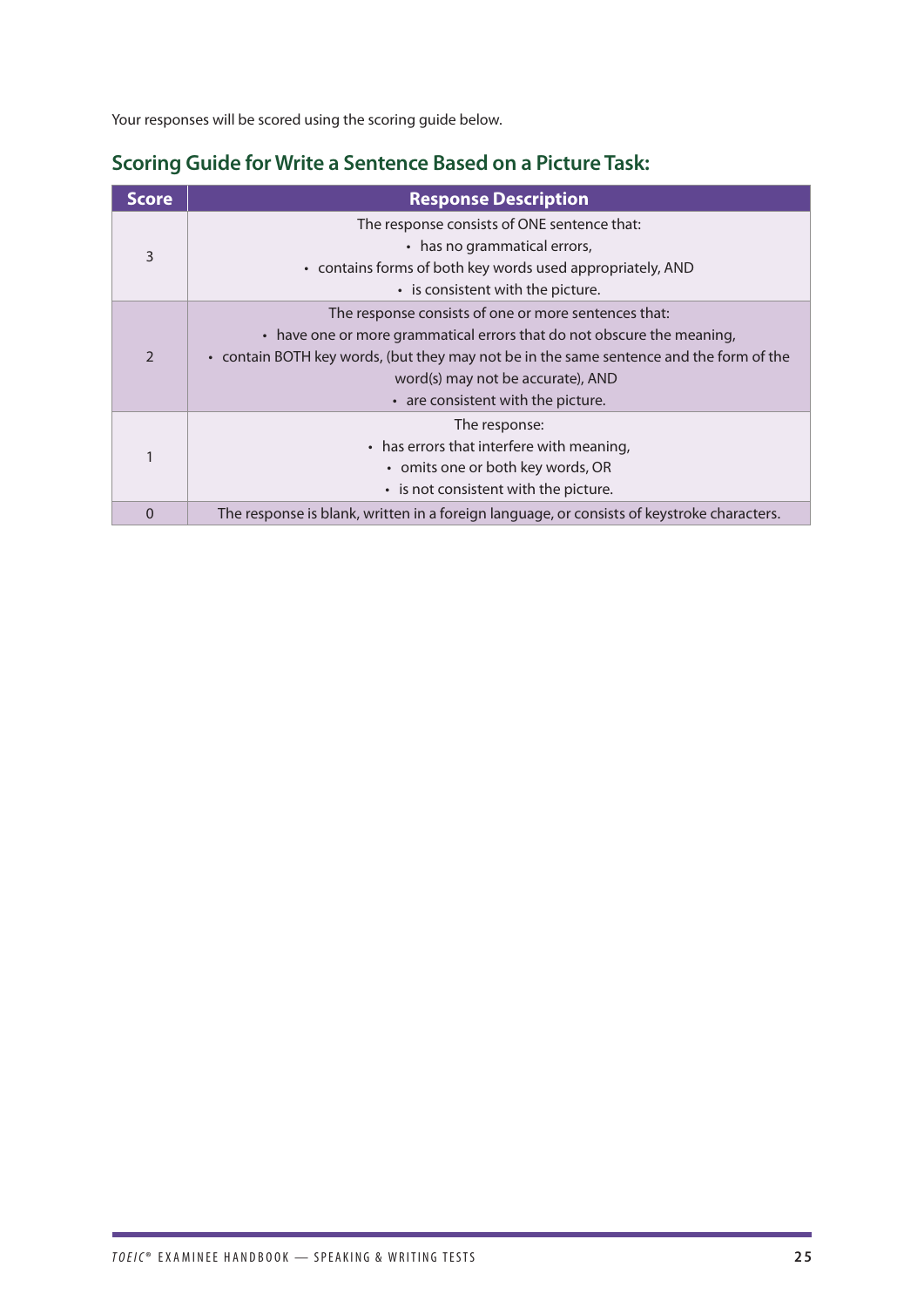## <span id="page-27-0"></span>*Questions 6–7*

## **Respond to a Written Request**

There are two Respond-to-a-Written-Request questions on the TOEIC Writing test. In each question, an email message will appear on your screen. The directions will say "Read the email." Below the email will be further directions that will tell you what must be included in your response. You will have 10 minutes to read the email and respond. Once you begin question 7, you cannot return to question 6. An example is below.

**Directions:** In this part of the test, you will show how well you can write a response to an email.

Your response will be scored on

- the quality and variety of your sentences,
- vocabulary, and
- organization.

You will have 10 minutes to read and answer each email.

**Directions:** Read the email.

From: Dale City Welcome Committee

To: New Dale City Residents

Subject: Welcome to your new home!

Sent: July 23, 4:32 P.M.

Welcome! We would like to be the first to welcome you to Dale City. We know that there are many things to do when you move, from finding your way around town to setting up your utilities. Please contact us if you need any help at all.

**Directions:** Respond to the email. Respond as if you have recently moved to a new city. In your email to the committee, make at least TWO requests for information.

# Your response will be scored using the scoring guide that follows.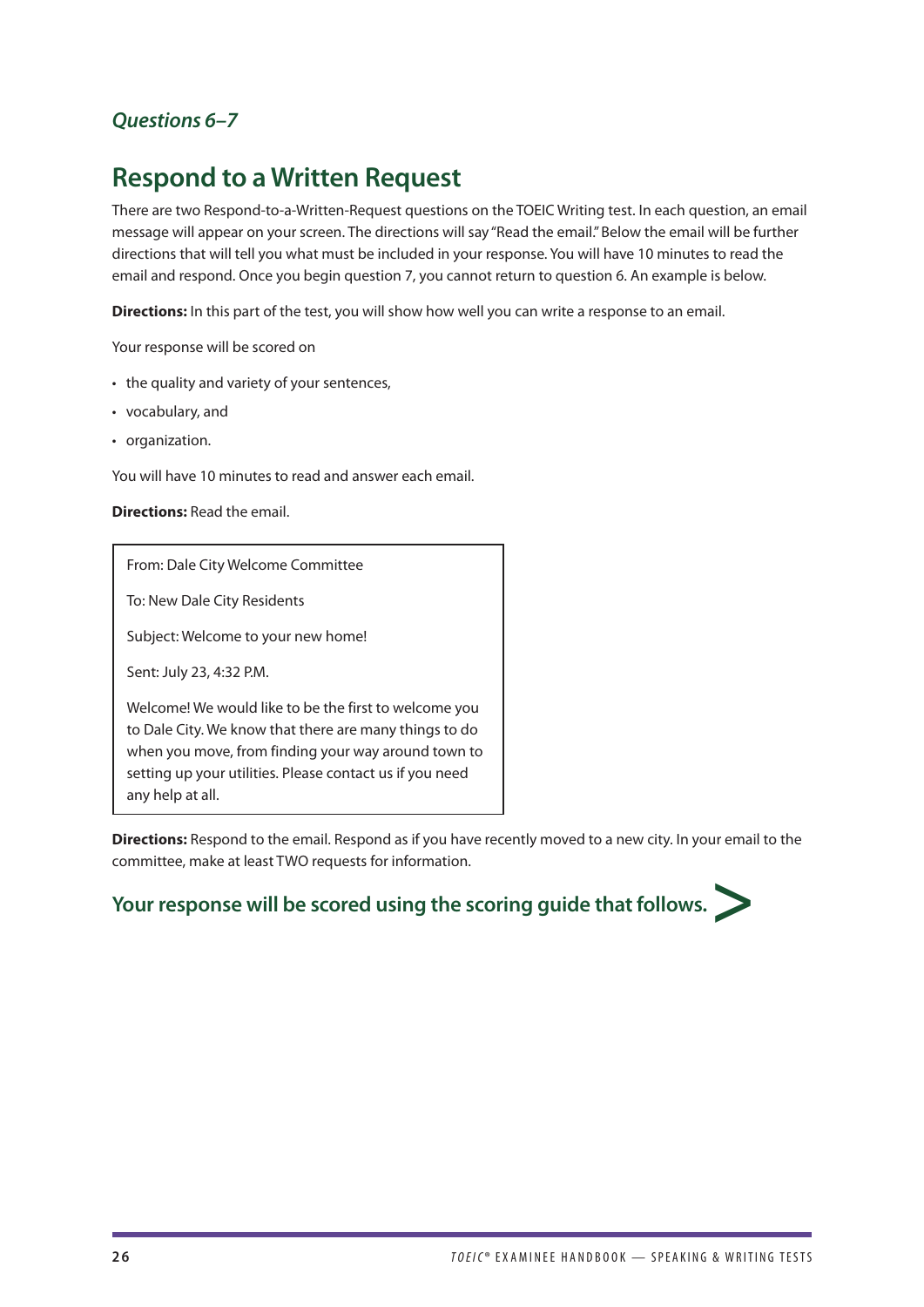| <b>Score</b>     | <b>Response Description</b>                                                                                                                                                                                                                                                                                                                                                                                                                                                                                           |
|------------------|-----------------------------------------------------------------------------------------------------------------------------------------------------------------------------------------------------------------------------------------------------------------------------------------------------------------------------------------------------------------------------------------------------------------------------------------------------------------------------------------------------------------------|
| 4                | The response effectively addresses all the tasks in the prompt using multiple sentences that<br>clearly convey the information, instructions, questions, etc., required by the prompt.<br>• The writer uses organizational logic or appropriate connecting words or both to create<br>coherence among sentences.<br>• The tone and register of the response is appropriate for the intended audience.<br>• A few isolated errors in grammar or usage may be present, but they do not obscure the<br>writer's meaning. |
| 3                | The response is mostly successful but falls short in addressing one of the tasks required by the<br>prompt.<br>• The writer omits, responds unsuccessfully, or responds incompletely to ONE of the required<br>tasks.<br>• The writer uses organizational logic or appropriate connecting words in at least part of the<br>response.<br>• The writer shows some awareness of audience.<br>• Noticeable errors in grammar and usage may be present; ONE sentence may contain errors<br>that obscure meaning.           |
| $\overline{2}$   | The response is marked by several weaknesses.<br>• The writer addresses only ONE of the required tasks or unsuccessfully or incompletely<br>addresses TWO OR THREE of the required tasks.<br>• Connections between ideas may be missing or obscure.<br>• The writer may show little awareness of audience.<br>• Errors in grammar and usage may obscure meaning in MORE THAN ONE sentence.                                                                                                                            |
| 1                | The response is seriously flawed and conveys little or no information, instructions, questions,<br>etc., required by the prompt.<br>• The writer addresses NONE of the required tasks, although the response may include some<br>content relevant to stimulus.<br>• Connections between ideas are missing or obscure.<br>• The tone or register may be inappropriate for the audience.<br>• Frequent errors in grammar and usage obscure the writer's meaning most of the time.                                       |
| $\boldsymbol{0}$ | A response at this level merely copies words from the prompt or stimulus, rejects the topic or<br>is otherwise not connected to the topic, is written in a language other than English, consists of<br>keystroke characters that convey no meaning, or is blank.                                                                                                                                                                                                                                                      |

## **Scoring Guide for Respond to a Written Request Task:**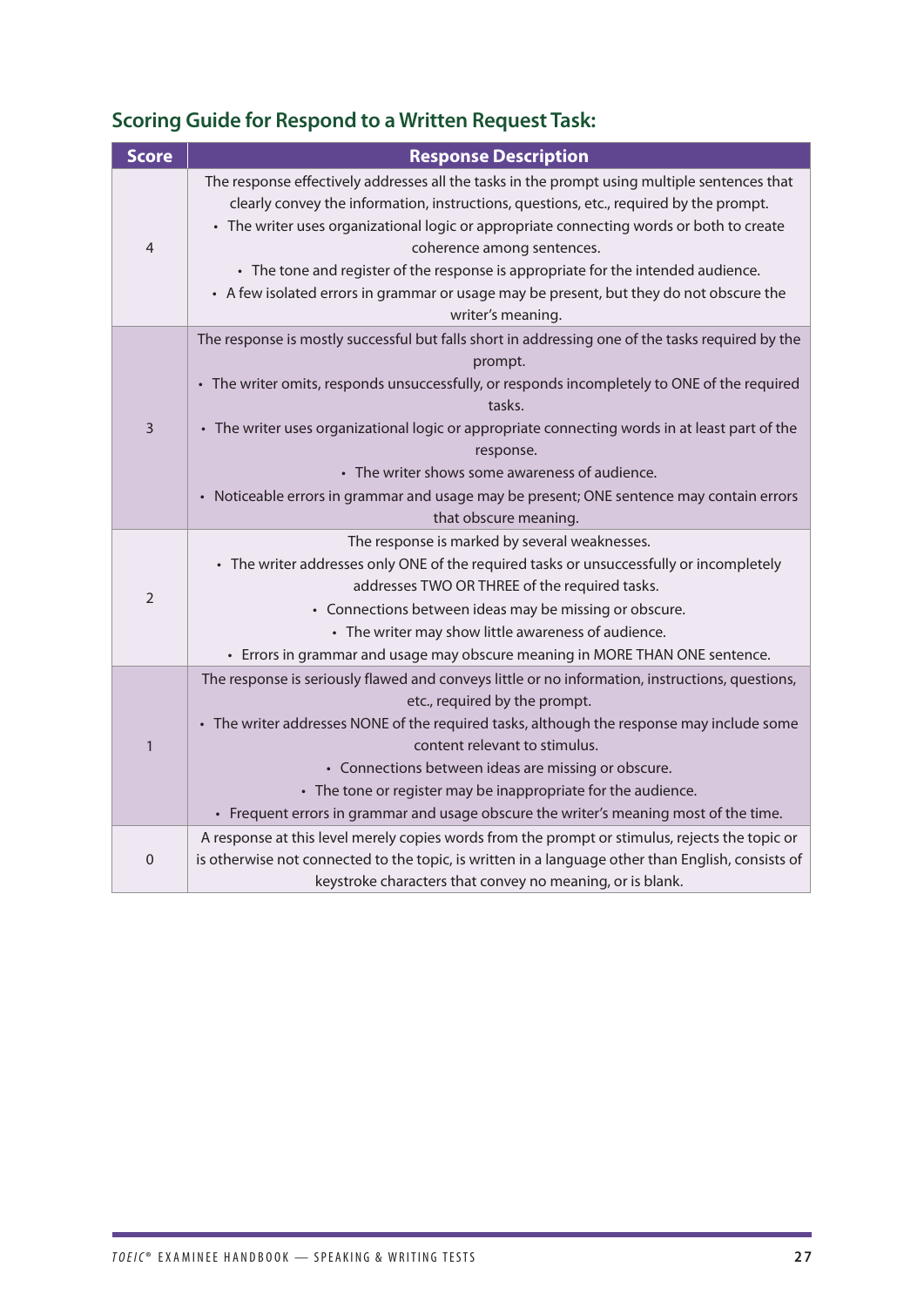## <span id="page-29-0"></span>*Question 8*

## **Write an Opinion Essay**

There is one Write-an-Opinion-Essay question on the TOEIC Writing test. The directions and essay question will appear on your screen. An example is below.

**Directions:** In this part of the test, you will write an essay in response to a question that asks you to state, explain, and support your opinion on an issue. Typically, an effective essay will contain a minimum of 300 words.

Your response will be scored on

- whether your opinion is supported with reasons and/or examples,
- grammar,
- vocabulary, and
- organization.

You will have 30 minutes to plan, write, and revise your essay.

**Question:** There are many ways to find a job: newspaper advertisements, Internet job search Web sites, and personal recommendations. What do you think is the best way to find a job? Give reasons or examples to support your opinion.

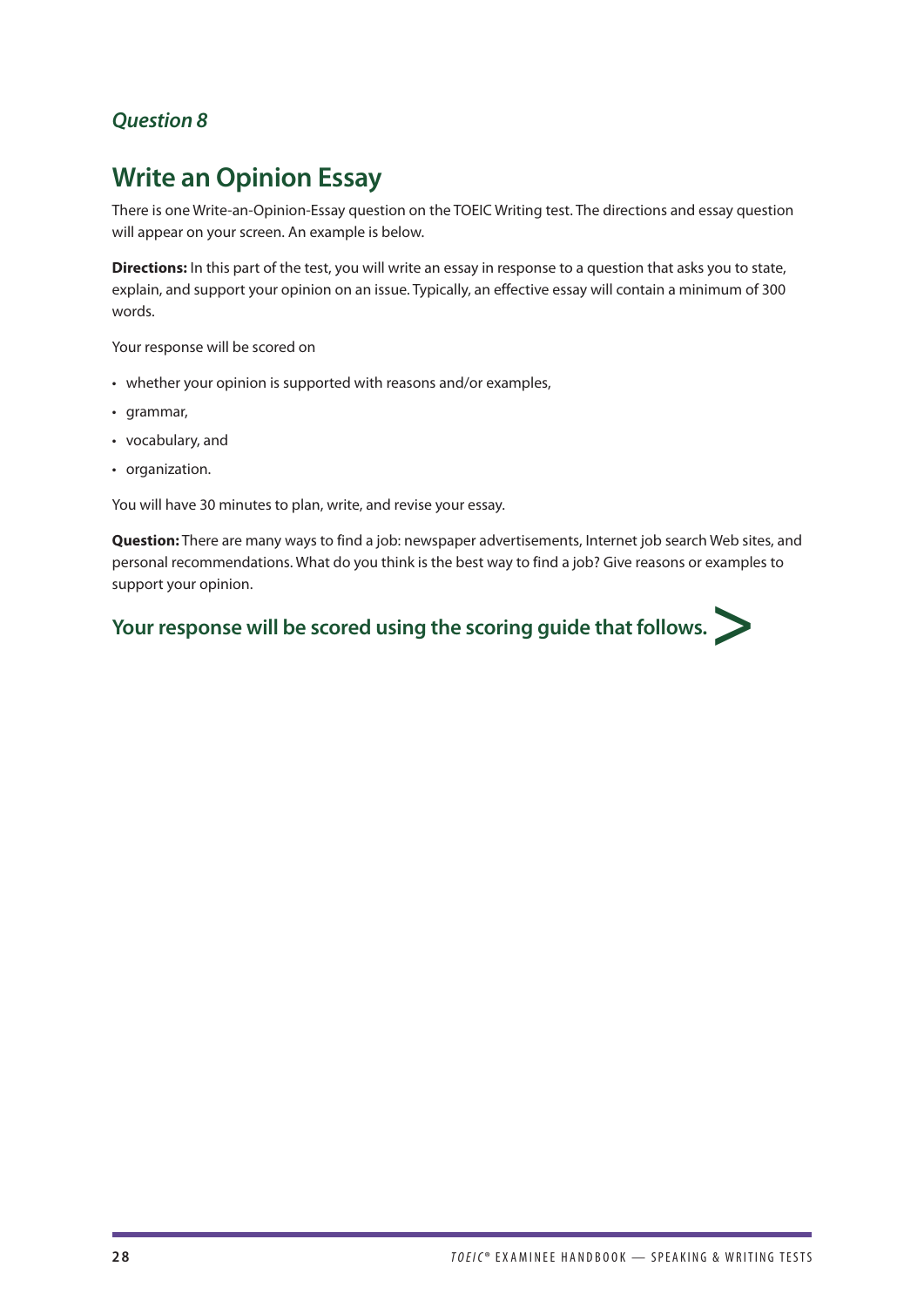## **Scoring Guide for Write an Opinion Essay Task:**

| <b>Score</b>   | <b>Response Description</b>                                                                                                                                                                                                                                                                                                                                                                                                                                                                                                                                                                                                                                                                                             |
|----------------|-------------------------------------------------------------------------------------------------------------------------------------------------------------------------------------------------------------------------------------------------------------------------------------------------------------------------------------------------------------------------------------------------------------------------------------------------------------------------------------------------------------------------------------------------------------------------------------------------------------------------------------------------------------------------------------------------------------------------|
| 5              | A response at this level largely accomplishes all of the following:<br>• It effectively addresses the topic and task.<br>• It is well organized and well developed, using clearly appropriate explanations,<br>exemplifications, and/or details.<br>• It displays unity, progression, and coherence.<br>• It displays consistent facility in the use of language, demonstrating syntactic variety,<br>appropriate word choice, and idiomaticity, though it may have minor lexical or grammatical<br>errors.                                                                                                                                                                                                             |
| $\overline{4}$ | A response at this level largely accomplishes all of the following:<br>• It addresses the topic and task well, though some points may not be fully elaborated.<br>• It is generally well organized and well developed, using appropriate and sufficient<br>explanations, exemplifications, and/or details.<br>• Displays unity, progression, and coherence, though it may contain occasional redundancy,<br>digression, or unclear connections.<br>• Displays facility in the use of language, demonstrating syntactic variety and range of<br>vocabulary, though it will probably have occasional noticeable minor errors in structure,<br>word form, or use of idiomatic language that do not interfere with meaning. |
| 3              | A response at this level is marked by one or more of the following:<br>• It addresses the topic and task using somewhat developed explanations, exemplifications,<br>and/or details.<br>• It displays unity, progression, and coherence, though connection of ideas may be<br>occasionally obscured.<br>• It may demonstrate inconsistent facility in sentence formation and word choice that may<br>result in lack of clarity and occasionally obscure meaning.<br>• It may display accurate but limited range of syntactic structures and vocabulary.                                                                                                                                                                 |
| $\overline{2}$ | A response at this level may reveal one or more of the following weaknesses:<br>• Limited development in response to the topic and task.<br>• Inadequate organization or connection of ideas.<br>• Inappropriate or insufficient exemplifications, explanations, or details to support or illustrate<br>generalizations in response to the task.<br>• A noticeably inappropriate choice of words or word forms.<br>• An accumulation of errors in sentence structure and/or usage.                                                                                                                                                                                                                                      |
| 1              | A response at this level is seriously flawed by one or more of the following weaknesses:<br>• Serious disorganization or underdevelopment.<br>• Little or no detail, irrelevant specifics, or questionable responsiveness to the task.<br>• Serious and frequent errors in sentence structure or usage.                                                                                                                                                                                                                                                                                                                                                                                                                 |
| $\mathbf 0$    | A response at this level merely copies words from the prompt, rejects the topic or is otherwise<br>not connected to the topic, is written in a language other than English, consists of keystroke<br>characters that convey no meaning, or is blank.                                                                                                                                                                                                                                                                                                                                                                                                                                                                    |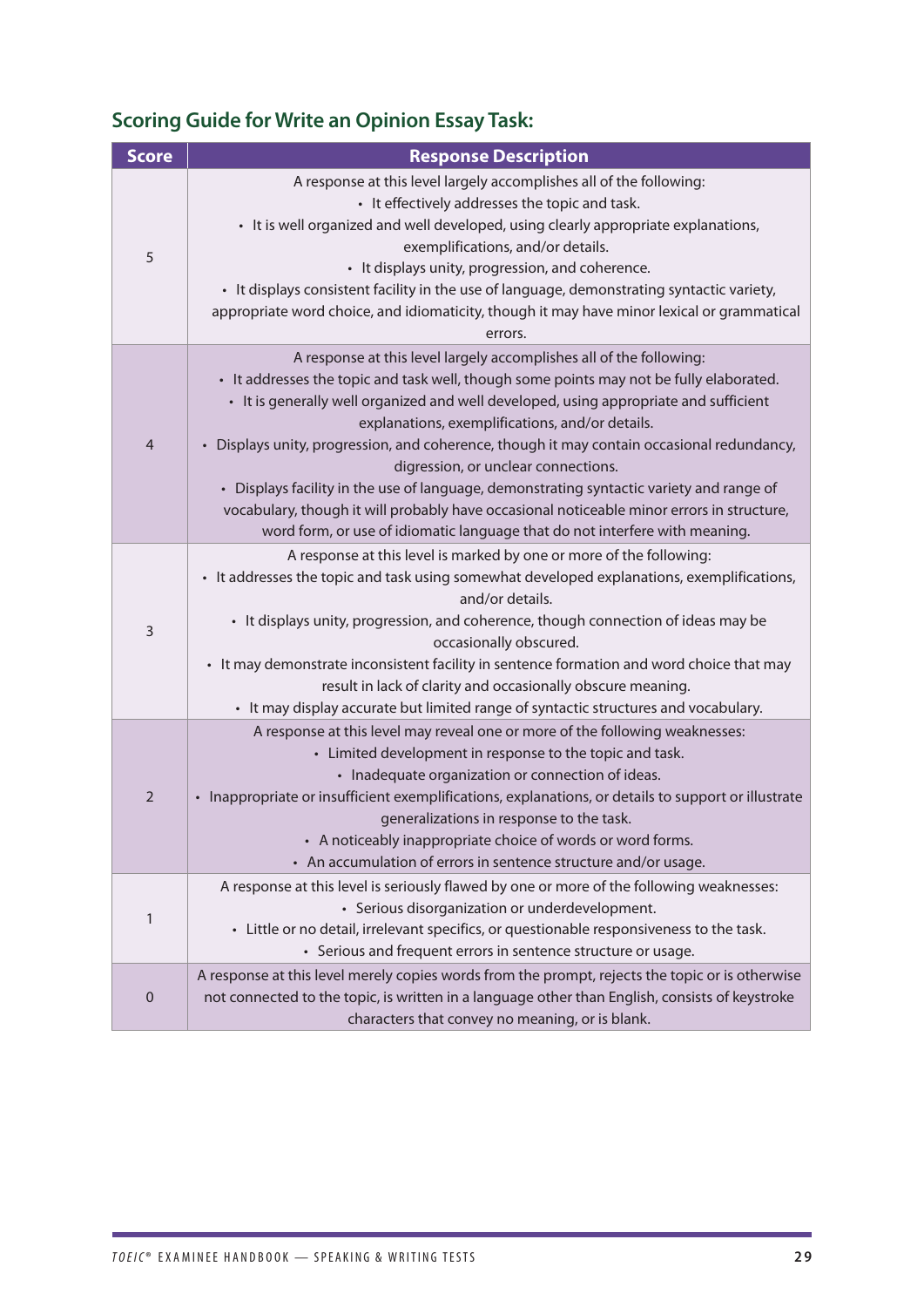# <span id="page-31-0"></span>**Score Reporting**

# *TOEIC®* **Speaking and Writing Official Score Certificate**

The *TOEIC®* Speaking and Writing Official Score Certificate is an acknowledgement of your English proficiency. The TOEIC Speaking and Writing Official Score Certificate is available for Public tests only. Official Score Certificates will have your photograph printed on it. Official Score Certificates are valid worldwide. Contact your local EPN office for more information.

Official Score Certificate features:

- Your name
- Your photo
- Your Speaking score and/or Writing score
- Your birth date
- Your identification number
- Your test date
- The date the scores are valid until
- A watermark on back
- Score descriptors
- Pronunciation level\*
- Intonation and stress level\*

\*Applies to TOEIC Speaking test only. These levels will not be reported if you only took the TOEIC Writing test.

ETS in the United States and other countries.

# *TOEIC®* **Speaking and Writing Official Score Report**

The *TOEIC®* Speaking and Writing Score Report is an acknowledgment of your English proficiency. The TOEIC Speaking and Writing Score Report is available for Institutional tests. The scores from an Institutional test are only valid within the issuing institution. Contact your local EPN office for more information.

Score Report features:

- Your name
- Your Speaking score and/or Writing score
- Your birth date
- Your identification number
- Your test date
- The date the scores are valid until
- A watermark on back
- Score descriptors
- Pronunciation level\*
- Intonation and stress level\*



**ETS** TOEIC eaking and Writing Tests **CIAL SCORE CERTIFICATE** SPEAKING Lastname, Firstname 160 Your score Name 1000001234567899 1975/01/27 0 200 Registration Date of birth WRITING number (yyyy/mm/dd) Your score  $(180)$ 2022/03/16 2024/03/15 Test date Valid until Country Name Here (yyyy/mm/dd) (yyyy/mm/dd) 0 200 Copyright © 2022 by ETS. All rights reserved. ETS, the ETS logo, and TOEIC are registered trademarks of ETS in the United States and other countries. SPEAKING | WRITING Your score: 160 Your score: 180 200 200 Your scaled score is between 160 and 180. Test takers in this Your scaled score is between 170 and 190. Test takers in this score range typically can create connected, sustained score range typically can communicate straightforward 180 180 discourse appropriate to the typical workplace. They can information effectively and use reasons, examples, or express opinions or respond to complicated requests explanations to support an opinion. When giving 160 160 effectively. In extended responses, some of the following straightforward information, asking questions, giving weaknesses may sometimes occur, but they do not interfere instructions, or making requests, their writing is clear, coherent, 140 140 with the message and effective. 120 120 • minor difficulties with pronunciation, intonation, or hesitation When using reasons, examples, or explanations to support when creating language an opinion, their writing is generally good. It is generally 100 100 well-organized and uses a variety of sentence structures and • some errors when using complex grammatical structures appropriate vocabulary. It may also include one of the following 80 • some imprecise vocabulary 80 weaknesses: Test takers in this score range can also use spoken language  $60$ • occasional unnecessary repetition of ideas or unclear to answer questions and give basic information. connections between ideas 40 40 • noticeable minor grammatical mistakes or incorrect word When reading aloud, test takers in this score range are highly 20 20 choices intelligible. Pronunciation: Medium When reading aloud your pronunciation is generally intelligible with some lapses. Intonation and Stress: Medium When reading aloud your intonation and stress is generally effective Copyright © 2022 by ETS. All rights reserved. ETS, the ETS logo, and TOEIC are registered trademarks of Note: TOEIC scores more than two years old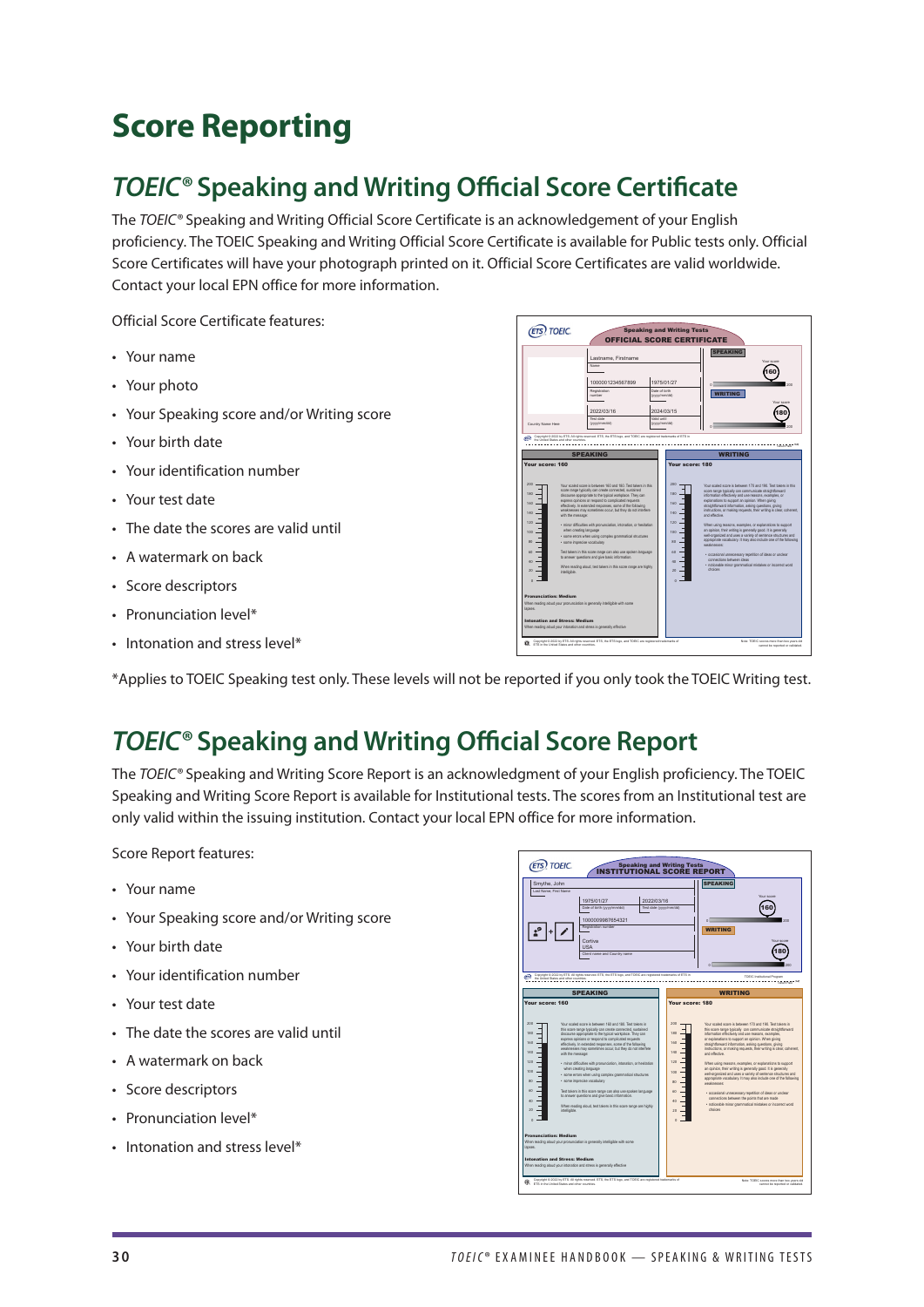# <span id="page-32-0"></span>**Score Holds and Cancellations**

ETS and the local EPN office reserve the right to take any and all actions — including, but not limited to, barring you from taking any future ETS tests and/or withholding or canceling your scores — for failure to comply with test administration regulations or the test administrator's directions or where the validity of the scores is questionable. If your scores are canceled, they will not be reported, and your registration and test fees will not be refunded. ETS and the local EPN office make every effort to report scores that accurately reflect the performance of every test taker. Accordingly, ETS standards and procedures for administering tests have two primary goals: to give all test takers equal opportunities to demonstrate their abilities, and to prevent any test taker from gaining an unfair advantage over others. To promote these objectives, ETS and the local EPN office reserve the right to withhold scores or cancel any test score when, in their judgment, a testing irregularity occurs, there is an apparent discrepancy in a test taker's identification, a test taker engages in misconduct, a test taker attempts to use the work or ideas of others as his or her own in the essay section of the test, or the score is invalid for another reason. ETS and the local EPN office will also exercise their right to cancel any test score if they are unable to authenticate the results of any part of a test taker's test. This includes, but is not limited to, the Speaking or Writing portion (for example, different voices or more than one voice within a Speaking test). Reviews of scores by ETS are confidential. When, for any of the aforementioned reasons, ETS or the local EPN office cancels a test score that has already been reported, score recipients are notified that the score has been canceled, but the reason for cancellation is not disclosed except when authorized by the test taker or in certain group cases.

# *TOEIC®* **Speaking and Writing Test Scores**

## **Test Fairness and Score Use**

The ETS *TOEIC®* program and its authorized local EPN office have taken steps to ensure, to the extent possible, that tests and test scores are fair for all test takers, regardless of gender, age, nationality, and test taker industry background.

## **Interpreting Scores**

A Speaking test score and a Writing test score will be reported separately and should not be compared to each other. There is no combined score. Speaking test scores and Writing test scores are reported on a scale of 0 to 200. In addition to scaled scores, test takers will receive an indicator of general skills and abilities in Speaking or Writing. Scaled scores for the Speaking test should not be compared to scaled scores for the Writing test. Additional information about *TOEIC®* Speaking and Writing scores can be found on **<https://www.ets.org/toeic/organizations/research/topics/consistency>**. If you have any questions about score interpretation, please contact your local EPN office.

# **Release of Test Results**

Local EPN offices are required to publish score reporting timelines so that test takers can determine, prior to registering for a public *TOEIC®* Speaking and Writing test, when they may expect to receive their score certificate. Score certificates may be delayed if any type of security review is required. Test takers must be notified if their scores will be delayed or withheld. Depending on local policies, test takers may expect to receive their score certificate approximately 14 business days after the test administration.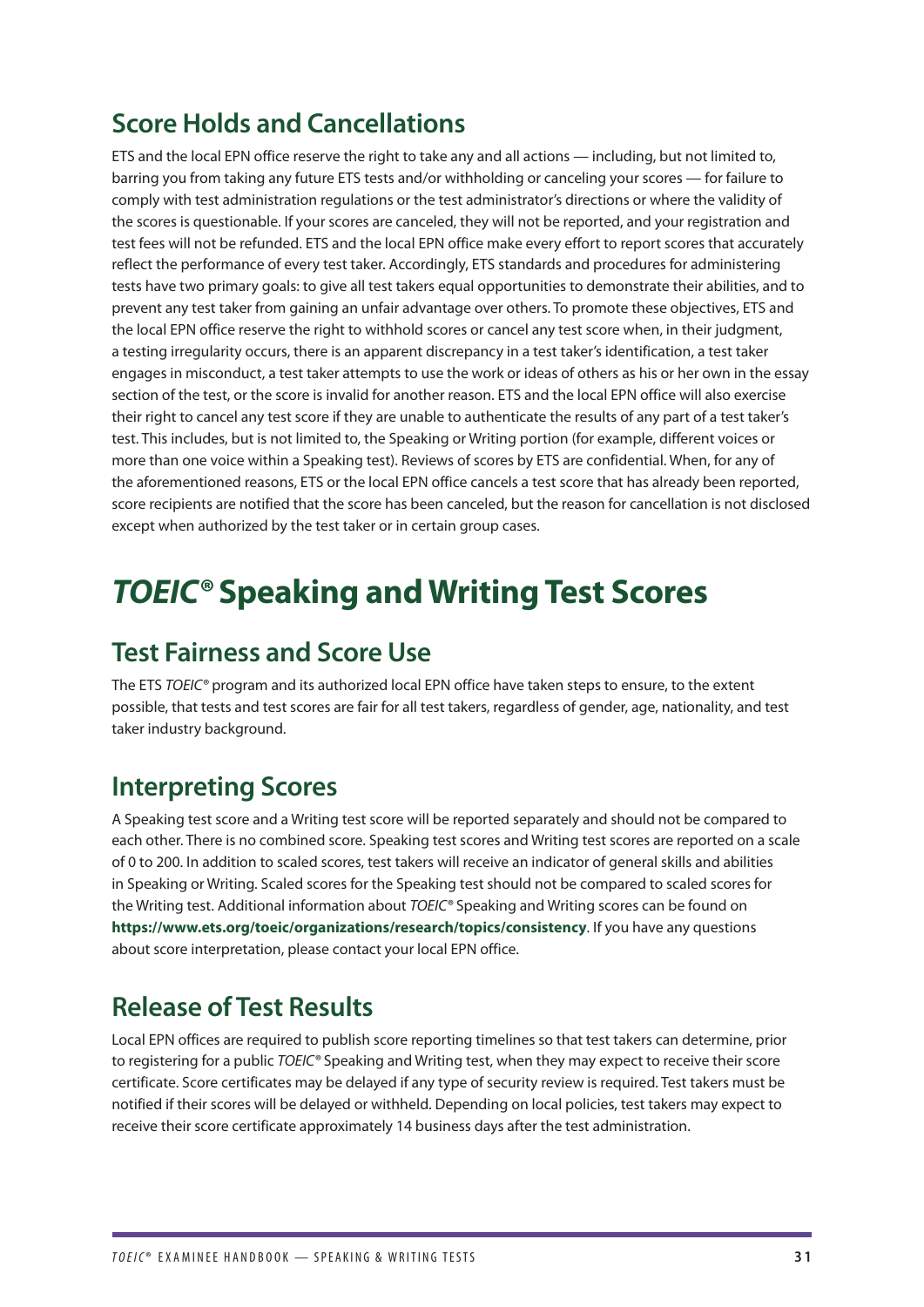# <span id="page-33-0"></span>**Official Score Certificates and Score Reports**

The official score certificates and score reports will provide you with your score on each section of the test. A description of the English-language ability typical of test takers in your proficiency level can be found on our website, **<https://www.ets.org/toeic/test-takers/speaking-writing/resources/>**.

If you take the test through your employer or sponsoring organization this is an institutional test and your scores are provided to that organization. It is the responsibility of your employer or organization to provide you with a score report, which is only valid internally for that organization. Some organizations will choose to only use a score roster and not provide a score report. If you take the test independently during a public test administration, you will receive your official score certificate directly from the local EPN office. This official score certificate and your scores can be used worldwide. In addition to the section scaled scores, the *TOEIC®* Speaking and Writing Official Score Certificates and score reports provide extra score information.

## **Scaled Scores**

The scaled score indicates your overall performance on each of the tests. The scaled score for each of the tests can range from 0 to 200 in increments of 10. Your scores indicate the general proficiency in speaking and writing that you have demonstrated by your performance on the tests.

# **Score Proficiency Descriptors**

The official score certificates and score reports provide a description of the English-language abilities typical of test takers scoring at a particular scaled score range. There are 8 possible descriptors for the Speaking test and 9 possible descriptors for the Writing test. The descriptors describe the types of general skills and proficiencies in spoken or written English that are common for most people who have achieved a score similar to yours. The descriptor associated with the score range that you have achieved will help you understand the strengths and weaknesses of your ability to speak or write in English. A complete table of these descriptions is available on the ETS website, **<https://www.ets.org/toeic/test-takers/speaking-writing/resources/>**.

| <b>SPEAKING</b><br><b>Scaled Score Ranges</b> | <b>WRITING</b><br><b>Scaled Score Ranges</b> |
|-----------------------------------------------|----------------------------------------------|
| $0 - 30$                                      | $0 - 30$                                     |
| $40 - 50$                                     | 40                                           |
| $60 - 70$                                     | $50 - 60$                                    |
| $80 - 100$                                    | $70 - 80$                                    |
| $110 - 120$                                   | $90 - 100$                                   |
| $130 - 150$                                   | $110 - 130$                                  |
| $160 - 180$                                   | $140 - 160$                                  |
| $190 - 200$                                   | 170-190                                      |
|                                               | 200                                          |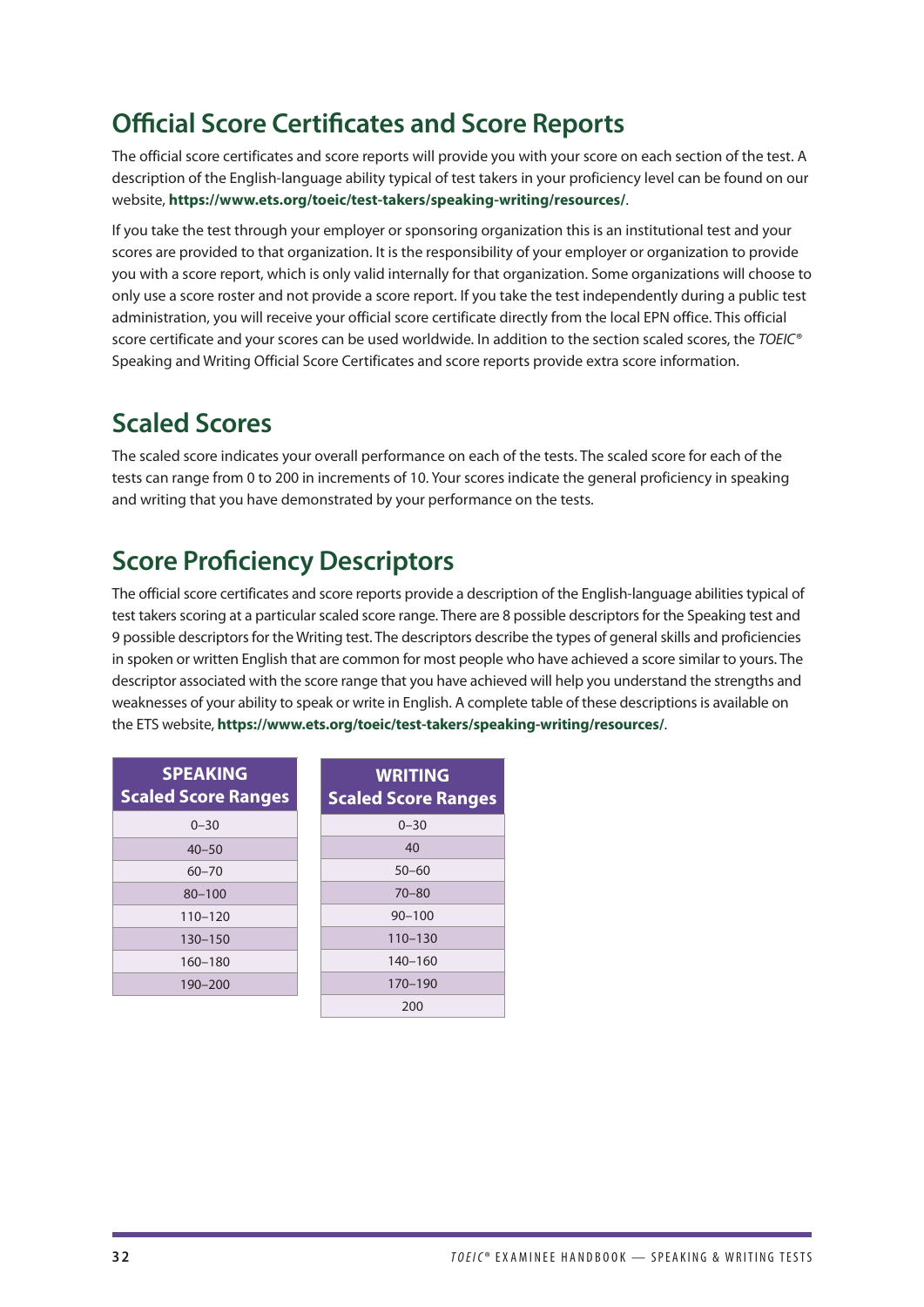## <span id="page-34-0"></span>**Score Review Requests**

If you feel that your test score does not accurately reflect your performance, you may request a score review of your test for a fee. This service is available for up to one month after your test date.

- The test can be reviewed only once.
- If both sections are to be reviewed, they must be done at the same time.
- If the score review results in a score change, a revised score report will be provided to you and your score review fee will be refunded.
- The revised score will become your official score. There is a fee for each section that is rescored. To inquire about fees in your area, contact your local EPN office.
- Score review results will be provided approximately four weeks after your request is received.

To request a score review, please contact your local EPN office.

## **Testing Irregularities**

"Testing irregularities" refer to problems with the administration of a test. When testing irregularities occur, they may affect an individual or group of test takers. Such problems include, without limitation, administrative errors, such as improper timing, improper seating, defective materials, or defective equipment; improper access to test content; and other disruptions of test administrations such as natural disasters and other emergencies. When testing irregularities occur, ETS or your local EPN office may decline to score the test(s), or may cancel the scores. When in their judgement it is appropriate to do so, ETS or your local EPN office may give affected test takers the opportunity to take the test again as soon as possible without charge.

## **Plagiarism**

ETS or the local EPN office reserves the right to cancel the scores of test takers when, in their judgment, there is evidence that an essay or speaking response includes, for example, text or ideas that are substantially similar to that found in other *TOEIC®* responses, or the quotation or paraphrasing, without attribution, of language or ideas from published and unpublished sources. Such responses do not reflect the independent speaking or compositional writing skills that the test seeks to measure.

## **Test Score Data Retention**

Scores are used to measure a test taker's English proficiency at the time that a test is administered. Because English-language skills may improve or decline over time, a score report will not be reissued if two years have passed since taking the test. ETS does not require testing centers to retain test administration data beyond two years.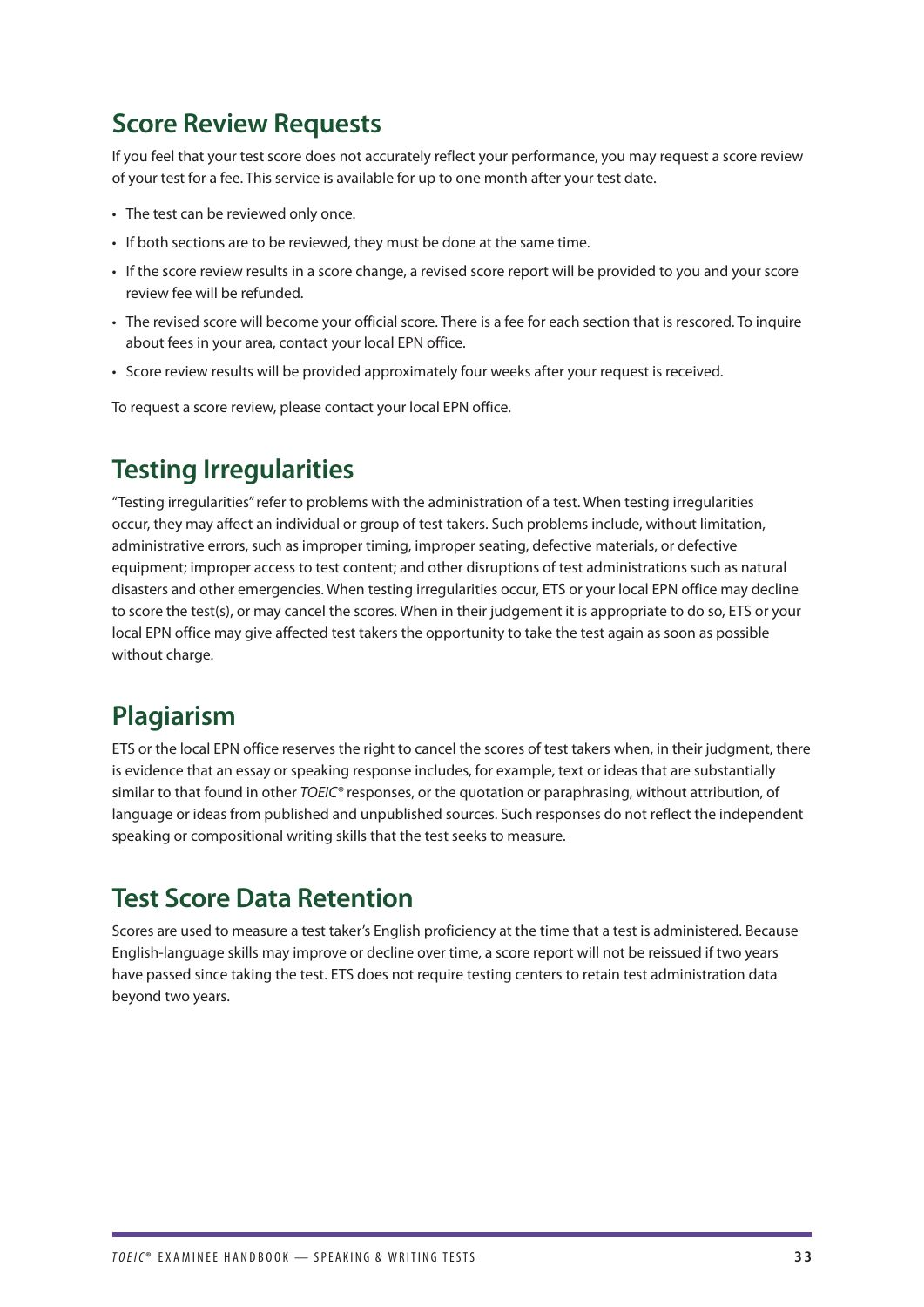# <span id="page-35-0"></span>**Rating of Speaking and Writing Responses**

## **Speaking**

The Speaking Test responses are digitally recorded and sent to ETS's Online Network for Evaluation where they are scored by certified ETS raters. The Speaking Test includes five different task types. The first four task types (Questions 1–10) are rated on a scale of 0 to 3 and the last task type (Question 11) is rated on a scale of 0 to 5. The sum of all ratings is converted to a scaled score of 0 to 200.

| <b>Question</b> | <b>Task</b>                                        | <b>Evaluation</b>                                                                | <b>Score</b><br><b>Scale</b> |
|-----------------|----------------------------------------------------|----------------------------------------------------------------------------------|------------------------------|
| $1 - 2$         | Read Text Aloud                                    | Pronunciation<br>• Intonation and stress                                         | $0 - 3$                      |
| $3 - 4$         | Describe a picture                                 | All of the above, plus<br>• Grammar<br>• Vocabulary<br>• Cohesion                | $0 - 3$                      |
| $5 - 7$         | Respond to questions                               | All of the above, plus<br>• Relevance of content<br>• Completeness of<br>content | $0 - 3$                      |
| $8 - 10$        | Respond to questions using<br>information provided | All of the above                                                                 | $0 - 3$                      |
| 11              | Express an opinion                                 | All of the above                                                                 | $0 - 5$                      |

### **Writing**

The Writing Test responses are also sent to ETS's Online Network for Evaluation and scored by certified ETS raters. The Writing Test includes three different task types. The first task type (Questions 1–5) is rated on a scale of 0 to 3, the second task type (Questions 6–7) is rated on a scale of 0 to 4, and the last task type (Question 8) is rated on a scale of 0 to 5. The sum of all ratings is converted to a scaled score of 0 to 200.

| <b>Question</b> | <b>Task</b>                            | <b>Evaluation Criteria</b>                                                                                               | <b>Score</b><br><b>Scale</b> |
|-----------------|----------------------------------------|--------------------------------------------------------------------------------------------------------------------------|------------------------------|
| $1 - 5$         | Write a sentence based on a<br>picture | • Grammar<br>• Relevance of the<br>sentences to the<br>pictures                                                          | $0 - 3$                      |
| $6 - 7$         | Respond to a written request           | • Quality and variety of<br>your sentences<br>• Vocabulary<br>• Organization                                             | $0 - 4$                      |
| 8               | Write an opinion essay                 | • Whether your opinion<br>is supported with<br>reasons and/or<br>examples<br>• Grammar<br>• Vocabulary<br>• Organization | $0 - 5$                      |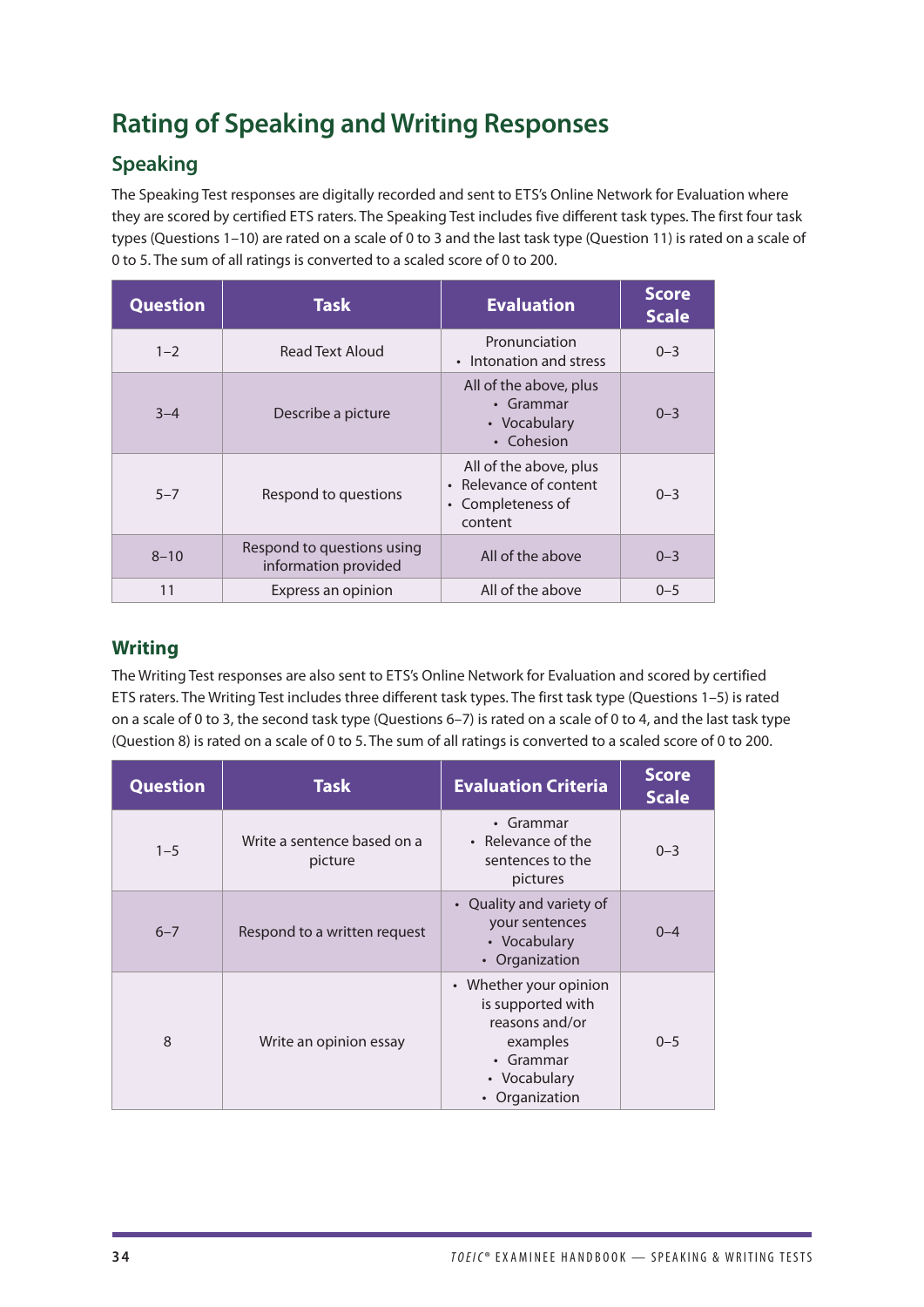# <span id="page-36-0"></span>**Proficiency Descriptors:**

## **Speaking**

### *Scale Score Range 190 –200*

Your scaled score is between 190 and 200. Test takers in this score range typically can create connected, sustained discourse appropriate to the typical workplace. When they express opinions or respond to complicated requests, their speech is highly intelligible. Their use of basic and complex grammar is good and their use of vocabulary is accurate and precise.

Test takers in this score range can also use spoken language to answer questions and give basic information.

Their pronunciation and intonation and stress are at all times highly intelligible.

### *Scale Score Range 160 –180*

Your scaled score is between 160 and 180. Test takers in this score range typically can create connected, sustained discourse appropriate to the typical workplace. They can express opinions or respond to complicated requests effectively. In extended responses, some of the following weaknesses may sometimes occur, but they do not interfere with the message:

- minor difficulties with pronunciation, intonation, or hesitation when creating language
- some errors when using complex grammatical structures
- some imprecise vocabulary

Test takers in this score range can also use spoken language to answer questions and give basic information.

When reading aloud, test takers in this score range are highly intelligible.

### *Scale Score Range 130–150*

Your scaled score is between 130 and 150. Test takers in this score range typically are able to create a relevant response when asked to express an opinion or respond to a complicated request. However, at least part of the time, the reasons for, or explanations of, the opinion are unclear to a listener. This may be because of the following:

- unclear pronunciation or inappropriate intonation or stress when the speaker must create language
- mistakes in grammar
- a limited range of vocabulary

Most of the time, test takers in this score range can answer questions and give basic information. However, sometimes their responses are difficult to understand or interpret.

When reading aloud, test takers in this score range are intelligible.

### *Scale Score Range 110–120*

Your scaled score is between 110 and 120. Test takers in this score range typically have limited success at expressing an opinion or responding to a complicated request. Responses include problems such as:

- language that is inaccurate, vague, or repetitive
- minimal or no awareness of audience
- long pauses and frequent hesitations
- limited expression of ideas and connections between ideas
- limited vocabulary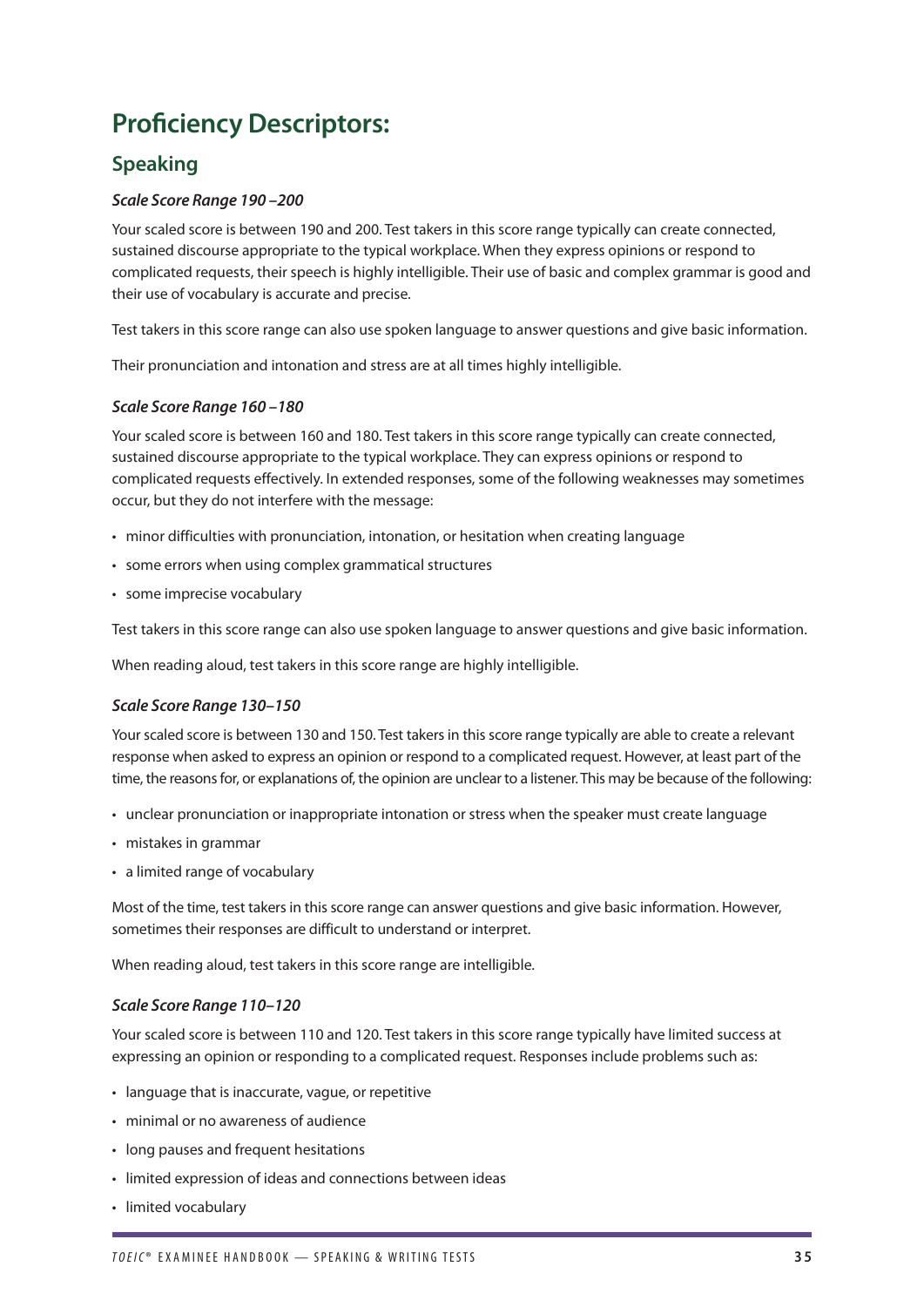Most of the time, test takers in this score range can answer questions and give basic information. However, sometimes their responses are difficult to understand or interpret.

When reading aloud, test takers in this score range are generally intelligible. However, when creating language, their pronunciation, intonation, and stress may be inconsistent.

### *Scale Score Range 80–100*

Your scaled score is between 80 and 100. Test takers in this score range typically are unsuccessful when attempting to explain an opinion or respond to a complicated request. The response may be limited to a single sentence or part of a sentence. Other problems may include:

- severely limited language use
- minimal or no audience awareness
- consistent pronunciation, stress, and intonation difficulties
- long pauses and frequent hesitations
- severely limited vocabulary

Most of the time, test takers in this score range cannot answer questions or give basic information.

When reading aloud, test takers in this score range vary in intelligibility. However, when they are creating language, they usually have problems with pronunciation and intonation and stress. For more information, check the "Read Aloud Pronunciation and Intonation and Stress ratings."

### *Scale Score Range 60–70*

Your scaled score is between 60 and 70. Test takers in this score range typically can, with some difficulty, state an opinion, but they cannot support the opinion. Any response to a complicated request is severely limited.

Most of the time, test takers in this score range cannot answer questions and give basic information. Typically, they have insufficient vocabulary or grammar to create simple descriptions.

When reading aloud, speakers in this score range may be difficult to understand. For more information, check the "Read Aloud Pronunciation and Intonation and Stress ratings."

### *Scale Score Range 40–50*

Your scaled score is between 40 and 50. Test takers in this score range typically cannot state an opinion or support it. They either do not respond to complicated requests or the response is not at all relevant.

In routine social and occupational interactions such as answering questions and giving basic information, test takers in this score range are difficult to understand.

When reading aloud, speakers in this score range may be difficult to understand. For more information, check the "Read Aloud Pronunciation and Intonation and Stress ratings."

### *Scale Score Range 0–30*

Your scaled score is between 0 and 30. Test takers in this score range typically left a significant part of the *TOEIC®* Speaking test unanswered. They may not have the listening or reading skills in English necessary to understand the test directions or the content of the test questions.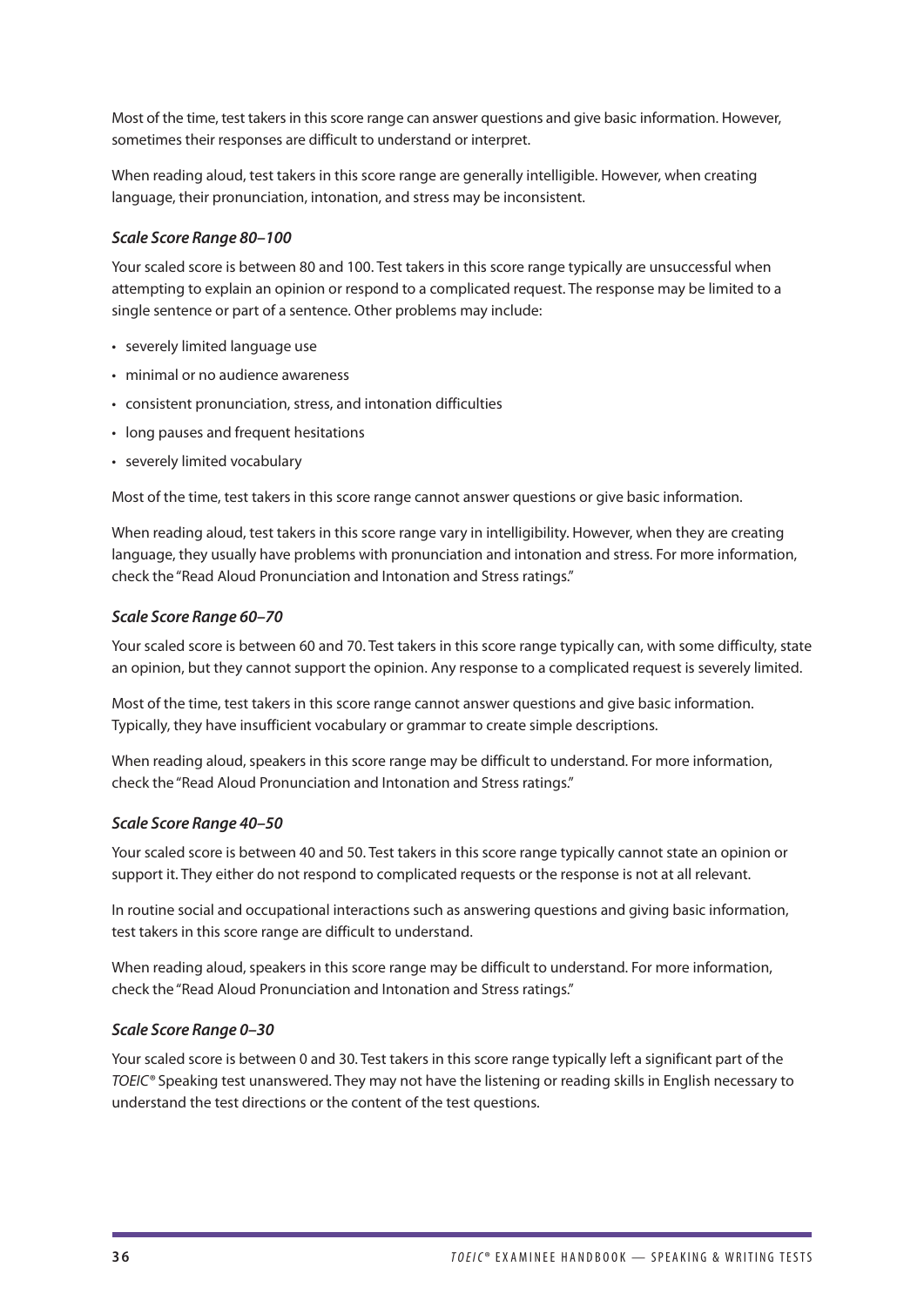## <span id="page-38-0"></span>**Pronunciation Levels**

### *Low*

When reading aloud your pronunciation is not generally intelligible.

### *Medium*

When reading aloud your pronunciation is generally intelligible with some lapses.

### *High*

When reading aloud your pronunciation is highly intelligible.

### **Intonation and Stress Levels**

(Intonation and Stress refer to your ability to use emphases, pauses, and rising and falling pitch to convey meaning to a listener.)

### *Low*

When reading aloud your use of intonation and stress is generally not effective.

### *Medium*

When reading aloud your use of intonation and stress is generally effective.

### *High*

When reading aloud your use of intonation and stress is highly effective.

## **Proficiency Descriptors:**

### **Writing**

### *Scale Score 200*

Your scaled score is 200. Test takers with this scaled score typically can communicate straightforward information effectively and use reasons, examples, or explanations to support an opinion.

When using reasons, examples, or explanations to support an opinion, their writing is well-organized and well-developed. The use of English is natural, with a variety of sentence structures and appropriate word choice, and is grammatically accurate.

When giving straightforward information, asking questions, giving instructions, or making requests, their writing is clear, coherent, and effective.

### *Scale Score Range 170 –190*

Your scaled score is between 170 and 190. Test takers in this score range typically can communicate straightforward information effectively and use reasons, examples, or explanations to support an opinion.

When giving straightforward information, asking questions, giving instructions, or making requests, their writing is clear, coherent, and effective.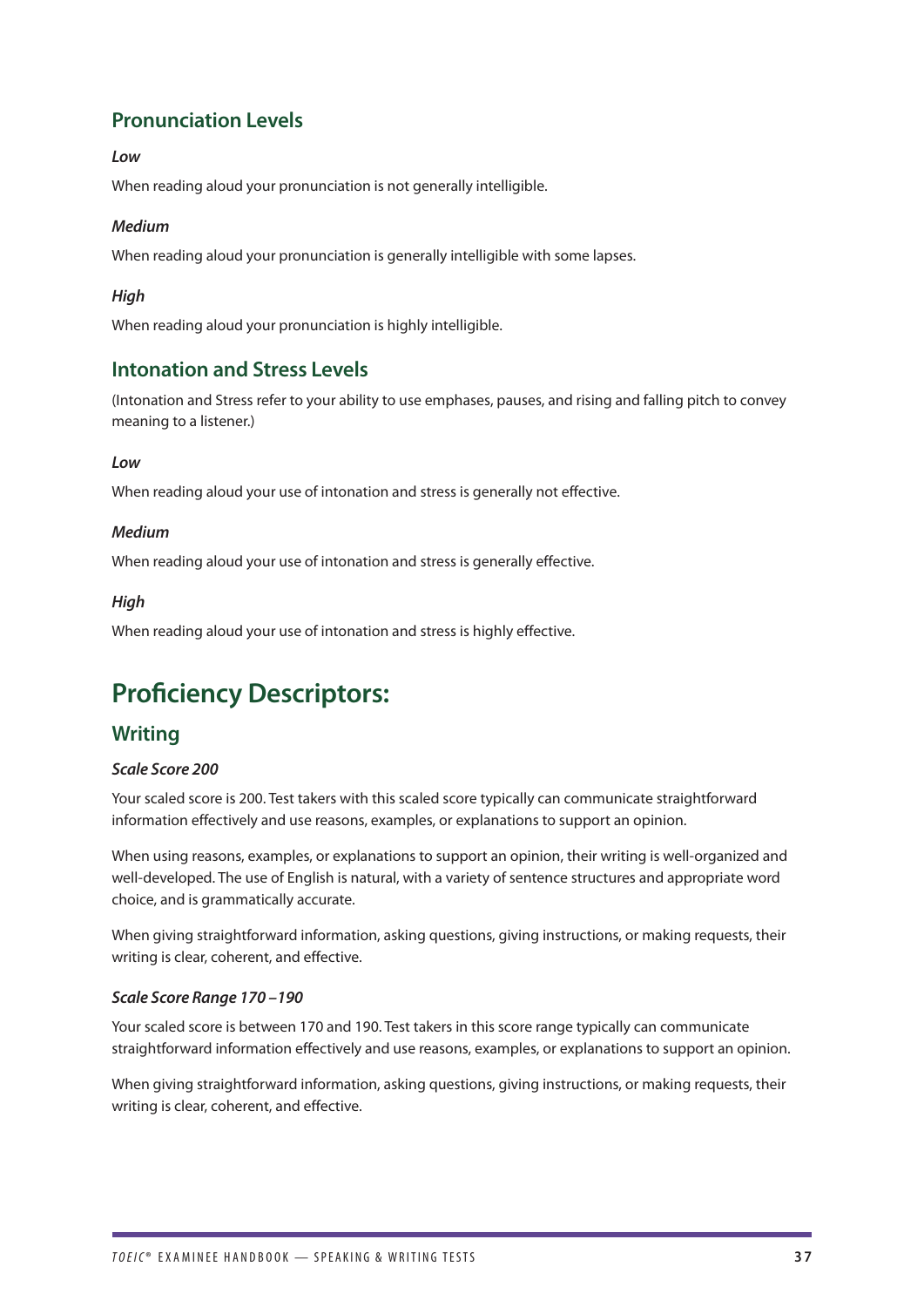When using reasons, examples, or explanations to support an opinion, their writing is generally good. It is generally well-organized and uses a variety of sentence structures and appropriate vocabulary. It may also include one of the following weaknesses:

- occasional unnecessary repetition of ideas or unclear connections between ideas
- noticeable minor grammatical mistakes or incorrect word choices

### *Scale Score Range 140–160*

Your scaled score is between 140 and 160. Test takers in this score range typically can effectively give straightforward information, ask questions, give instructions, or make requests but are only partially successful when using reasons, examples, or explanations to support an opinion. When attempting to explain an opinion, their writing presents relevant ideas and some support.

Typical weaknesses include:

- not enough specific support and development for the main points
- unclear connections between the points that are made
- grammatical mistakes or incorrect word choices

When giving straightforward information, asking questions, giving instructions, or making requests, their writing is clear, coherent, and effective.

### *Scale Score Range 110–130*

Your scaled score is between 110 and 130. Test takers in this score range typically are partially successful when giving straightforward information or supporting an opinion with reasons, examples, or explanations.

When giving straightforward information, asking questions, giving instructions, or making requests, the message omits important information or is partly unintelligible. When attempting to explain an opinion, their writing presents relevant ideas and some support.

Typical weaknesses include:

- not providing enough specific support and development for the main points
- unclear connections between the points that are made
- grammatical mistakes or incorrect word choices

### *Scale Score Range 90–100*

Your scaled score is between 90 and 100. Test takers in this score range typically are at least partially successful when giving straightforward information. However, when supporting an opinion with reasons, examples, or explanations, they are mostly unsuccessful.

When giving straightforward information, asking questions, giving instructions, or making requests, the message omits important information or is partly unintelligible.

When attempting to explain an opinion, significant weaknesses that interfere with communication occur, such as:

- not providing enough examples, explanations, or details to support the opinion or they are inappropriate
- inadequate organization or connection of ideas
- limited development of ideas
- serious grammatical mistakes or incorrect word choices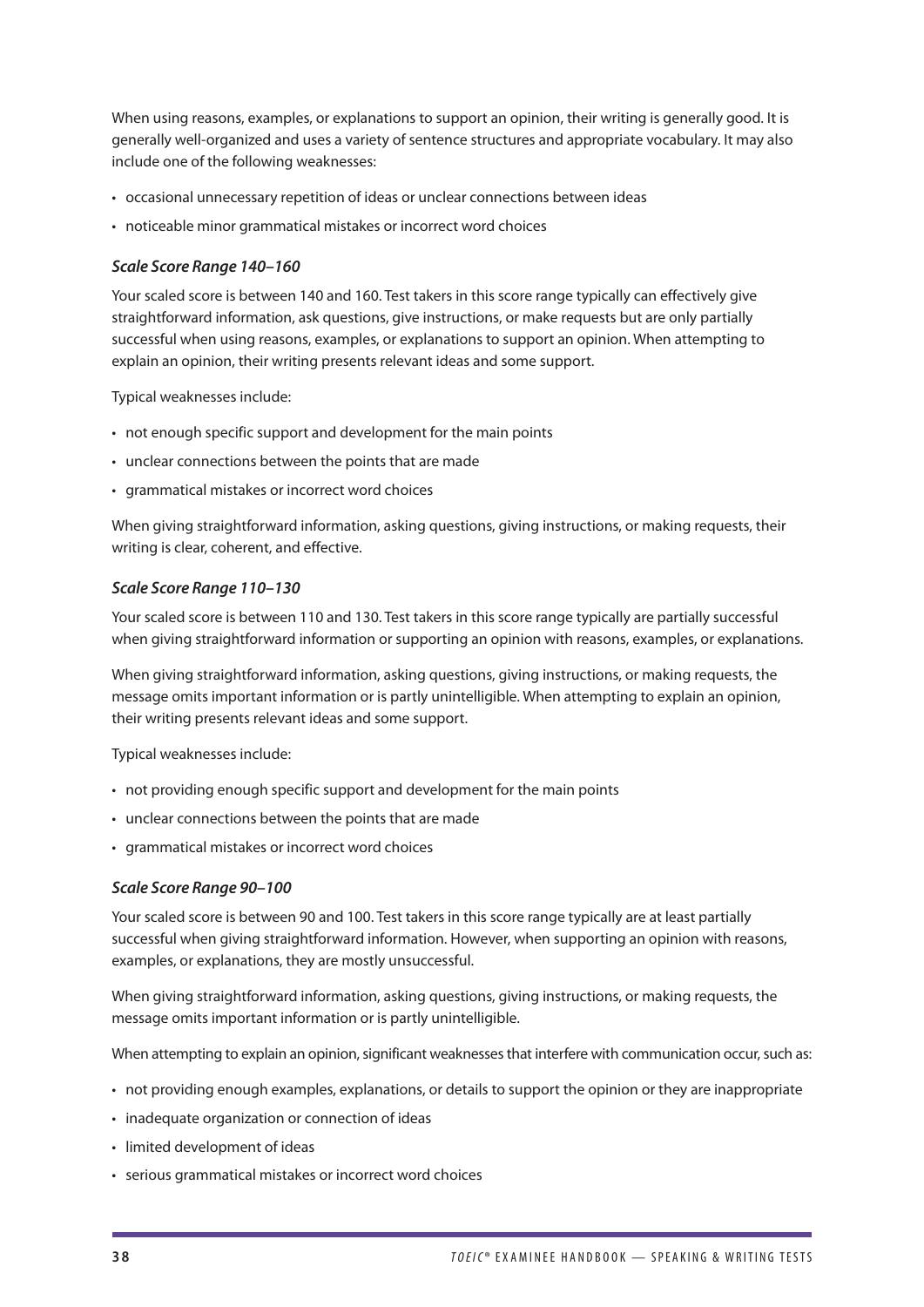### *Scale Score Range 70–80*

Your scaled score is between 70 and 80. Test takers in this score range typically have some developing ability to express an opinion and to give straightforward information. However, communication is limited.

When attempting to explain an opinion, significant weaknesses that interfere with communication occur, such as:

- not providing enough examples, explanations, or details to support the opinion or they are inappropriate
- inadequate organization or connection of ideas
- limited development of ideas
- serious grammatical mistakes or incorrect word choices

When giving straightforward information, asking questions, giving instructions, or making requests, the responses do not successfully complete the task because of:

- missing information
- missing or obscure connections between sentences and/or
- many grammatical mistakes or incorrect word choices

Test takers in this score range have some ability to produce grammatically correct sentences, but they are inconsistent.

#### *Scale Score Range 50–60*

Your scaled score is between 50 and 60. Test takers in this score range typically have limited ability to express an opinion and to give straightforward information. When attempting to explain an opinion, the responses show one of the following serious flaws:

- serious disorganization or underdevelopment of ideas
- little or no detail or irrelevant specifics
- serious and frequent grammatical mistakes or incorrect word choices

When giving straightforward information, asking questions, giving instructions, or making requests, the responses do not successfully complete the task because of:

- missing information
- missing or obscure connections between sentences and/or
- many grammatical mistakes or incorrect word choices

Test takers in this score range have some ability to produce grammatically correct sentences, but they are inconsistent.

### *Scale Score 40*

Your scaled score is 40. Test takers with this scaled score typically have only very limited ability to express an opinion and give straightforward information. When attempting to explain an opinion, the responses show one of the following serious flaws:

- serious disorganization or underdevelopment of ideas
- little or no detail or irrelevant specifics
- serious and frequent grammatical mistakes or incorrect word choices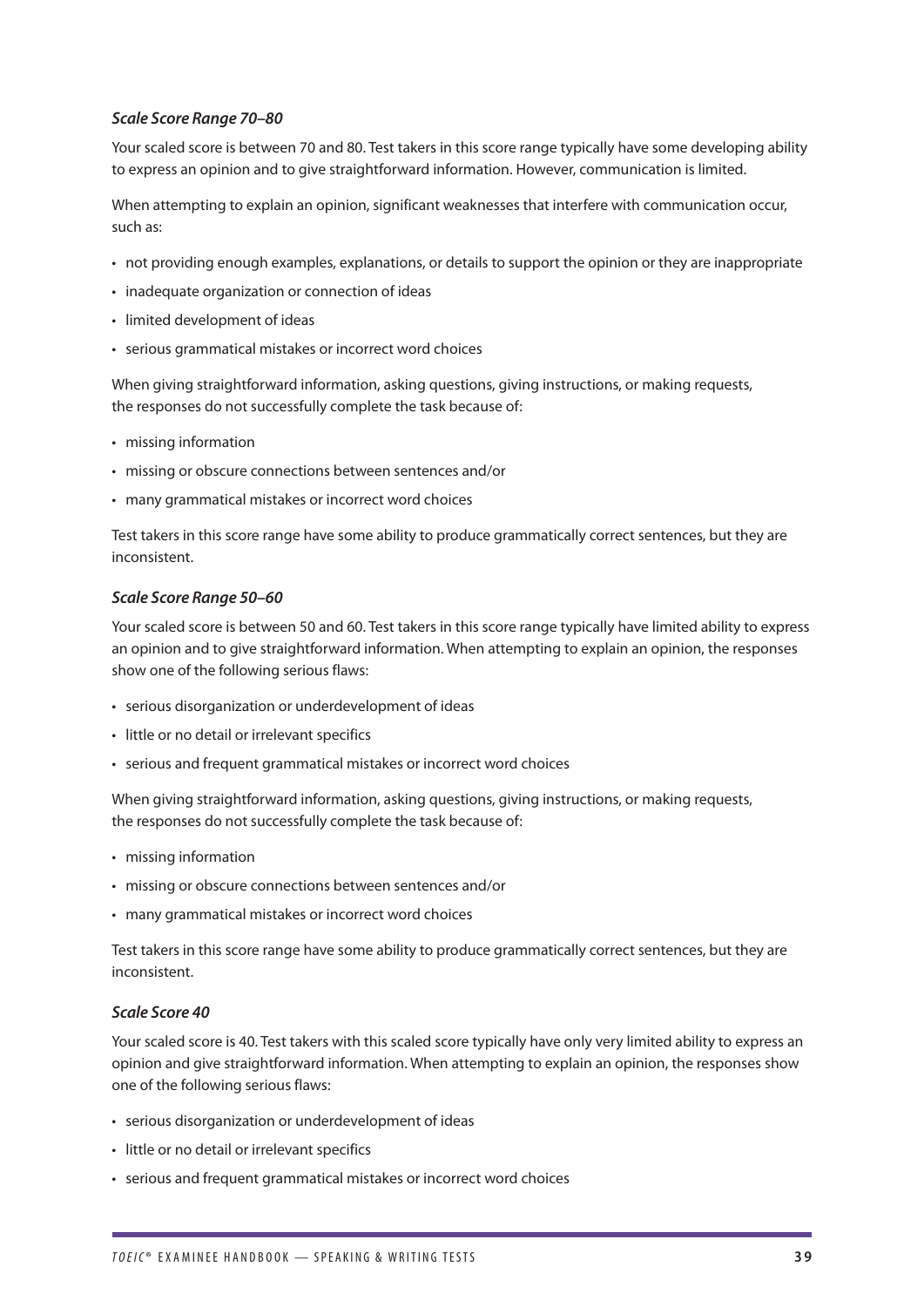<span id="page-41-0"></span>Test takers with this scaled score cannot give straightforward information. Typical weaknesses include:

- not including any of the important information
- missing or obscure connections between ideas
- frequent grammatical mistakes or incorrect word choices

Test takers with this scaled score are unable to produce grammatically correct sentences.

#### *Scale Score Range 0–30*

Your scaled score is between 0 and 30. Test takers in this score range typically left part or parts of the *TOEIC®* Writing test unanswered. Test takers in this score range may need to improve their reading ability in order to understand the test directions and the content of test questions.

## **Score Reliability**

To ensure the reliability of all of the TOEIC Speaking and Writing tests, ETS adheres to a stringent 10-step process:

- 1. ETS recruits highly qualified applicants to be raters.
- 2. ETS reviews applicants' résumés and selects the best-qualified candidates to participate in rater training.
- 3. Rater candidates participate in extensive online training in which they train by scoring authentic responses.
- 4. Raters must qualify to score by first passing a certification test. Only certified raters may score ETS tests. This testing demonstrates that raters can score accurately.
- 5. Scoring leaders receive special training on difficult-to-score samples.
- 6. Raters use carefully developed rubrics and guidelines.
- 7. Raters must pass a calibration test before every scoring session. This testing ensures that raters are scoring accurately that day.
- 8. Scoring leaders monitor raters throughout the scoring process. If a rater is not scoring accurately, the scoring leader excludes the rater from scoring.
- 9. Scoring leaders and test developers use statistical reports to monitor rater performance during and after every scoring session.
- 10. Statisticians review and analyze all scoring results before scores are released.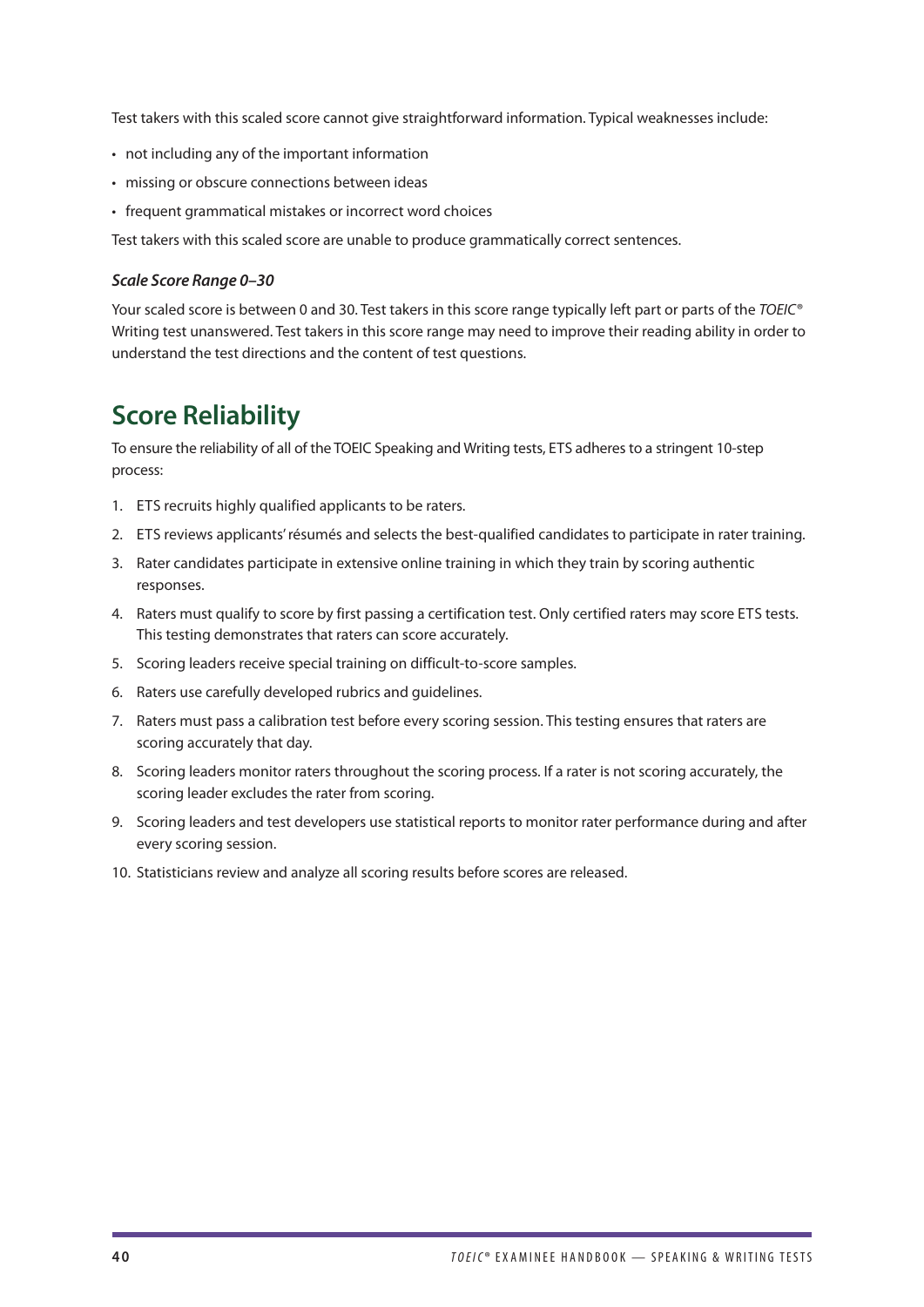# <span id="page-42-0"></span>**Policies and Guidelines for the Use of**  *TOEIC®* **Speaking and Writing Test Scores**

## **Introduction**

These policies and guidelines provide information about the appropriate use of *TOEIC®* Speaking and Writing test scores for corporations or schools that use the scores in making hiring, evaluation, and career promotion decisions, as well as school-related decisions. They are also intended to protect test takers from unfair decisions that may result from inappropriate use of scores. Adherence to the guidelines is important.

The *TOEIC®* program and its local EPN office have a particular obligation to inform users of the appropriate uses of TOEIC Speaking and Writing test scores, and to identify and attempt to rectify instances of misuse.

To this end, the following policies and guidelines are available to all TOEIC Speaking and Writing test takers, institutions, and organizations that are recipients of TOEIC Speaking and Writing test scores.

# **Policies**

In recognition of their obligation to ensure the appropriate use of TOEIC Speaking and Writing test scores, the TOEIC program and its local EPN office developed policies designed to make official score certificates and score reports available only to approved recipients, to protect the confidentiality of test taker scores, and to follow up on cases of possible misuse of scores. The policies are discussed below.

# **Confidentiality**

TOEIC Speaking and Writing test scores, whether for an individual or aggregated for an institution, are confidential and can be released only by authorization of the individual or institution or by compulsion of legal process.

## **Confidentiality of Scores**

The TOEIC program protects the information that is stored in data or research files held by ETS from unauthorized disclosure. Under certain specific conditions, this data may be shared.

- ETS's goal is to report valid scores, ones that reflect the test taker's own unaided abilities. In the interest of that goal, ETS and the local EPN office reserve the right to share any and all information in its possession about a test taker and the terms and conditions of test taking with (a) any entity which ETS recognizes as an authorized user of TOEIC test scores, including without limitation any entity to which ETS reports scores at the test taker's request, and (b) any government agency responsible for administration or enforcement of U.S. criminal and/or immigration laws.
- That information includes, but is not limited to, test taker identifying information, information concerning the conduct and findings of any test security investigation, and information regarding the test center where the test was taken.
- Your score record and the documents you complete that are retained by ETS (for example, your photograph) may be released to third parties such as government agencies or parties to a lawsuit if requested pursuant to a subpoena or required by applicable law.

We recognize test takers' rights to privacy with regard to information that is stored in data or research files held by ETS and the local EPN office and our responsibility to protect test takers from unauthorized disclosure of the information. For more information please visit **[www.ets.org/legal/privacy](http://www.ets.org/legal/privacy)**.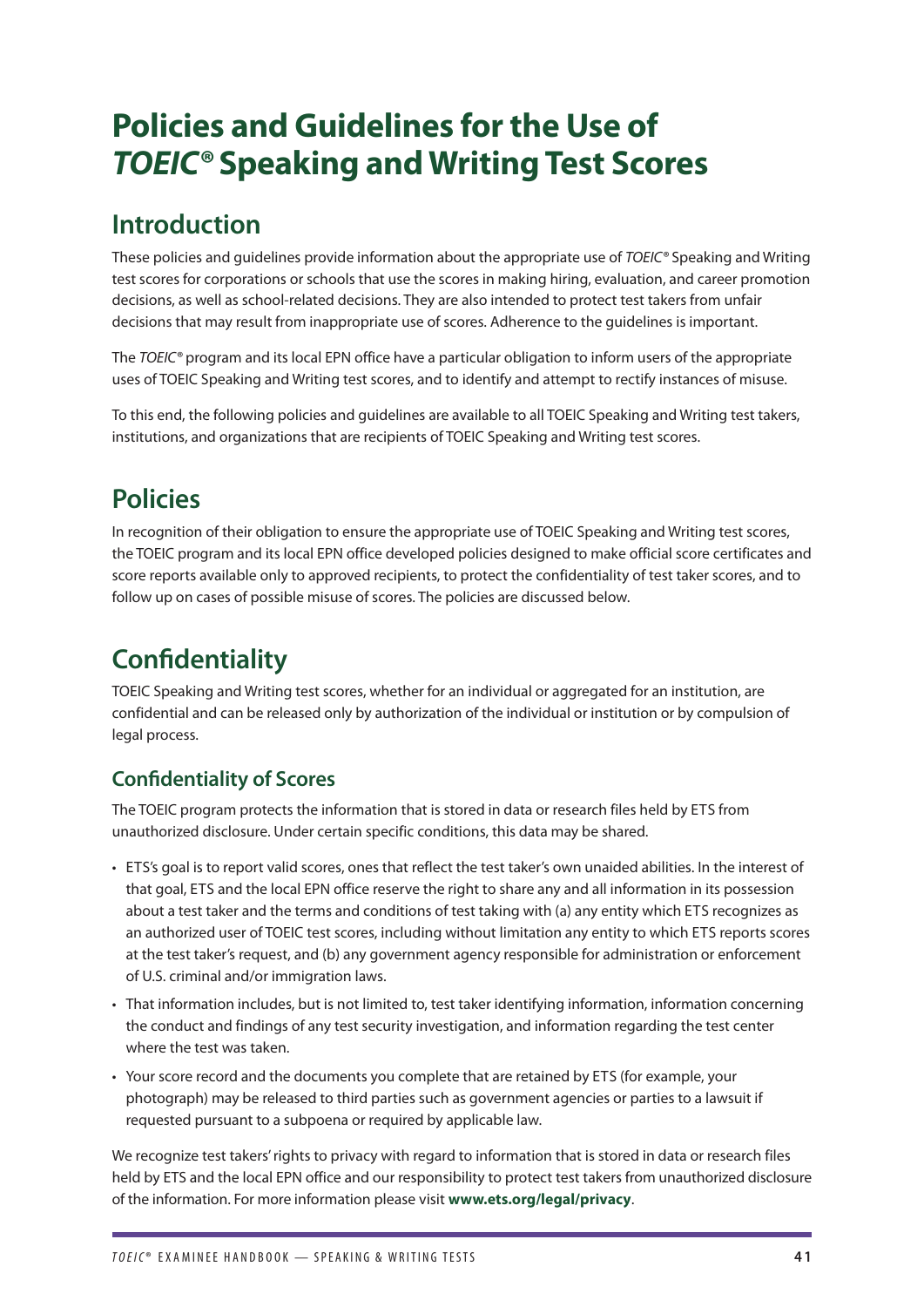# <span id="page-43-0"></span>**Encouragement of Appropriate Use and Investigation of Reported Misuse**

All organizational users of TOEIC scores have an obligation to use the scores in accordance with the guidelines that follow (i.e., using multiple criteria, accepting only official TOEIC scores, etc.). Organizations have a responsibility to ensure that all individuals using TOEIC scores are aware of these guidelines and to monitor the use of the scores, correcting instances of misuse when they are identified. The TOEIC program and local EPN office are available to assist institutions in resolving score-misuse issues.

# **Score Verification**

Score users have the ability to verify score reports sent directly to them by test takers. Only score reports from the Public Testing Program will be verified. At the written request of the institution or agency, ETS will verify the official scores recorded for you within the last two years. ETS or its authorized representative will also verify your score information at the request of any institution or agency that has a copy of your score report.

# **Guidelines**

- **• Use Multiple Criteria:** Regardless of the decision to be made, multiple sources of information should be used to ensure fairness and to balance the limitations of any single measure of knowledge, skills, or abilities. These sources may include graduate or undergraduate grade point average, years of experience in the target position, and recommendations from past supervisors and colleagues. When used in conjunction with other criteria, TOEIC Speaking and Writing test scores can be a powerful tool in making hiring, evaluation, promotion, or school-related decisions.
- **• Accept Only Official** *TOEIC®* **Speaking and Writing Official Score Certificates and Score Reports.** The only official certificates and reports of TOEIC Speaking and Writing test scores are those issued by ETS or by the local EPN office. If an organization administers a TOEIC test internally, with ETS knowledge and approval, it can obtain and keep score reports of that test. However, those scores are intended for the use of the institution sponsoring the administration and not intended for use by other entities.

Scores obtained from other sources should not be accepted. If there is a question about the authenticity of an official score certificate, the question should be referred to the local EPN office, who will then verify the accuracy of the scores and whether an official certificate was issued.

**• Maintain Confidentiality of TOEIC Speaking and Writing Test Scores.** All individuals who have access to TOEIC Speaking and Writing test scores should be aware of the confidential nature of the scores and agree to maintain their confidentiality. Policies should be developed and implemented to ensure that confidentiality is maintained.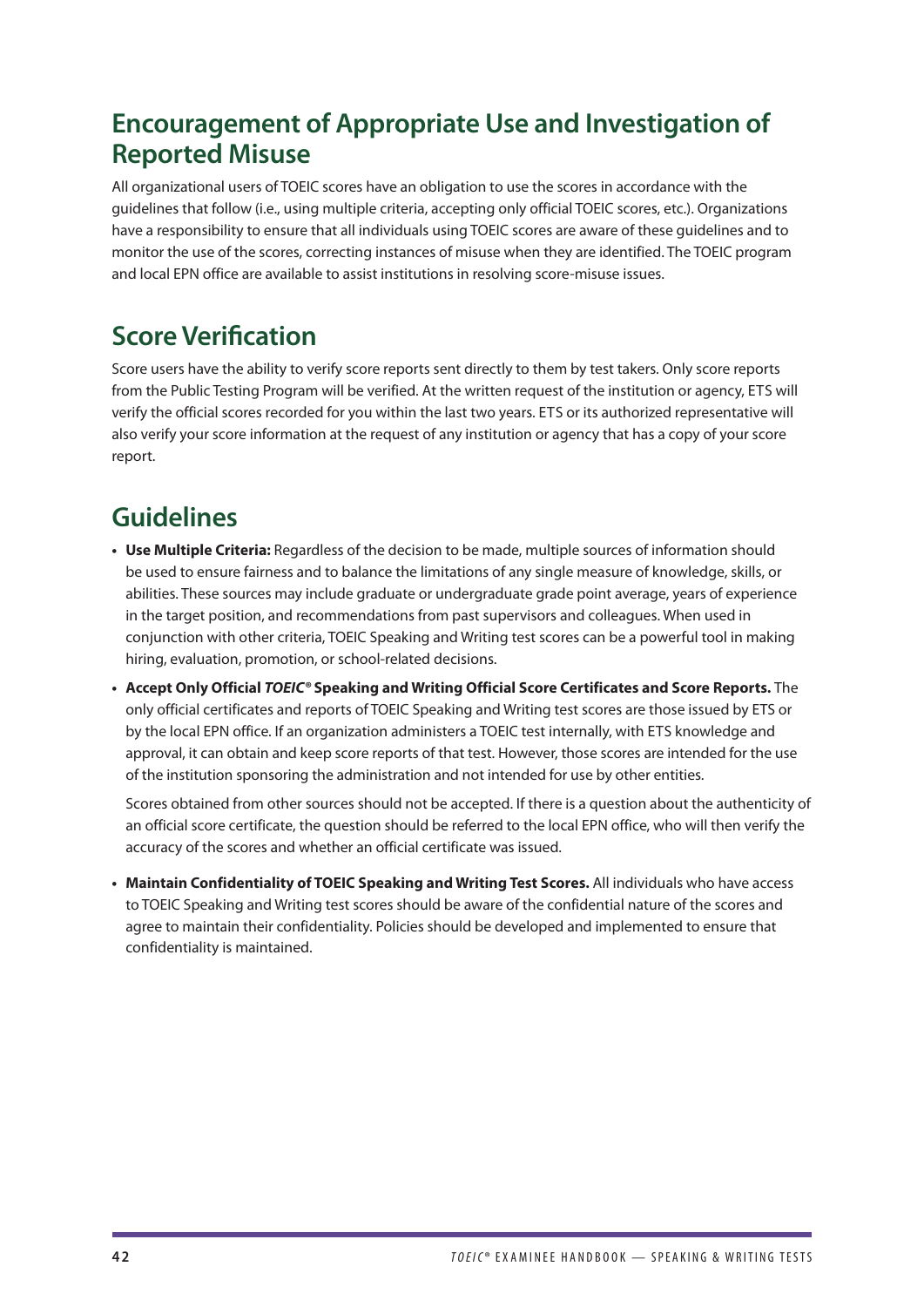# <span id="page-44-0"></span>**Normally Appropriate Uses and Misuses of TOEIC Speaking and Writing Test Scores**

The suitability of the TOEIC Speaking and Writing tests for a particular use should be explicitly examined before using test scores for that particular purpose. The following list of appropriate uses of TOEIC Speaking and Writing test scores is based on the policies and guidelines previously outlined. The list is meant to be illustrative, not exhaustive. There may be other appropriate uses of TOEIC Speaking and Writing test scores, but any uses other than those listed below should be discussed in advance with *TOEIC®* program staff and its local EPN office to determine appropriateness.

If a use other than those appropriate uses listed below is contemplated, it will be important for the user to validate the use of scores for that purpose. TOEIC program staff and its local EPN office will provide advice on the design of such validity studies.

## **Appropriate Uses**

Used along with other sources of information, and provided all applicable guidelines are followed, test scores for the *TOEIC®* Speaking and Writing tests are suitable for the uses described below.

- 1. Hiring of applicants for an open position within a corporation or organization where workplace/everydaylife English is a required job skill
- 2. Placement of applicants or candidates within a corporation or organization where workplace/everyday-life English is a required job skill
- 3. Promotion of candidates within a corporation or organization where workplace/everyday-life English is a required job skill
- 4. Measurement of workplace/everyday-life English proficiency levels of students in schools
- 5. Measurement of individuals' progress in workplace/everyday-life English proficiency levels over time

### **Misuse**

Any use of test scores for purposes other than those listed should be discussed with ETS before being implemented.

## **Comments**

Test takers can provide comments during the test administration by asking the test supervisor for the Candidate Comment Form.

If you have additional questions or comments regarding the TOEIC Speaking and Writing tests, please contact your local EPN office at **[www.ets.org/epn\\_directory](http://www.ets.org/epn_directory)** or TOEIC program:

ETS Rosedale Road Princeton, NJ 08541 [toeic@ets.org](mailto:toeic%40ets.org?subject=)